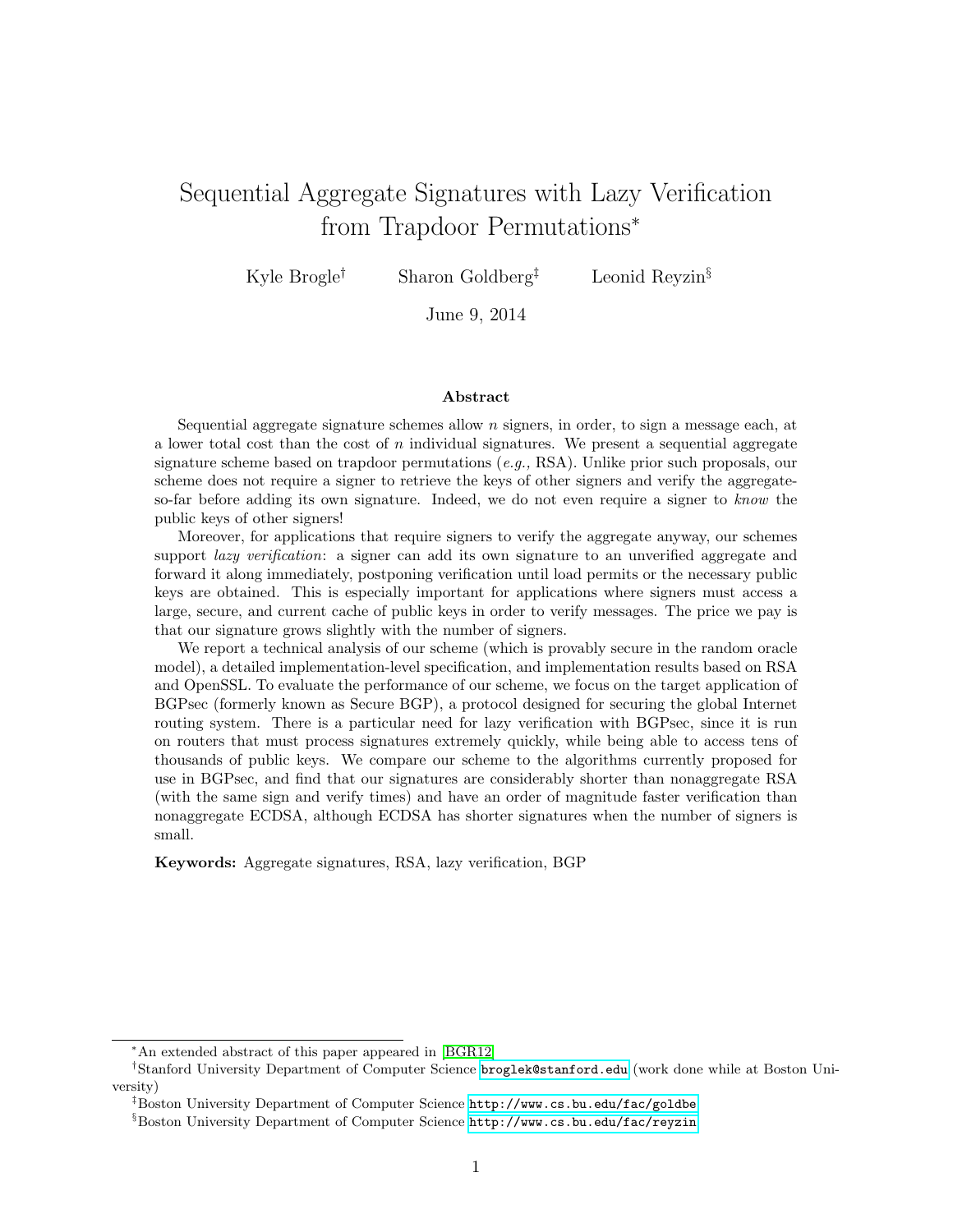# Contents

| $\mathbf{1}$ | Introduction                                                                                                                                                                                                          | $\bf{2}$       |
|--------------|-----------------------------------------------------------------------------------------------------------------------------------------------------------------------------------------------------------------------|----------------|
|              | 1.1                                                                                                                                                                                                                   | $\overline{2}$ |
|              | 1.2                                                                                                                                                                                                                   | $\sqrt{3}$     |
|              | 1.3                                                                                                                                                                                                                   | $\overline{5}$ |
| $\bf{2}$     | Preliminaries                                                                                                                                                                                                         | 6              |
| $\bf{3}$     | Our basic signature scheme                                                                                                                                                                                            | 8              |
| 4            | Security proof                                                                                                                                                                                                        | 10             |
|              | 4.1                                                                                                                                                                                                                   | 11             |
|              | 4.1.1                                                                                                                                                                                                                 | 11             |
|              | 4.1.2                                                                                                                                                                                                                 | 12             |
|              | Analysis of the reduction entering entering to the reduction of the reduction entering to the reduction of the reduction of the reduction of the reduction of the reduction of the reduction of $\mathbb{R}$ .<br>4.2 | 14             |
| $\bf{5}$     | Shorter signatures via input-dependent randomness                                                                                                                                                                     | 14             |
|              | 5.1                                                                                                                                                                                                                   | 14             |
|              | Key insight for the security proof $\ldots \ldots \ldots \ldots \ldots \ldots \ldots \ldots \ldots \ldots$<br>5.2                                                                                                     | 14             |
| 6            | <b>Implementation and Evaluation</b>                                                                                                                                                                                  | 16             |
|              | A Lazy verification and prior TDP-based proposals                                                                                                                                                                     | 22             |
|              | <b>B</b> Proof of Theorem 4.2                                                                                                                                                                                         | 23             |
|              |                                                                                                                                                                                                                       | 23             |
|              | B.2 Proof of Abort Probability Lemma B.2                                                                                                                                                                              | 24             |
|              | C Analysis of the Scheme with Input-Dependent Randomness                                                                                                                                                              | 26             |
|              | D Combinatorial interlude: A proof of Theorem 5.2                                                                                                                                                                     | 27             |
|              | E Proving Security without the Claw-Free Assumption                                                                                                                                                                   | 29             |
| F            | Handling Permutations with Different Domains, such as RSA                                                                                                                                                             | 29             |
|              | G Our Scheme and History-Free Signatures                                                                                                                                                                              | 31             |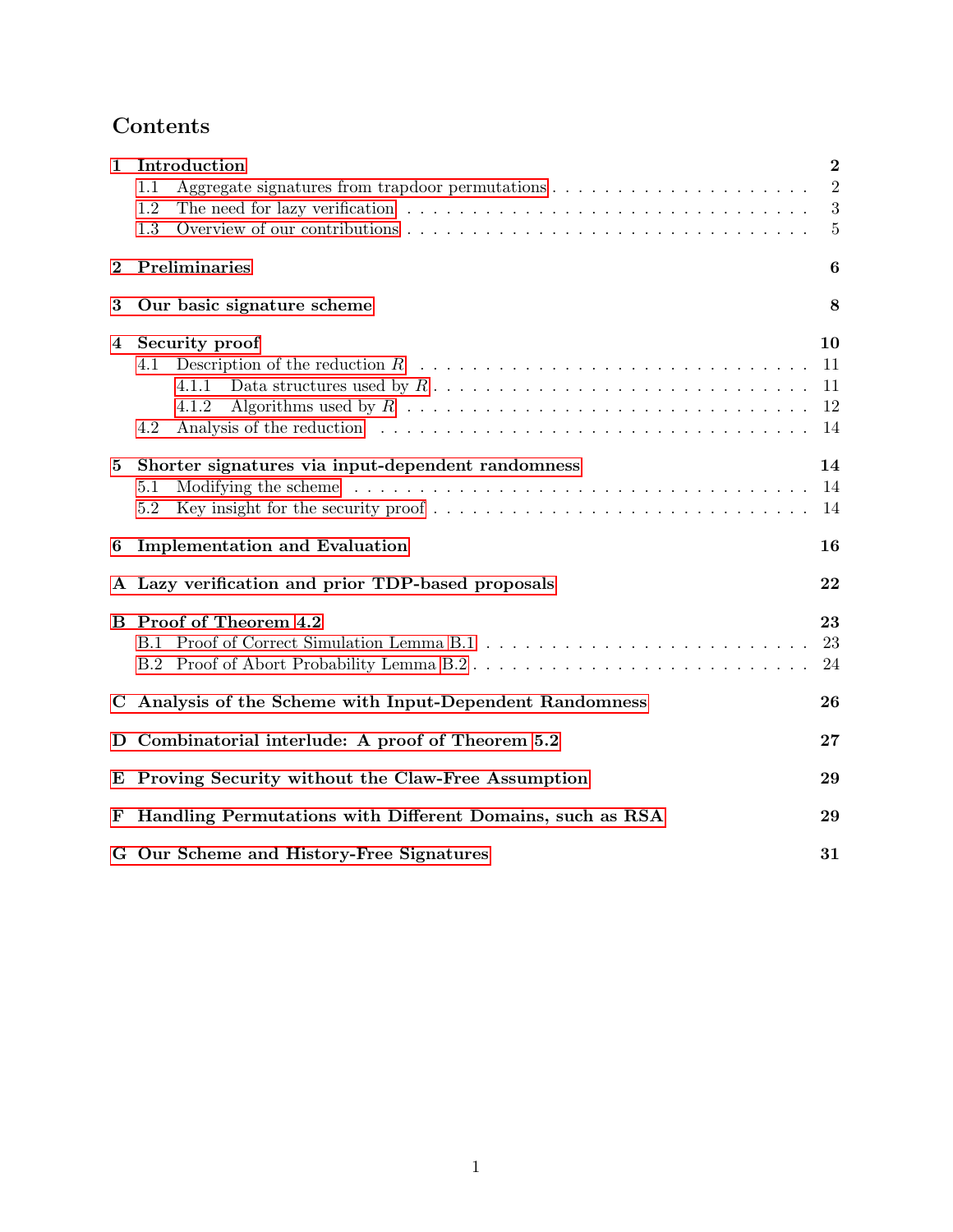# <span id="page-2-0"></span>1 Introduction

Aggregate signatures schemes allow  $n$  signers to produce a digital signature that authenticates n messages, one from each signer. This can be securely accomplished by simply concatenating together n ordinary digital signatures, individually produced by each signer. An aggregate signature is designed to maintain the security of this basic approach, while having length much shorter than n individual signatures. To achieve this, many prior schemes e.g., [\[LMRS04,](#page-20-0) [Nev08\]](#page-20-1) relied on a seemingly innocuous assumption; namely, that each signer needs to *verify* the aggregate signature so far, before adding its own signature on a new message. In this paper, we argue that this can make existing schemes unviable for many practical applications, (in particular, for BGPsec [\[Lep12\]](#page-20-2) / Secure BGP [\[KLS00\]](#page-20-3)) and present a new scheme based on trapdoor permutations like RSA that avoids this assumption. In fact, our scheme remains secure even if a signer does not know the public keys of the other signers.

#### <span id="page-2-1"></span>1.1 Aggregate signatures from trapdoor permutations

Boneh, Gentry, Lynn, and Shacham [\[BGLS03\]](#page-18-1) introduced the notion of aggregate signatures, in which individual signatures could be combined by any third party into a single constant-length aggregate. The [\[BGLS03\]](#page-18-1) scheme is based on the bilinear Diffie-Hellman assumption in the random oracle model [\[BR93\]](#page-18-2). Subsequent schemes [\[LMRS04,](#page-20-0) [Nev08\]](#page-20-1) were designed for the more standard assumption of trapdoor permutations  $(e.g.,$  as RSA [\[RSA78\]](#page-21-0)), but in a more restricted framework where third-party aggregation is not possible. Instead, the signers work *sequentially*; each signer receives the aggregate-so-far from the previous signer and adds its own signature.<sup>[1](#page-2-2)</sup>

Lysyanskaya, Micali, Reyzin, and Shacham [\[LMRS04\]](#page-20-0) constructed the first sequential aggregate signature scheme from trapdoor permutations, with a proof in the random oracle model.<sup>[2](#page-2-3)</sup> However, their scheme has two drawbacks: the trapdoor permutation must be certified (when instantiating the trapdoor permutation with RSA, this means that each signer must either prove certain properties of the secret key or else use a long RSA verification exponent), and each signer needs to verify the aggregate-so-far before adding its own signature. Neven [\[Nev08\]](#page-20-1) improved on [\[LMRS04\]](#page-20-0) by removing the need for certified trapdoor permutations, but the need to verify before signing remained. Indeed, a signer who adds its own signature to an unverified aggregate in both [\[LMRS04\]](#page-20-0) and [\[Nev08\]](#page-20-1) (or, indeed, in any scheme that follows the same design paradigm) is exposed to a devastating attack: an adversary can issue a single malformed aggregate to the signer, and use the signature on that malformed message to generate a *valid* signature on a message that the signer never intended to sign (Appendix [A\)](#page-22-0).

The nonsequential scheme of [\[BGLS03\]](#page-18-1) does not, of course, require verification before signing. The only known sequential aggregate scheme to not require verification before signing is the history-free construction of Fischlin, Lehmann, and Schröder [\[FLS11\]](#page-19-0) (concurrent with our work), but it, like [\[BGLS03\]](#page-18-1), requires bilinear Diffie-Hellman.

Thus, the advantages of basing the schemes on trapdoor permutations (particularly a more standard security assumption and fast verification using low-exponent RSA) are offset by the disadvantage of requiring verification before signing. We argue below that this disadvantage is serious.

<span id="page-2-2"></span><sup>&</sup>lt;sup>1</sup>The need for the random oracle model was removed by Lu, Ostrovsky, Sahai, Shacham, and Waters [\[LOS](#page-20-4)<sup>+</sup>06]. who constructed sequential aggregate signatures from the bilinear Diffie-Hellman assumption; however, it is argued in [\[CHKM10\]](#page-19-1) that this improvement in security comes at a considerable efficiency cost. See also [\[RS09,](#page-21-1) [CSC09\]](#page-19-2) for other proposals based on less common assumptions.

<span id="page-2-3"></span><sup>&</sup>lt;sup>2</sup>Bellare, Namprempre, and Neven [\[BNN07\]](#page-18-3) showed how the schemes of [\[BGLS03\]](#page-18-1) and [\[LMRS04\]](#page-20-0) can be improved through better proofs and slight modifications.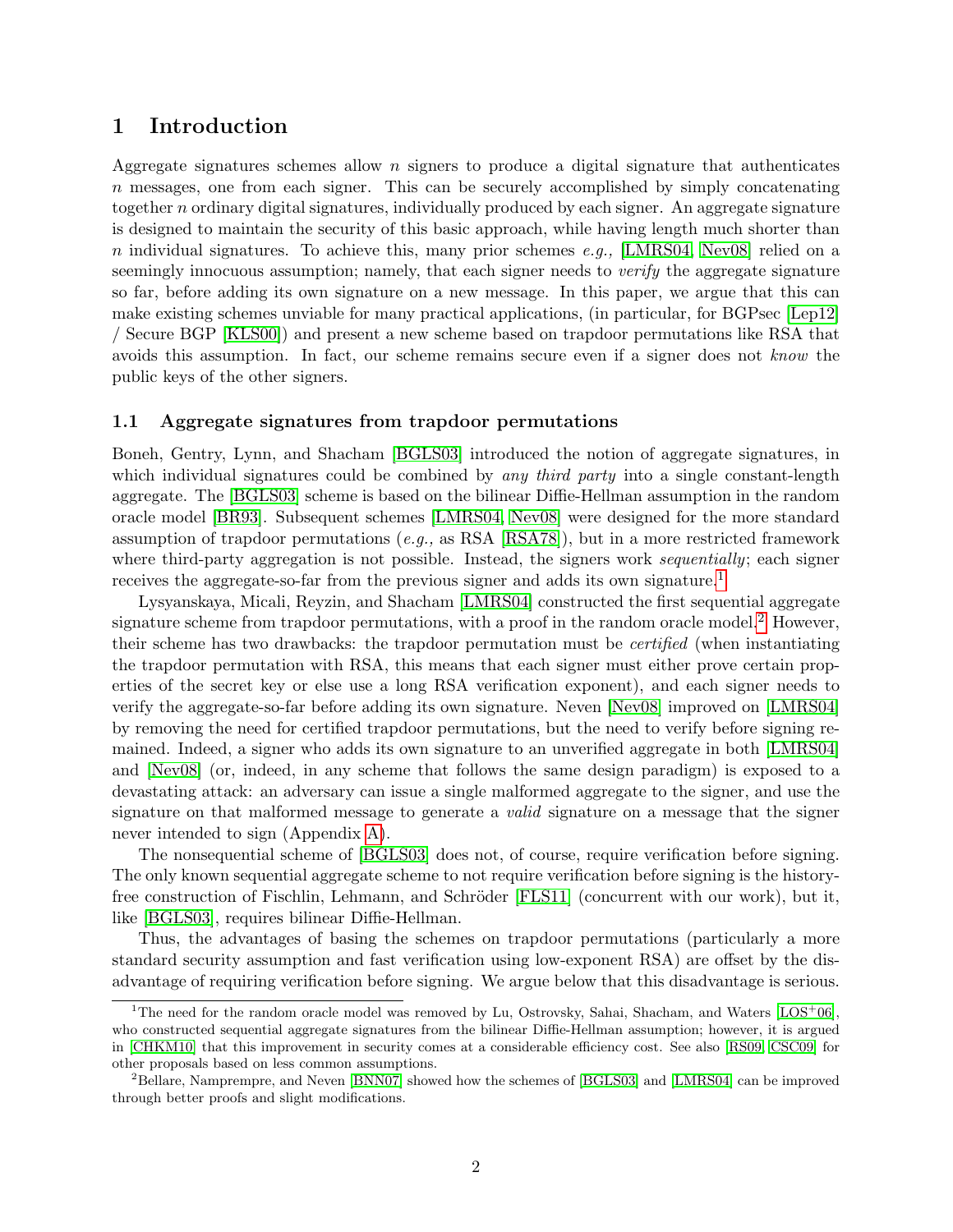#### <span id="page-3-0"></span>1.2 The need for lazy verification

In applications with a large number of possible signers, the need to verify before signing can introduce a significant bottleneck, because each signer must retrieve the public keys of the previous signers in order to run its signing algorithm. Worse yet, signers need to keep their large caches of public keys secure and current: if a public key is revoked and a new one is issued, the signer must first obtain the new key and verify its certificate before adding its own signature to the aggregate.

A key application: BGPsec. Sequential aggregate signatures are particularly well-suited for BGPsec [\[Lep12\]](#page-20-2) (formerly known as the Secure Border Gateway Protocol (S-BGP) [\[KLS00\]](#page-20-3)), a protocol being developed to improve the security of the global Internet routing system. (This application was mentioned in several works, including  $[BGLS03, LOS<sup>+</sup>06, New08]$  $[BGLS03, LOS<sup>+</sup>06, New08]$  $[BGLS03, LOS<sup>+</sup>06, New08]$ , and explored further in [\[ZSN05\]](#page-22-1).) In BGPsec, autonomous systems (ASes) digitally sign routing announcements listing the ASes on the path to a particular destination. An announcement for a path that is  $n$ hops long will contain n digital signatures, added in sequence by each AS on the path.

Notice that the length of a BGPsec message *even without the signatures* increases at every hop, as each AS adds its name to the path, as well as extra information to the material in the routing message, such as its "subject key identifier"  $-$  a cryptographic fingerprint that is used to look up its public key in the PKI [\[Lep12\]](#page-20-2). Signatures add to this length. Long BGPsec messages may be problematic for two reasons: in transit, longer messages lead to packet fragmentation, which is a known security risk in IP networks (see [\[GH13\]](#page-19-3) and references therein); and, at rest, routers (which are often memory constrained) need to store hundreds of thousands of BGPsec announcements in order to be able to forward them to the next hop whenever needed. Shorter signatures, and particularly aggregate signatures, can be used to mitigate this problem.

The BGPsec protocol is faced with two key performance challenges:

- 1. Obtaining public keys. BGPsec naturally requires routers to have access to a large number of public keys; indeed, a routing announcement can contain information from any of the 41,000 ASes in the Internet [\[COZ08\]](#page-19-4) (this number is according to the dataset retrieved in 2012). Certificates for public keys are regularly rolled over to maintain freshness, and must be retrieved from a distributed PKI infrastructure [\[Hus12\]](#page-20-5). Caching more than 41,000 public keys is expensive for a memory-constrained device like a router (which often does not have a hard drive or other secondary storage [\[KR06\]](#page-20-6)). Furthermore, whenever a router sees a BGPsec message containing a key that is not in its cache, it incurs non-trivial delay on certificate retrieval (from a distant device that hosts the PKI) and verification.
- 2. Dealing with routing table "dumps". When a link from a router to its neighboring router fails, the router receives a dump of the full routing table, often containing more than 300, 000 routes [\[CID\]](#page-19-5), from it neighbors. Because routers are CPU- and memory-constrained devices, dealing with these huge routing table dumps incurs long delays (up to a few minutes, even with plain, insecure BGP [\[BHMT09\]](#page-18-4)!). The delays are exacerbated if cryptographic signing and verifying is added to the process, and even more so when a router comes online for the first time (or after failure) and needs to also retrieve and authenticate public keys for all the ASes on the Internet.

To deal with these issues, the BGPsec protocol gives a router the option to perform lazy verification: that is, to immediately sign the routing announcement with its own public key, and to delay verification until a later time, e.g., when (a) it has time to retrieve the public keys of the other signers, or (b) when the router itself is less overloaded and can devote resources to verification [\[DHS\]](#page-19-6). It is important to note that lazy verification by one router need not hurt others: if a router has not verified a given announcement, routers further in the chain can verify it for themselves.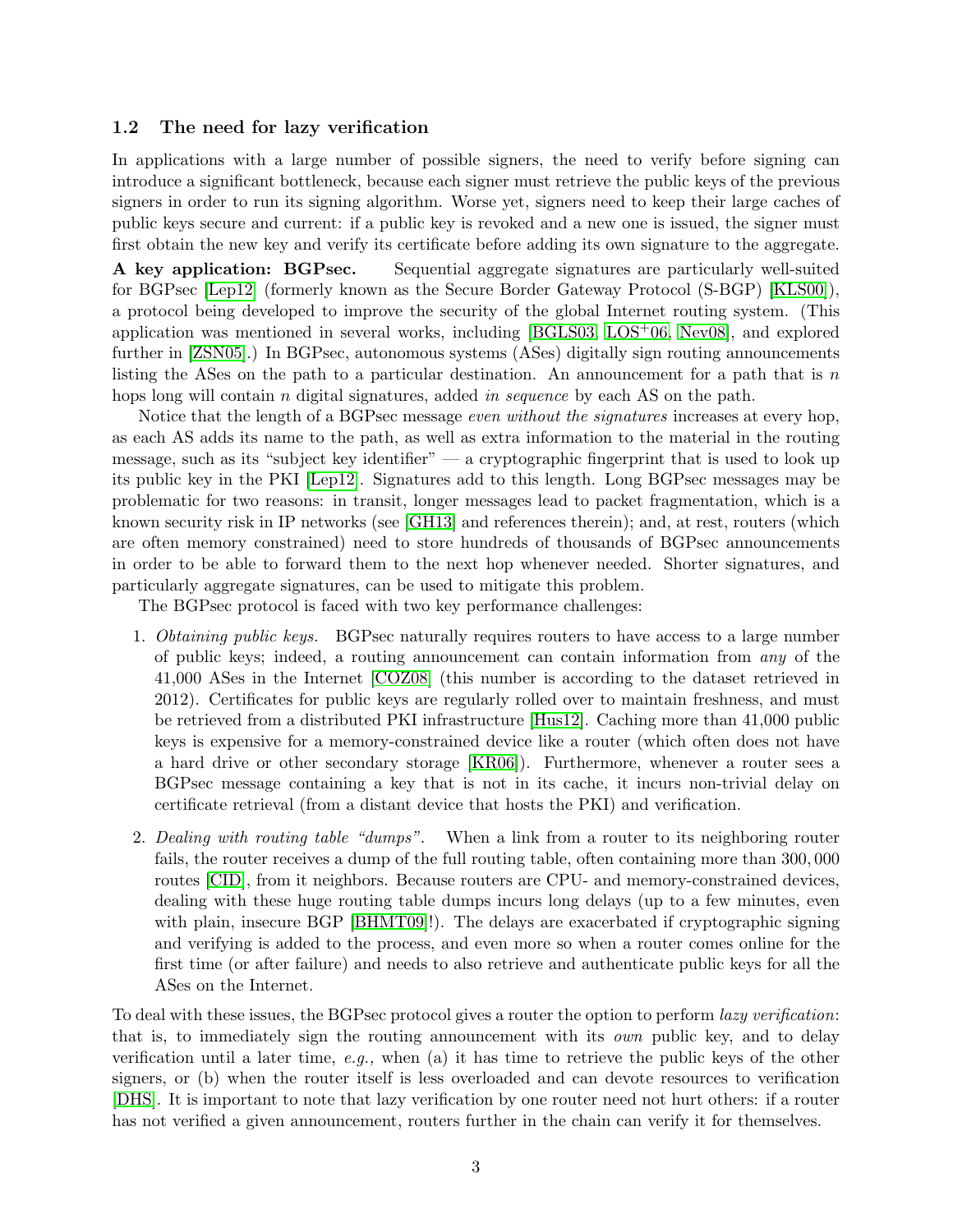While there is legitimate concern that permitting lazy verification may cause routers to temporarily adopt unverified paths, the alternative may be worse: forbidding lazy verification can lead to problems with global protocol convergence (agreement on routes in the global Internet), because of routers that delay their announcements significantly until they can verify signatures (e.g., during routing table dumps, or while waiting to retrieve a missing certificate). Such delays create their own security issues, enabling easier denial of service attacks and traffic hijacking during the long latency window. Thus, even though BGPsec recommends that every router *eventually* verifies BGPsec messages, requiring that routers always verify before signing and re-announcing BGPsec messages is considered a nonstarter by the BGPsec working group [\[Sri12,](#page-21-2) Section 8.2.1]. Lazy verification is written into the BGPsec protocol specification as follows [\[Lep12,](#page-20-2) Section 7]:

...it is important to note that when a BGPSEC speaker signs an outgoing update message, it is not attesting to a belief that all signatures prior to it are valid.

Requirement: No public keys in the signing algorithm! Note that the primary obstacle here is not only verification time (which can perhaps be improved through batching and, anyway, can be considerably faster than signing time when using low-exponent RSA), but also the need to obtain public keys. Thus, lazy verification also requires that prior signers' public keys are not used in the signing algorithm (e.g., hashed with the message as in [\[LMRS04,](#page-20-0) [Nev08\]](#page-20-1)).

Requirement: No security risk from signing unverified aggregates! As we already mentioned, a signer who adds its own signature to an unverified aggregate in the schemes of [\[LMRS04\]](#page-20-0) and [\[Nev08\]](#page-20-1) is exposed to a devastating attack (Appendix [A\)](#page-22-0). We already discussed how lazy verification may cause a signer to do so. Moreover, even without lazy verification, BGPsec may sometimes require a signer to add its own signature to an aggregate that is invalid. One such situation is when a router knowingly adopts a path that fails verification—for example, if it is the only path to a particular destination (the specification allows this [\[Lep12,](#page-20-2) Section 5]). It will then add its own signature to the invalid one, because a "BGPSEC router should sign and forward a signed update to upstream peers if it selected the update as the best path, regardless of whether the update passed or failed validation (at this router)" [\[Sri12,](#page-21-2) Section 8.2.1]. The need to sign a possibly invalid aggregate also arises in the case each message is signed by two different signature schemes (as will happen during transition times from one signature algorithm to another), and "one set of signatures verifies correctly and the other set of signatures fails to verify." In such a case the signer should still "add its signature to each of the [chains] using both the corresponding algorithm suite" [\[Lep12,](#page-20-2) Section 7]. Even if all BGPsec adopters avoid lazy verification and always verify before signing, these guidelines make it impossible to adopt an aggregate signature scheme that does not permit signing unverified aggregates, because of the possibility of attack. In other words, lazy verification is still needed for security even if no one uses it for efficiency!

Our goal. We note that lazy verification is permitted by the trivial solution of concatenating individual ordinary signatures, by aggregate signature schemes defined in [\[BGLS03\]](#page-18-1), and by historyfree aggregate signature schemes defined in [\[FLS11\]](#page-19-0). All of the above schemes do not require the current signer to know anything about the previous signers: neither their public keys nor the messages they signed.[3](#page-4-0) Our goal is to obtain the same advantages, while relying on a more basic

<span id="page-4-0"></span><sup>3</sup> Identity-based aggregate signatures [\[YCK04,](#page-21-3) [XZF05,](#page-21-4) [CLW05,](#page-19-7) [CLGW06,](#page-19-8) [Her06,](#page-20-7) [GR06,](#page-20-8) [BGOY07,](#page-18-5) [HLY09,](#page-20-9) [SVSR10,](#page-21-5) [BJ10\]](#page-18-6) also remove the need for obtaining public keys and have been proposed for use in BGPsec. However, agreeing on the secret-key-issuing authority for the global Internet seems politically infeasible. Moreover, on a technical level, the proposals either require interaction among signers or are based on bilinear pairings. Interactive signatures would significantly complicate the protocol. And if we are willing to rely on bilinear pairings, [\[BGLS03\]](#page-18-1) already gives us an excellent choice that allows for lazy verification.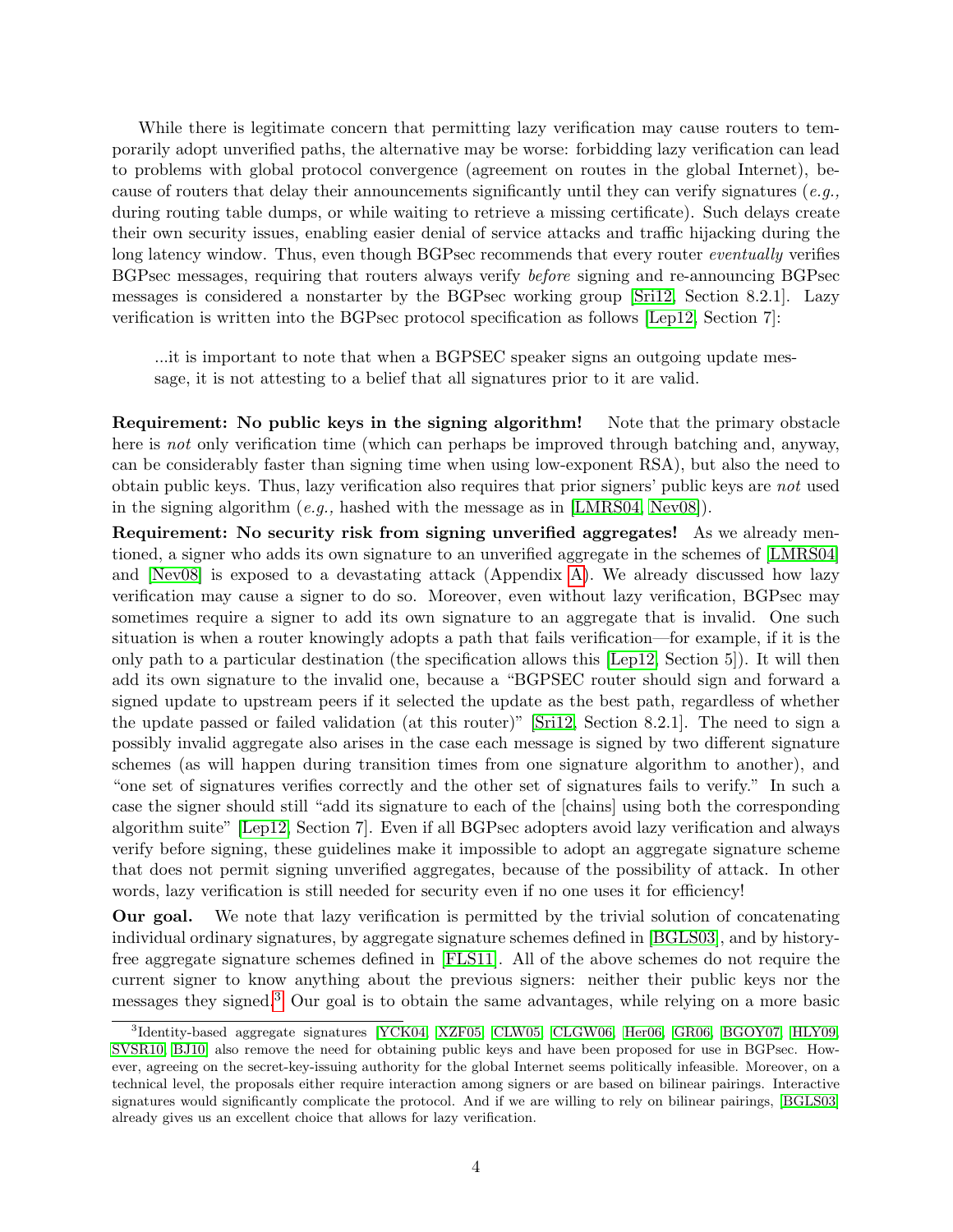security assumption than the bilinear Diffie-Hellman of [\[BGLS03,](#page-18-1) [FLS11\]](#page-19-0) and saving space as compared to the trivial solution.

#### <span id="page-5-0"></span>1.3 Overview of our contributions

We present a sequential aggregate signature scheme that is secure even with lazy verification, based on any trapdoor permutation (such as RSA). Moreover, as in the nonsequential scheme of [\[BGLS03\]](#page-18-1) and the history-free scheme of [\[FLS11\]](#page-19-0), our signers do not need to know anything about each other—not even each other's public keys. To achieve this, we modify Neven's scheme [\[Nev08\]](#page-20-1) by randomizing the H-hash function with a fresh random string per signer, which becomes a part of the signature, similarly to Coron's PFDH [\[Cor02\]](#page-19-9) (Section [3\)](#page-8-0). Our modification allows each signer to sign without verifying, and without even needing to know the public keys of all the signers that came before him, avoiding, in particular, the attack of Appendix [A.](#page-22-0)

Although the ultimate goal in aggregate signatures is to produce schemes whose signature length is independent of the number of signers, signatures in our scheme grow slightly with the number of signers. However (as also pointed out by [\[Nev08\]](#page-20-1)), while a constant-length aggregate signature is a theoretically interesting goal, what usually matters in practice is the combined length of signatures and messages, because that's what verifiers receive: signatures rarely live on their own, separately from the messages they sign. And the combined length of messages, if they are distinct, grows linearly with the number of signers, so the total growth of the amount of information received by the verifier is anyway linear. What matters, then, is *how fast* this linear growth is; below we derive parameters that show it to be much smaller than when ordinary trapdoor-permutation-based signatures are used as in the trivial solution.

We make the following contributions:

Generic randomized scheme. We present the basic version of our scheme, which requires each signer to append a *truly random* string to the aggregate (Section  $3$ ). Our scheme is as efficient for signing and verifying (per signer) as ordinary trapdoor-permutation based signatures, like the Full-Domain-Hash (FDH, [\[BR93,](#page-18-2) Section4]). We prove security (Section [4\)](#page-10-0) in the random oracle model, based on the same assumption of trapdoor permutations (or claw-free permutations for a tighter security reduction) as in [\[Nev08\]](#page-20-1). Our security proof is more involved, because the reduction cannot know the public keys of other (adversarial) signers during the signature queries. We should note that our proof technique also shows that Neven's scheme need not hash other signer's public keys in the signing algorithm (however, Neven's scheme still fails under lazy verification).

Shortening the randomness. We show that the per-signer random string can be shorter if it is made input-dependent (Section [5\)](#page-14-1), ensuring that a given signer never produces two different signatures on the same input. The idea of input-dependent randomness has been used before in signature schemes (e.g., [\[KW03,](#page-20-10) Section 4]); however, our application requires a new combinatorial argument to show security.

Instantiating with RSA. Appendix [F](#page-29-1) shows how to instantiate our schemes with practical trapdoor permutations like RSA, which have slightly different domains for different signers.

Specification, implementation, benchmarking, and practical considerations. We develop a full, parameterized step-by-step specification of the truly-random and input-dependentrandom versions of our signature when instantiated with RSA. We then implement our specification

Synchronized aggregate signatures (identity-based ones of [\[GR06\]](#page-20-8) and regular ones of [\[AGH10\]](#page-17-0)) also allow for lazy verification, but require a common nonce for all signers that, if repeated, breaks the security of the scheme. Implementing such a nonce in BGPsec presents its own challenges, because each signer has to ensure it never reuses a nonce, or else its secret key is at risk. The schemes are also pairing-based.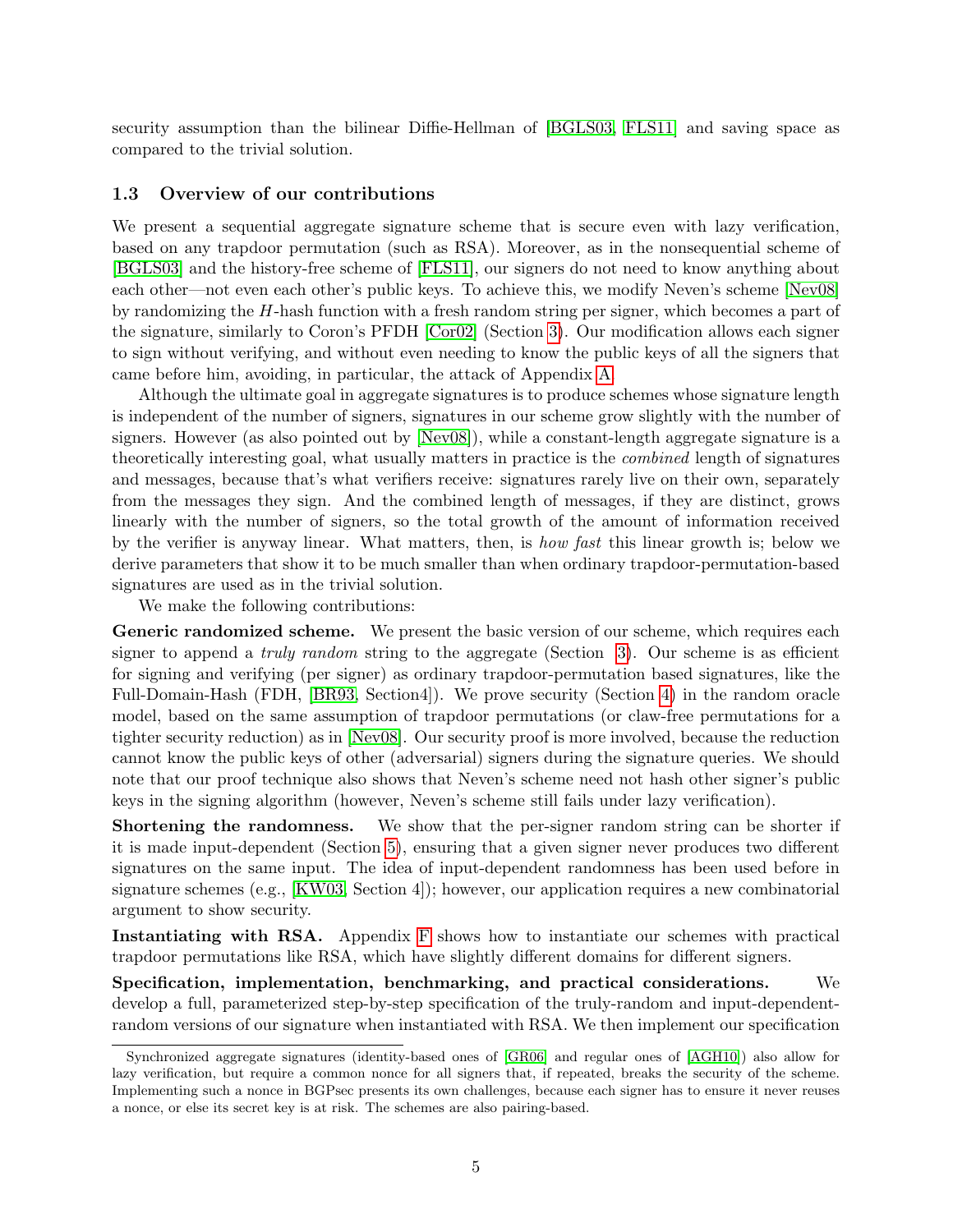as a module in OpenSSL (Section [6\)](#page-16-0); the specification and implementation are available from [\[BGR11\]](#page-18-7). We compare our implementation's performance to other potential solutions that allow for lazy verification; namely, [\[BGLS03\]](#page-18-1), and the "trivial" solution of using n RSA or ECDSA signatures (the two algorithms currently proposed for use in implementations of BGPsec [\[DHS\]](#page-19-6)). When evaluating signatures schemes for use with BGPsec, we consider compute time as well as signature length. Thus, we show that our signature is shorter than trivial RSA when there are  $n > 1$  signers and shorter than trivial ECDSA when there are  $n > 6$  signers. (While our signature is longer than the constant-length [\[BGLS03\]](#page-18-1) signature, it benefits from relying on the betterunderstood security assumption of RSA.) Moreover, our scheme enjoys the same extremely fast verify times as RSA.

# <span id="page-6-0"></span>2 Preliminaries

Sequential aggregate signature security. The security definition for aggregate signatures (both original [\[BGLS03\]](#page-18-1) and sequential [\[LMRS04\]](#page-20-0)) is designed to capture the following intuition: each signer is individually secure against existential forgery following an adaptive chosen-message attack [\[GMR88\]](#page-20-11) regardless of what all the other signers do. In fact, we will allow the adversary to give the attacked signer arbitrary—perhaps meaningless—aggregate-so-far signatures during the signature queries, thus making them adaptive "chosen-message-and-aggregate" queries. We also allow the adversary, which we call "the forger," to choose the public keys of all the other signers and to place the single signer who is under attack anywhere in the signature chain in the attempted forgery. This single attacked signer does not know any public keys other than its own and does not verify any aggregate-so-far given by the attacker.

Our definition is almost verbatim from [\[LMRS04\]](#page-20-0), with one important difference needed to enable lazy verification: the public keys and messages of previous signers are not input to the signing algorithm. Therefore, each signer, by signing a message, is attesting only to that message, not to the prior signers' messages and public keys. At a technical level, this change implies that in security game the forger, in its query to ith signer, is required to supply only the aggregate-so-far signature allegedly produced by the first  $i - 1$  signers, but not the messages or public keys with respect to which this aggregate was allegedly produced. And, of course, to be considered successful, the forger must use a new message—in other words, it is not enough to change a public key or message of someone else in the chain before the attacked signer (because such public keys and messages may not even be well defined during the attack). This definition is exactly the one that is satisfied by the trivial solution of concatenating  $n$  individual signatures (and therefore suffices, in particular, for BGPsec).

Formally, a sequential aggregate signature scheme consists of three algorithms. Key generation is a randomized algorithm that (given a security parameter) outputs a public-private keypair (PK, SK). Aggregate signing Sign takes as input a private key SK, a message  $m_i$  to sign, and a sequential aggregate signature  $\sigma_{i-1}$  on messages  $m_1, \ldots, m_{i-1}$  under respective public keys  $PK_1, \ldots, PK_{i-1}$  (if  $i = 1$ , this signature  $\sigma_0$  is taken to be the empty string, denoted by a special character  $\epsilon$ ; note that neither  $m_1, \ldots, m_{i-1}$  nor  $PK_1, \ldots, PK_{i-1}$  are given to Sign in our version of the definition). Sign outputs a sequential aggregate signature  $\sigma_i$  on all i messages  $m_1, \ldots, m_i$ . The aggregate verification algorithm is given a sequential aggregate signature  $\sigma_n$ , messages  $m_1, \ldots, m_n$ , and public keys  $PK_1, \ldots, PK_n$ , and verifies the validity of the signature on the given messages under the given keys. The correctness requirement is the natural one: that an aggregate signature produced by n successive invocations of  $Sign$  on the appropriate inputs should verify as correct.

The security requirement is formulated as follows. The adversary  $F$  against such a scheme is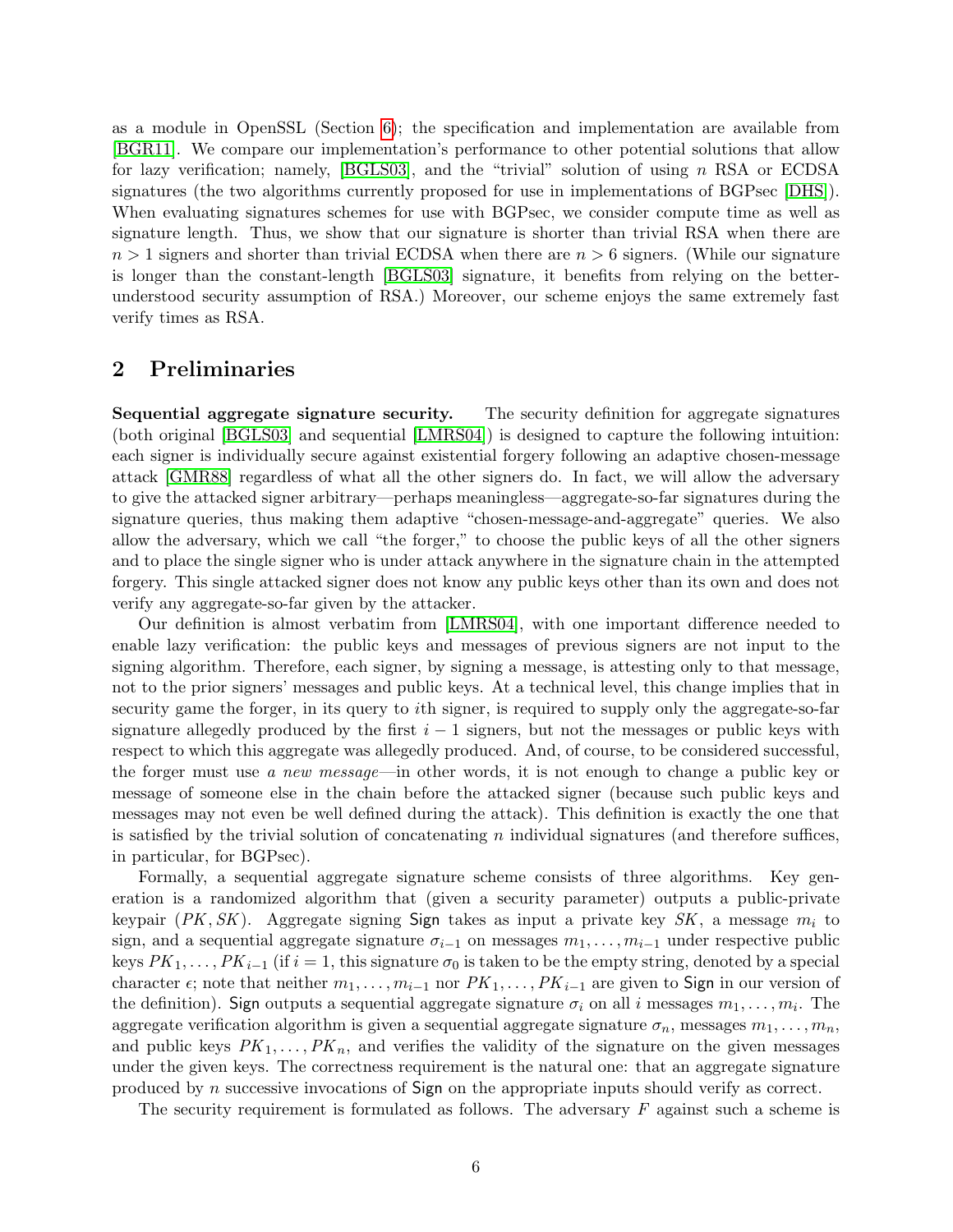given a single public key and access to sequential aggregate signing oracle on the corresponding secret key. The advantage of F, Adv  $\text{AgSig}_F$ , is defined to be its probability of success in the following game.

- **Setup.** A key pair  $PK, SK$  is generated. The aggregate forger F is provided with  $PK$ , the challenge key.
- **Queries.** F requests sequential aggregate signatures to be produced with  $SK$  on messages of its choice. For each query, it supplies an (alleged) sequential aggregate signature  $\sigma$  and an additional message  $m$  to be signed by the oracle under key  $SK$ . It can be adaptive, i.e., use the results of previous queries in order to decide on the current query.
- **Response.** Finally, F outputs n distinct public keys  $PK_1, \ldots, PK_n$  for some integer n of its choice. One of these keys must equal  $PK$ , the challenge key. Algorithm  $F$  also outputs messages  $m_1, \ldots, m_n$ , and a sequential aggregate signature  $\sigma$ .

The forger wins if the sequential aggregate signature  $\sigma$  is a valid sequential aggregate signature on messages  $m_1, \ldots, m_n$  under keys  $PK_1, \ldots, PK_n$ , if  $PK = PK_{i_*}$  for some  $1 \leq i_* \leq n$ , and if  $\sigma$  is nontrivial, i.e., F never issued a query on the message  $m_{i_*}$ . Note that  $i_*$  need not equal n: the forgery can be made in the middle of the sequence. The probability is over the coin tosses of the key-generation algorithm, the signing algorithm, and  $F$ .

In the random oracle model,  $F$  can also issue adaptive queries to the random oracle during its attack.

Fischlin, Lehmann, and Schröder [\[FLS11\]](#page-19-0) propose a stronger security definition for their "historyfree" signatures (building on history-free MACs of  $[EFG<sup>+</sup>10]$  $[EFG<sup>+</sup>10]$ ), which prevents certain reordering and recombining of signatures. Their definition thus has a security property that the trivial solution of concatenating  $n$  individual signatures does not have. Although this security property is not needed in many applications (for example, in BGPsec reordering and recombining of signatures is prevented simply by the protocol message structure, where each message must, for the purposes of functionality, include all the signed information contained in previous messages), our signature scheme in fact also prevents reordering and recombining that are of concern to [\[FLS11\]](#page-19-0): see Appendix [G.](#page-31-0)

Cryptographic primitives. We will use pseudorandom function [\[GGM86\]](#page-19-11) which we define here for the sake of completeness.

A pseudorandom function family (PRF) [\[GGM86\]](#page-19-11) is one in which a randomly chosen function is indistinguishable from a truly random function by an observer of input-output behavior. We will consider only PRFs with variable input lengths and a fixed output length  $\ell_r$ . The formal definition we need is as follows: if  $PRF_{seed} : \{0,1\}^* \to \{0,1\}^{\ell_r}$  is a family of functions indexed by seed and  $D$  is an adversary that outputs a single bit (also known as *distinguisher*), consider the following two experiments. In the first, seed is chosen at random (not shown to  $D$ ), and  $D$  gets to ask for outputs of  $PRF_{seed}$  on inputs of its choice. In the second, a completely random function  $f: \{0,1\}^* \to \{0,1\}^{\ell_r}$  is chosen at random, and D gets to ask for outputs of f on inputs of its choice. We will say the insecurity of PRF is the absolute value of the difference between the probabilities that D outputs 1 in the two experiments. We will denote by  $\varepsilon_{\text{PRE}}(q, t)$  the maximum insecurity of PRF against any  $D$  who asks at most  $q$  queries and runs in time  $t$ .

We assume the reader is familiar with the trapdoor permutations [\[DH76\]](#page-19-12). We will say that the generation algorithm for a trapdoor permutation outputs a description of a bijective function  $\pi$  (the public easy direction of the trapdoor permutation) and its inverse  $\pi^{-1}$  (the secret hard direction). Claw-free permutations [\[GMR88,](#page-20-11) Section 6.2] are trapdoor permutations with an additional feature: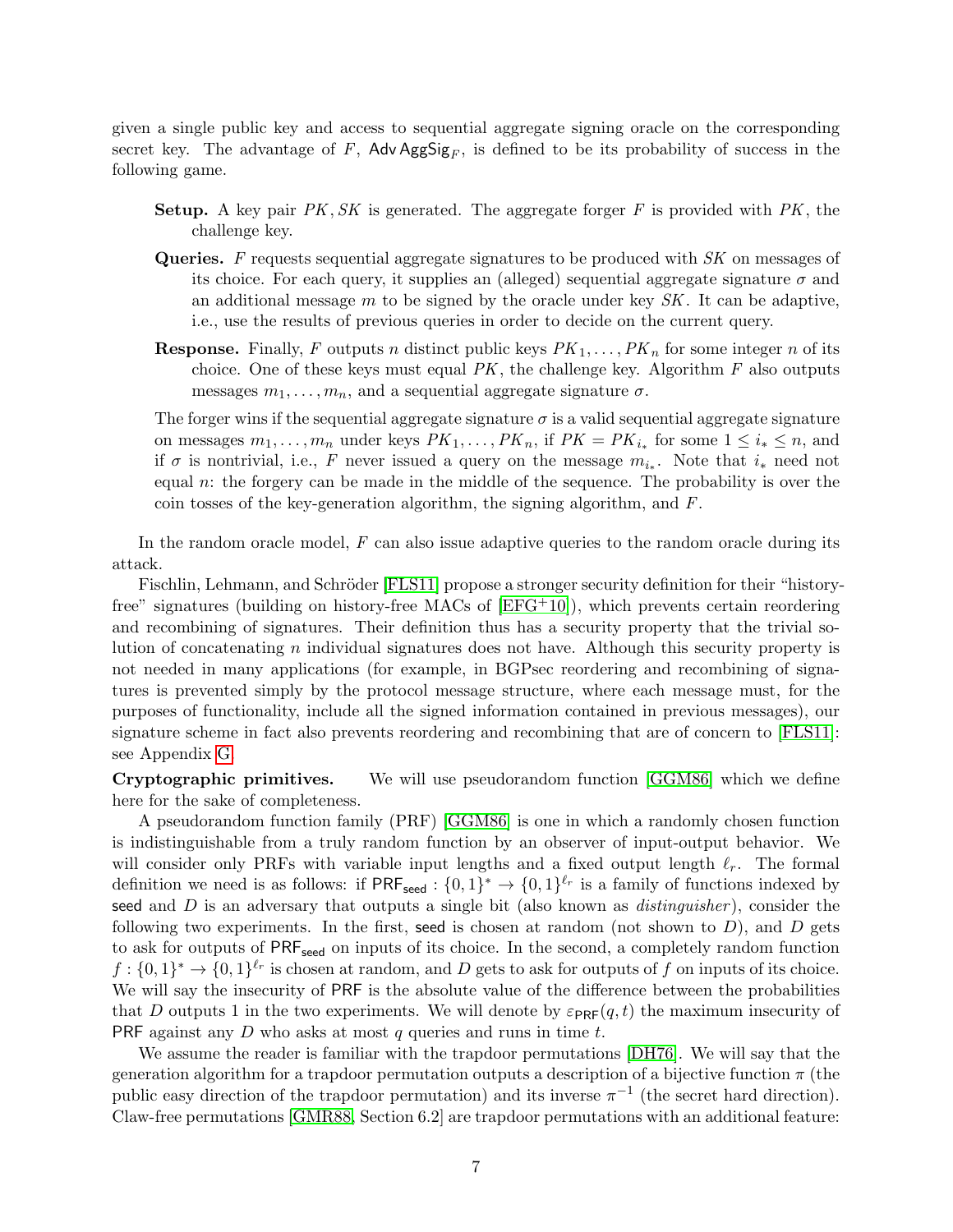the generation algorithm also outputs a description of a bijective function  $\rho$  on the same domain as  $\pi$ , such that, given  $\pi$  and  $\rho$ , it is hard to find a pair x, z with  $\pi(x) = \rho(z)$  (such a pair is a called a "claw" ).

# <span id="page-8-0"></span>3 Our basic signature scheme

The intuition behind our construction is as follows. Recall the random-oracle-based Full Domain Hash signature scheme [\[BR93\]](#page-18-2), in which a message  $m$  is hashed to same length as the domain of a trapdoor permutation  $\pi$ , and the signature x is computed as  $\pi^{-1}$  applied to the hash value.



Figure 1: Full Domain Hash Signature Scheme of [\[BR93\]](#page-18-2)

had two drawbacks: it required (1) that the verification procedure check that each  $\pi_i$  is truly a In order to aggregate such signatures, Lysyanskaya et al. [\[LMRS04\]](#page-20-0) had the  $i^{\text{th}}$  signer XOR the previous signature  $x_{i-1}$  together with the hash value of the current message  $m_i$  and then apply the hard direction of the current signer's trapdoor permutation  $\pi_i^{-1}$  to get the signature  $x_i$ . The previous signature  $x_{i-1}$  could then be recovered during verification. Unfortunately, this approach had two drawbacks: it required (1) that the verification procedure check that each  $\pi_i$  is truly a bijection, and (2) that each signer verify the validity of the signature received from the previous signer.



*xi−*<sup>1</sup> *hi−*1 *xi−*<sup>1</sup> Figure 2: Aggregate Signature Scheme of [\[LMRS04\]](#page-20-0)

d that the first drawback can be removed if the previous hashed together with current signer's message  $m_i$ . However, such hashing makes it impossible to recover  $x_{i-1}$  during verification of  $x_i$ . Neven then utilized the following approach from Bellare and π*i h e* first drawback can be reme *nasned together with current signer* s message  $m_i$ . However, such hasning makes it impossible to recover  $x_{i-1}$  during verification of  $x_i$ . Neven then utilized the following approach from Bellare and ng vermca<br>Sebomo P Rogaway [\[BR96,](#page-18-8) Scheme PSS-R]: perform the hashing in two steps, first contracting to get a short Neven [\[Nev08\]](#page-20-1) showed that the first drawback can be removed if the previous signature  $x_{i-1}$  is value  $h_i$ . (Neven has additional innovations to save more space and enable variable-size domains for the permutations  $\pi_i$ , which we omit here for simplicity of exposition.) value  $h_i$ , and then expanding to the domain of  $\pi_i$ . If the value  $h_i$  is available to the verifier, then the verifier can perform the second hashing step before even knowing  $x_{i-1}$ . Neven demonstrated that  $h_i$  values can be aggregated together by XORing. Thus, in Neven's scheme the signature output consists of two values: the output  $x_i$  of a trapdoor permutation and the short aggregated hash

While the first drawback of the scheme of [LMRS04] is removed in Neven's scheme, the second one is still present: verifying before signing is necessary, because the transformation from *While the first drawback of the scheme of [\[LMRS04\]](#page-20-0) is removed in Neven's scheme, the sec-<br>
one is still present: verifying before signing is necessary because the transformation from*  $(x_{i-1}, h_{i-1})$  to  $(x_i, h_i)$  is deterministic, invertible, and can be performed by the adversary, except for the inversion of the trapdoor permutation performed at the last step. As we show in Appendix [A,](#page-22-0)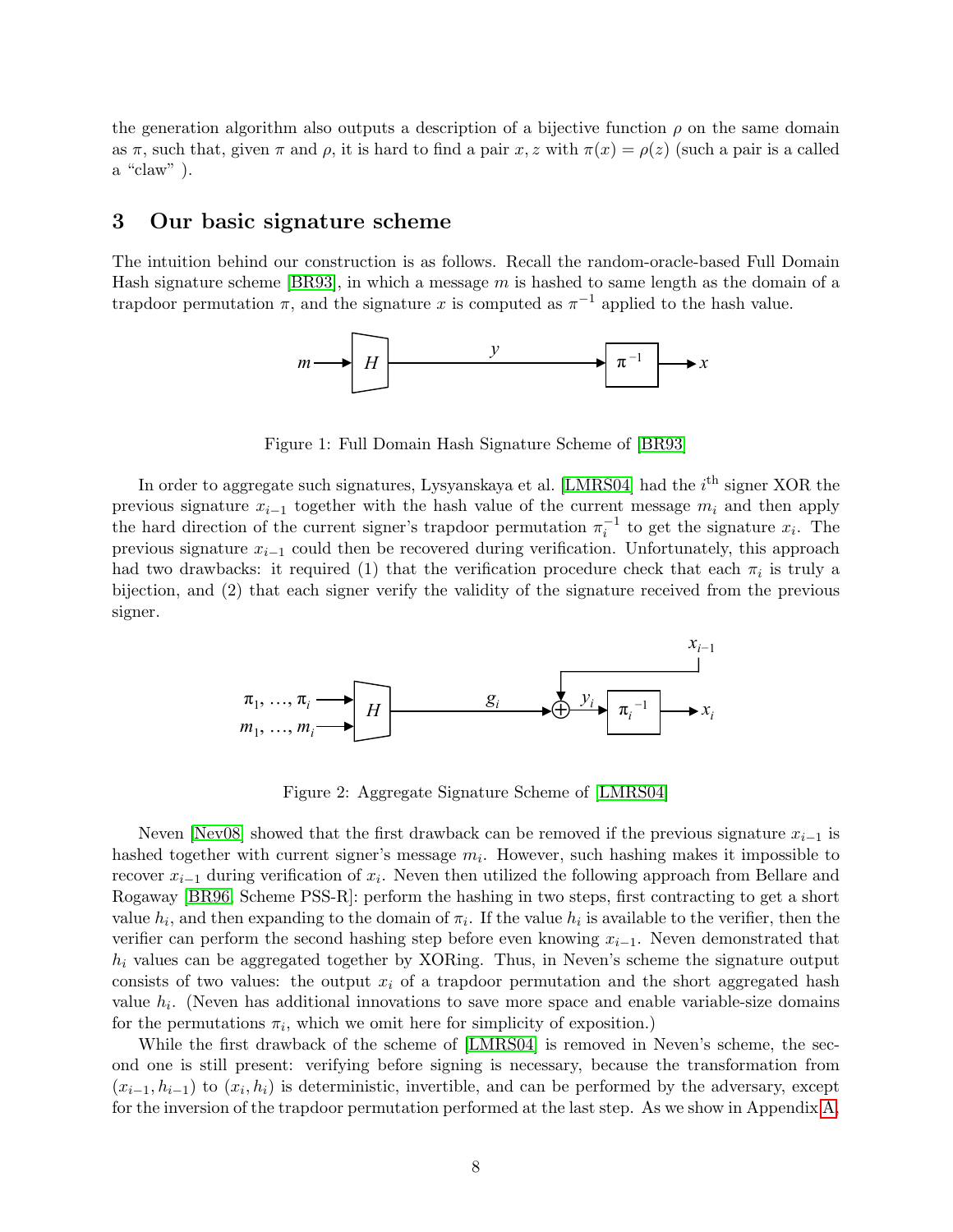

*Figure 3: Aggregate Signature Scheme of [\[Nev08\]](#page-20-1) (Simplified) hi*<sup>*x*</sup> *hi*<sup>*z*</sup> *hi*<sup>*z*</sup> *hi*<sup>*z*</sup> *hi*<sup>*z*</sup> *h*<sup>*z*</sup> *h*<sup>*z*</sup> *h*<sup>*z*</sup> *h*<sup>*z*</sup> *h*<sup>*z*</sup> *h*<sup>*z*</sup> *h*<sup>*z*</sup> *h*<sup>*z*</sup> *h*<sup>*z*</sup> *h*<sup>*z*</sup> *h*<sup>*z*</sup> *h*<sup>*z*</sup> *h*<sup>*z*</sup> *h*<sup>*z*</sup> *h*<sup>*z*</sup> *h*<sup>*z*</sup> *h*<sup>*z*</sup> *h*<sup>*z*</sup> *h*<sup>*z*</sup>

no scheme constructed in this manner can permit lazy verification while protecting against a chosen<br>message attack. Thus, in our scheme, to enable lazy verification, we require each signer to add a<br>random string r: to the  $\frac{1}{n}$  *i*  $\frac{1}{n}$   $\frac{1}{n}$   $\frac{1}{n}$   $\frac{1}{n}$   $\frac{1}{n}$   $\frac{1}{n}$   $\frac{1}{n}$   $\frac{1}{n}$   $\frac{1}{n}$   $\frac{1}{n}$   $\frac{1}{n}$   $\frac{1}{n}$   $\frac{1}{n}$   $\frac{1}{n}$   $\frac{1}{n}$   $\frac{1}{n}$   $\frac{1}{n}$   $\frac{1}{n}$   $\frac{1}{n}$   $\frac{1}{n}$   $\frac{1}{n$ the adversary lacks a priori knowledge of these random strings, the chosen message attack becomes  $\frac{1}{2}$  *no* scheme constructed in this manner can permit lazy verification while protecting against a chosen useless and we can prove that this is sufficient to enable lazy verification. *hi* 



Figure 4: Our Aggregate Signature Scheme

Notation. We now describe the scheme precisely, using the following notation:

- Let  $m_i$  be the message signed by signer *i*.
- Let trapdoor permutation  $\pi_i$  be the public key of signer i and  $\pi_i^{-1}$  be the corresponding secret key. We assume all permutations operate on bit strings of length  $\ell_{\pi}$ , *i.e.*, have domain and range  $\{0,1\}^{\ell_{\pi}}$ . (In Appendix [F](#page-29-1) we remove the assumption that all permutations operate on the same domain. Section [6](#page-16-0) uses this to instantiate  $\pi$  from the RSA assumption, where  $\pi_i$  is the easy direction, and  $\pi_i^{-1}$  is the hard direction of the RSA permutation.)
- Let  $H$  (resp.  $G$ ) be a cryptographic hash function (modeled as a random oracle) that outputs  $\ell_H$ -bit (resp.  $\ell_{\pi}$ -bit) strings.
- Let  $\ell_r$  be a parameter denoting the length of the randomness appended by each signer.
- Let the notation  $\vec{a}_i$  denote a vector of values  $(a_1, a_2, ..., a_i)$ .
- Let ⊕ to denote bitwise exclusive-or. Exclusive-or is not the only operation that can be used; any efficiently computable group operation with efficient inverse can be used here.
- $\epsilon$  is a special character denoting the empty string; we assume  $\epsilon \oplus x = x$  for any x.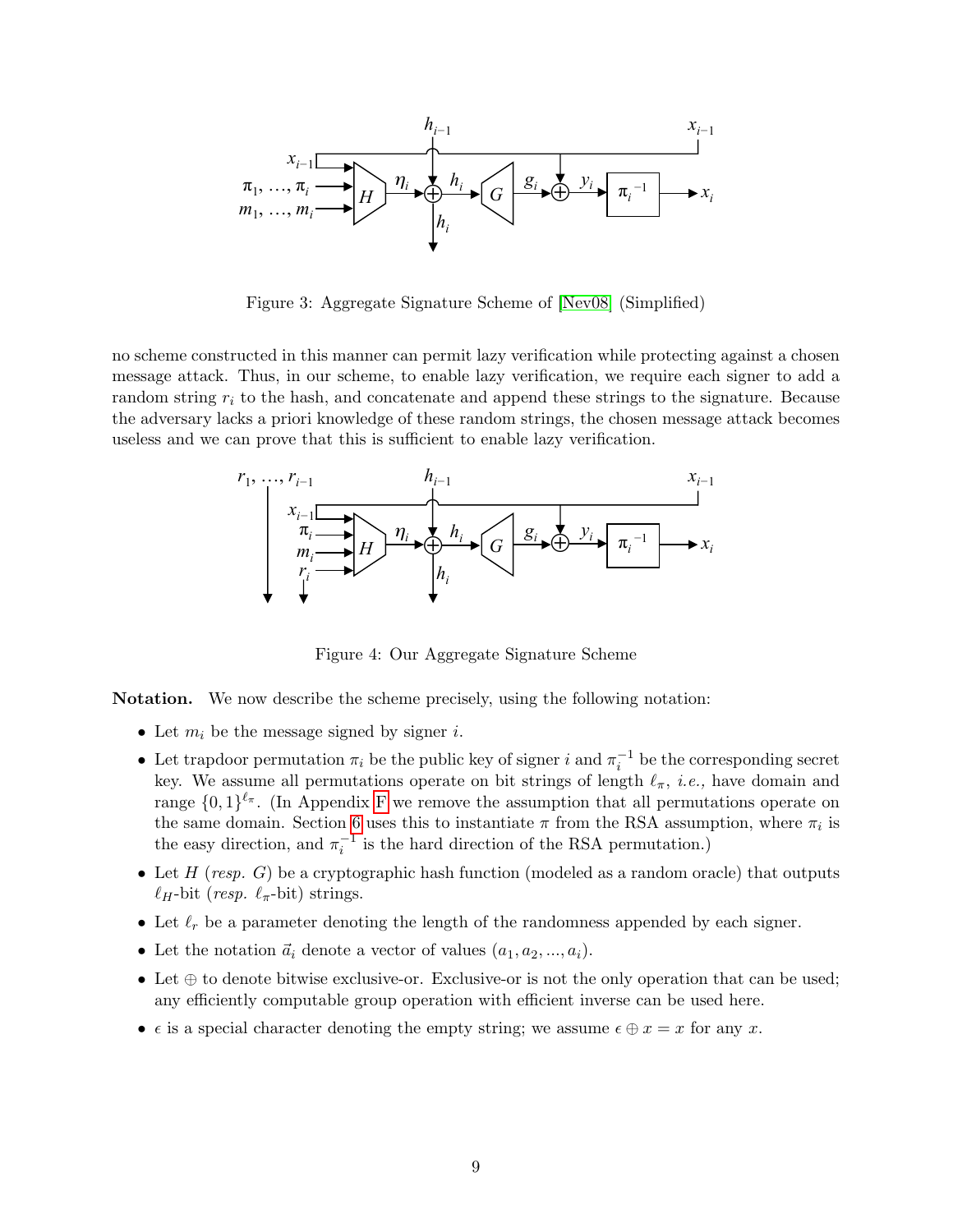Sign: The  $i^{\text{th}}$  Signer's algorithm

Ver $^{H,G}$ : The Verification Algorithm

**Require:**  $\pi_i$ ,  $\pi_i^{-1}$ ,  $m_i$ ,  $x_{i-1}$ ,  $h_{i-1}$  (where  $x_{i-1}, h_{i-1} = \epsilon, \epsilon \text{ if } i = 1$ . 1: Draw  $r_i \stackrel{R}{\leftarrow} \{0,1\}^{\ell_r}$ 2:  $\eta_i \leftarrow H(\pi_i, m_i, r_i, x_{i-1})$ 3:  $h_i \leftarrow h_{i-1} \oplus \eta_i$ 4:  $g_i \leftarrow G(h_i)$ 5:  $y_i = g_i \oplus x_{i-1}$ 6:  $x_i \leftarrow \pi_i^{-1}(y_i)$ 7: **return**  $r_i, x_i, h_i$  {Note that  $x_i$  and  $h_i$  go to the next signer; all the  $r_i$ 

<span id="page-10-2"></span>values go to the verifier, but only the last signer's  $x_i$  and  $h_i$  do.}

<span id="page-10-3"></span><span id="page-10-1"></span>Require:  $\vec{\pi}_n, \vec{m}_n, \vec{r}_n, x_n, h_n$ 1: for  $i = n, n - 1, ..., 2$  do 2:  $y_i \leftarrow \pi_i(x_i)$ 3:  $g_i \leftarrow G(h_i)$ 4:  $x_{i-1} \leftarrow g_i \oplus y_i$ 5:  $\eta_i \leftarrow H(\pi_i, m_i, r_i, x_{i-1})$ 6:  $h_{i-1} \leftarrow h_i \oplus \eta_i$ 7: if  $h_1 = H(\pi_1, r_1, m_1, \epsilon)$ and  $\pi_1(x_1) = G(h_1)$  then 8: return 1 9: else 10: return 0

The  $i<sup>th</sup>$  signer's signing algorithm has no dependency on the number of signers; it takes in only the i<sup>th</sup> signers' own public key and message and the aggregated portion of the signature  $x_{i-1}, h_{i-1}$ . Moreover, the aggregated signature need not be verified before it is signed. For verification, only a single  $x_i$  and  $h_i$ —namely, the one from the last signer—is needed. However, every  $r_i$ , from the first signer to the last, is needed.

# <span id="page-10-0"></span>4 Security proof

We prove our scheme secure if G and H are modeled as random oracles and  $\pi$  is a trapdoor permutation. The proof is easier to understand if  $\pi$  is additionally claw-free (in particular, any homomorphic permutation, such as RSA, is claw-free if it is trapdoor). We therefore present the proof for the claw-free case. The more general case is addressed in Appendix [E.](#page-29-0)

Our proof shows how a forger  $F$  on the aggregate signature scheme can be used to construct a reduction R that finds a claw in claw-free pair  $(\pi_*, \rho_*)$ . R has F forge a signature for victim signer that uses permutation  $\pi_*$  by running  $F(\pi_*)$ , and then uses the resulting forgery  $(\vec{\pi}_n, \vec{m}_n, \vec{r}_n, x_n, h_n)$ (where  $\pi_* \in \pi_n$  and the value n is chosen by F) to find a claw in the claw-free pair. The structure of our reduction is similar to [\[Nev08\]](#page-20-1); however, while [\[Nev08\]](#page-20-1) constructs a "sequential forger" from forger  $F$  and then constructs reduction  $R$  from the sequential forger, our reduction must proceed in one step (since the notion of a sequential forger is undefined if hash queries do not include previous signers public keys).

#### **Simplifying assumptions about the forger**  $F$ **.** The following simplifies our proof:

- We assume that the forger  $F$  forges the last signature in the signature chain; in other words,  $\pi_n = \pi_*$  and  $m_n$  is a new message never queried by F to the signing oracle (whose public key is  $\pi_*$ ). Indeed, any F can be easily modified to do so: if  $\pi_*$  and a new message  $m_{n'}$  are present in  $\vec{\pi}_n$  but at location  $n' < n$ , then we can run the verification algorithm loop for  $n - n'$ iterations to obtain  $x_{n'}, h_{n'}$  and output  $({\vec \pi}_{n'}, {\vec m}_{n'}, {\vec r}_{n'}, x_{n'}, h_{n'})$  as the new forgery, which will be valid if and only if the original forgery was valid. Note that we do not assume that  $\pi_*$  (or any other public key) is present in the signature chain only once.
- We assume that before forger  $F$  outputs its forgery and halts, it makes hash queries on all the hashes that will be computed during the verification of its forgery. Moreover, we assume that the forger does not output an invalid forgery; instead, it halts and outputs ⊥. Indeed,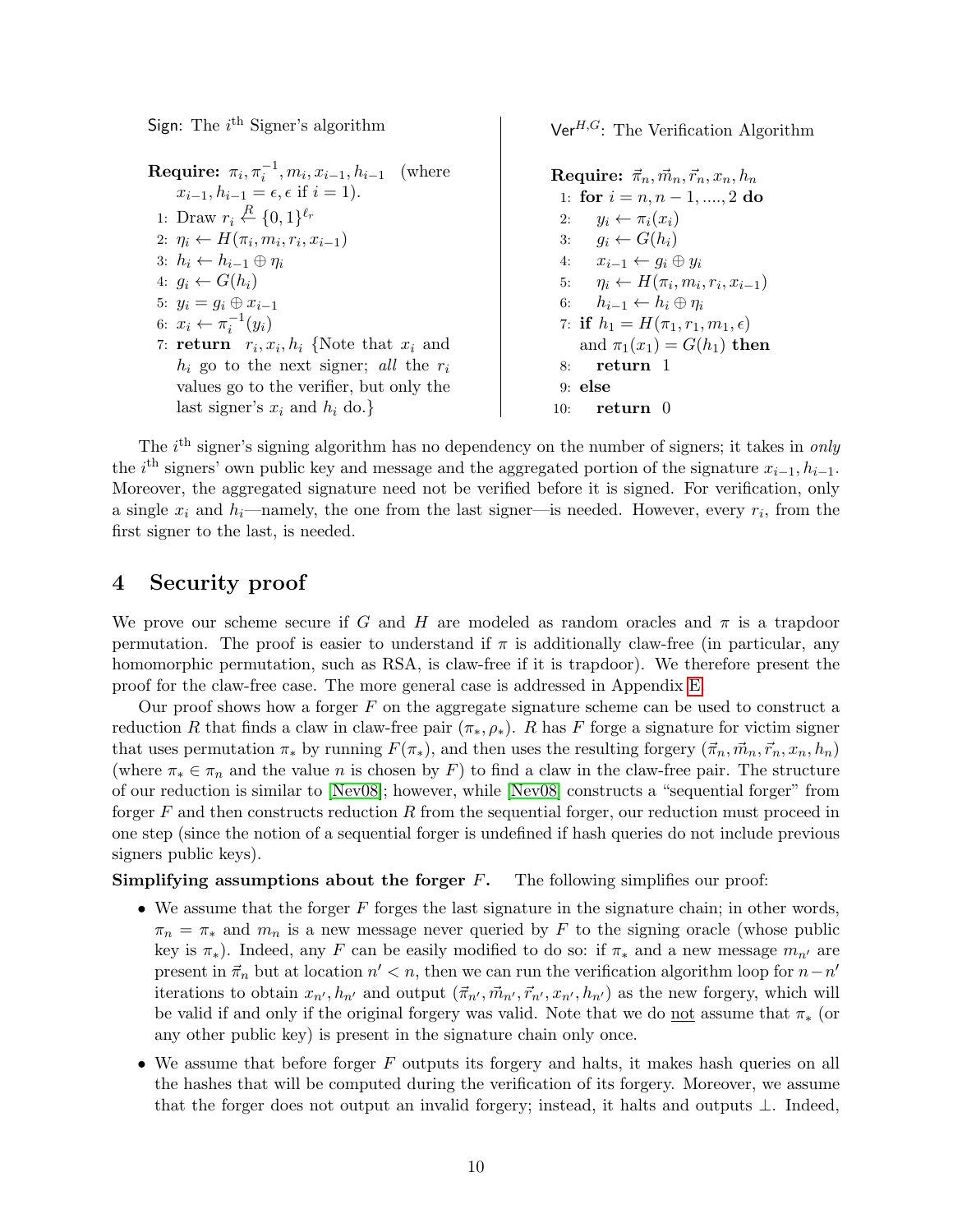any  $F$  can be modified to do so; simply run the verification algorithm upon producing the forgery, and check that  $m_n$  is different from every message asked in a sign query.

F's queries. Note that when running  $F$ , the reduction  $R$  needs to be able to answer oracle queries by  $F$ , which are as follows:

- H-Query. F asks query  $Q = (\pi, m, r, x)$  (where x may be  $\epsilon$ ) and expects to see  $H(Q) = \eta$ .
- G-query. F asks query h, and expects to see  $q = G(h)$ .
- Sign Query. F asks query  $(m, h, x)$  to be signed by  $\pi_*$ , and expects to see r, h', x' back, where r looks uniform,  $h' = h \oplus H(\pi_*, m, r, x)$ , and  $\pi_*(x') = G(h') \oplus x$ .

#### <span id="page-11-0"></span>4.1 Description of the reduction R

#### <span id="page-11-1"></span>4.1.1 Data structures used by  $R$

**HT** and **GT** tables. The reduction R uses 'programmable random oracles', *i.e.*, it chooses answers for random oracle queries. R keeps track of queries whose answers have already been decided in two tables: HT for H and GT for G. We say  $HT(Q) = \eta$  if HT stores  $\eta$  as the answer to a query Q, and  $HT(Q) = \perp$  if HT has no answer for Q (similar for GT).

**The HTree.** The key challenge for the reduction is programming  $G$ , since  $G$ -queries are made on sums of  $H$ -query answers, rather than on individual  $H$ -query answers. Thus the reduction keeps an additional data structure, the  $HTree$ , that records responses to  $H$ -queries that may eventually be used as part of forger F's forgery. (HTree is inspired by the graph G in [\[Nev08,](#page-20-1) Lemma 5.3].)

The HTree is a tree of labeled nodes that stores a subset of the queries in HT. Each node in HTree (except the root) corresponds to an  $H$ -query that could potentially appear in the forger  $F$ 's final forgery; the queries asked during verification of the forgery will appear on a path from one of the leaf nodes to the root (unless a very unlikely event occurs). The HTree has a designated root node that stores the value  $h_0 = 0$ . We consider the root to be at depth 0. A node  $N_i$  at depth  $i > 0$  stores:

- a pointer to its parent node
- a query  $Q_i = (\pi_i, m_i, r_i, x_{i-1})$  (where  $x_{i-1} = \epsilon$  if and only if  $i = 1$ ),
- the "hash-response" values  $\eta_i = \text{HT}(Q_i)$  and  $h_i$ , computed as the XOR of the values  $\eta_1, \ldots, \eta_i$ on the path from the root to the node  $N_i$  (equivalently,  $h_{i-1} \oplus \eta_i$ , where  $h_{i-1}$  is stored in the parent node),
- an auxiliary value  $y_i$  that is used to determine how future queries are added to the HTree, computed as  $\mathsf{GT}(h_i) \oplus x_{i-1}$  (note that  $y_i$  is the value to which the signer would apply  $\pi_i^{-1}$ ),
- if  $\pi_i = \pi_*$ , an auxiliary value z that may be used to find a claw in  $(\pi_*, \rho_*)$ .

Every node at depth  $i = 2$  or deeper satisfies the relation  $\pi_{i-1}(x_{i-1}) = y_{i-1}$ , where  $\pi_{i-1}$  and  $y_{i-1}$ are stored at the node's parent. New  $H$ -queries  $Q$  are added as nodes to the HTree if they can satisfy this relation; we say that such a query can be *tethered* to an existing node in the HTree. Intuitively, a query tethered to  $N_i$  becomes a child of  $N_i$  in the HTree:

<span id="page-11-2"></span>**Definition 4.1** (Tethered queries). An H-query Q containing  $x \neq \epsilon$  is tethered to node  $N_i$  in the HTree if  $N_i$  stores  $\pi_i, y_i$  such that  $\pi_i(x) = y_i$ . If  $x = \epsilon$ , then Q is tethered to the root of the HTree.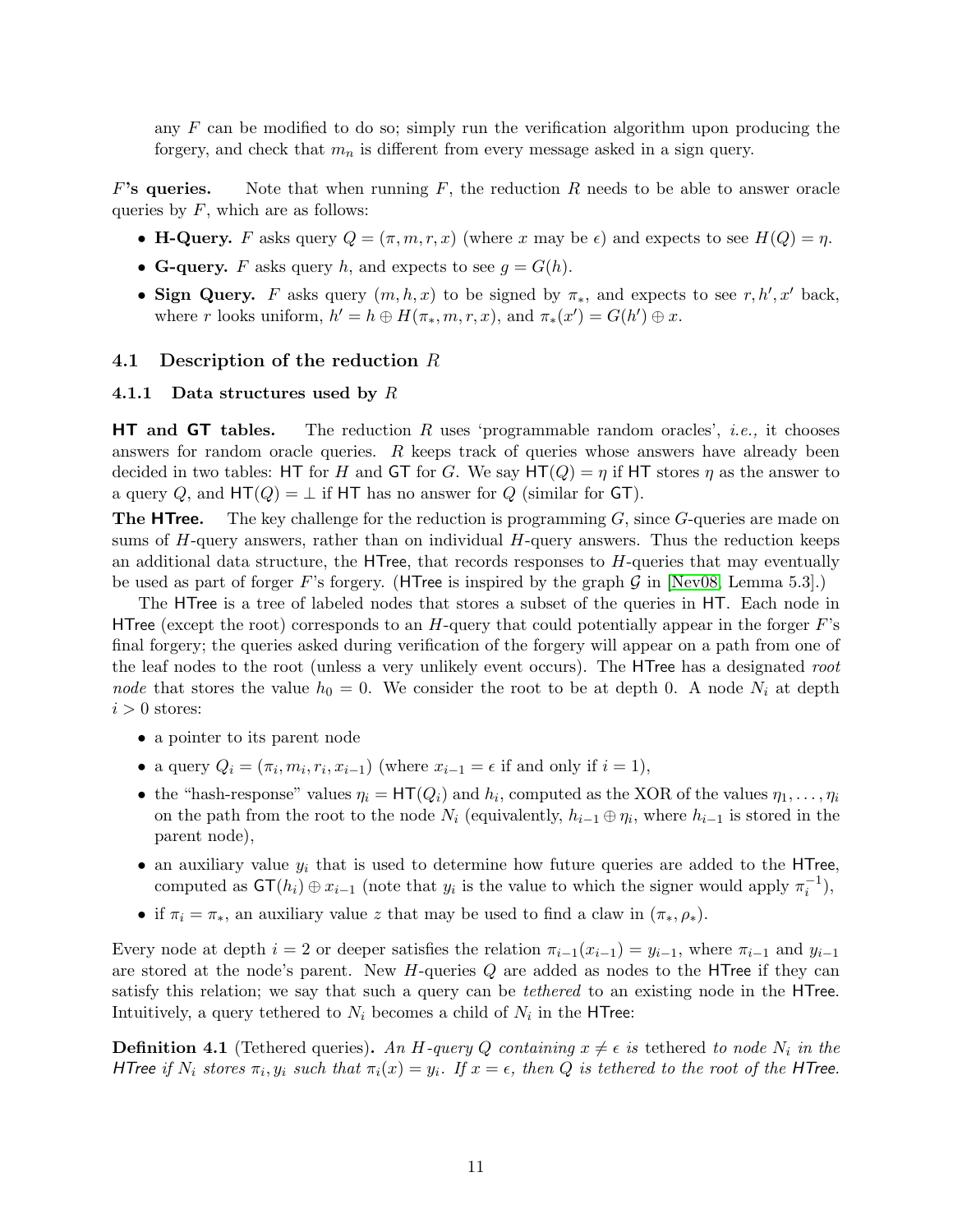The HTree's Lookup function (Algorithm [1\)](#page-13-0) determines the HTree node to which query Q can be tethered. (Lemma [B.3](#page-24-1) argues that Lookup finds at most one node with high probability.) The HTree is populated via the Sim-H algorithm (Algorithm [4\)](#page-13-1). The reduction R adds an H-query  $Q$ to the HTree if and only if it is tethered to some node in the HTree *at the time that forger F makes* the H-query. It is possible that some query  $Q$  is not tethered at the time it is made, but becomes tethered at at later time (after some new nodes are added to the HTree). However, Claim [B.9](#page-26-1) shows that this is highly unlikely.

#### <span id="page-12-0"></span>4.1.2 Algorithms used by  $R$

The reduction R uses the following algorithms (Algorithms  $1-5$ ).

G-queries. R answers these queries using a simple algorithm  $Sim-G$  (Algorithm [2\)](#page-13-3). Sim-G returns  $GT(h)$  if it is already defined, or, if not, returns a fresh random value and records it in the  $GT$ .

Sign-queries The reduction R answers queries  $(m, h, x)$  to be signed by  $\pi_*$  using Sim-S (Al-gorithm [5\)](#page-13-2). Since the reduction does not know the inverse of the challenge permutation  $\pi_*^{-1}$ , it 'fakes' a valid signature by carefully assigning certain entries in random oracle tables HT, GT, and ABORTS if these entries in HT, GT have been previously assigned. Later, we argue that Sim-S is unlikely to abort, since the entries added to  $HT$ ,  $GT$  by  $Sim-S$  depend on a fresh random value r chosen as part of each signature query (Lemma [B.7\)](#page-25-0).

H-queries The reduction R answers these queries  $Q = (\pi, m, r, x)$  using Sim-H (Algorithm [4\)](#page-13-1). If there is an entry for Q in the HT, then Sim-H returns it. Otherwise, it assigns a fresh random value  $\eta$  as HT(Q). Next, Sim-H needs to prepare for the event that Q could lead to a forgery by the forger  $F$ , and thus needs to be stored in the HTree. To do this,  $Sim-H$  uses the Lookup function to check if Q can be tethered and thus should be added to the HTree. If Q can be tethered, Sim-H adds a new node to the HTree containing  $Q$ , its hash response  $\eta$ , and an auxiliary value y that is used by the Lookup function to tether future  $H$ -queries. In order to ensure that HTree is a tree (Lemma [B.3\)](#page-24-1), it is important to ensure that  $y$  is a fresh random value; Sim-H aborts if that's not the case. Finally, if Q contains the challenge permutation  $\pi_*$ , Sim-H adds a value z to the HTree node that FindClaw will use to derive a claw from a valid forgery output by the forger  $F$ . To prepare these values, Sim-H behaves almost as if it is 'faking' the answer to a sign-query, except that instead of using the usual challenge permutation  $\pi_*$  (as in Sim-S), it uses the challenge permutation  $\rho_*$  applied to z (so as to benefit from forger F's forgery, which would invert  $\pi_*$  on the output of  $\rho_*(z)$ , thus producing a claw). As in Sim-S, this involves carefully assigning certain entries in GT, and aborting if these entries are already assigned. (Claim [B.6](#page-25-1) shows that Sim-H is unlikely to abort.)

**Finding a claw.** Finally, forger F outputs a forgery  $\vec{\pi}_n, \vec{m}_n, \vec{r}_n, x_n, h_n$ , where  $\pi_n = \pi_*$ . Recall that our simplifying assumptions mean that the forgery is valid. The reduction  $R$  uses FindClaw (Algorithm [3\)](#page-13-4) to find a claw from the forgery. Because we assumed all the queries for verifying the forgery have already been asked, the query  $(\pi_*, m_n, r_n, x_{n-1})$  is in HT. Moreover, if the forgery is valid, then with high probability it is in the HTree as a child of the node storing  $(\pi_{n-1}, m_{n-1}, r_{n-1}, x_{n-2})$ , which is in turn a child of the node storing  $(\pi_{n-2}, m_{n-2}, r_{n-2}, x_{n-3})$ , *etc.* This holds because in a valid forgery, each H-query made during verification is tethered to the next one, and, by Claim [B.9,](#page-26-1) all tethered queries are in the HTree with high probability. The value  $x_n$  (from the forgery) and value  $z_n$  (from HTree node of the query  $Q = (\pi_*, m_n, r_n, x_{n-1})$ ) constitute a claw.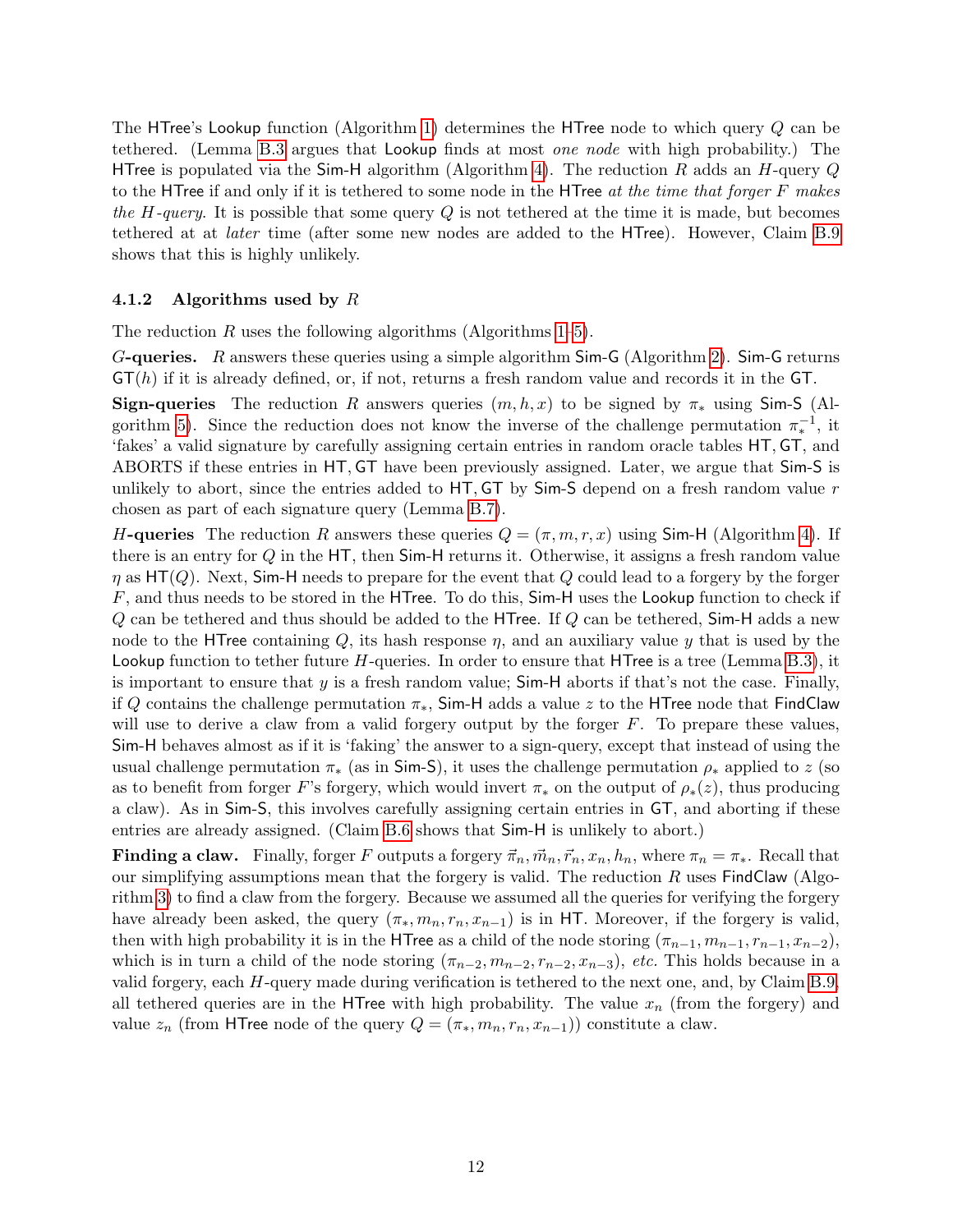#### Algorithm 1 Lookup

<span id="page-13-11"></span><span id="page-13-0"></span>Require: x 1: if  $x = \epsilon$  then 2: return Root node of HTree 3: else 4: Nodelist  $=$  {all nodes N in HTree containing  $\pi, y$  such that  $\pi(x) = y$ 5: if Nodelist contains more than one node then 6: ABORT 7: else if Nodelist is empty then 8: return ⊥ 9: else 10: return the single node in Nodelist

<span id="page-13-16"></span><span id="page-13-3"></span>

| Algorithm 2 Sim-G: Answering a $G$ -Query                 |  |  |  |  |  |  |
|-----------------------------------------------------------|--|--|--|--|--|--|
| Require: $h$                                              |  |  |  |  |  |  |
| 1: if $GT(h) = \perp$ then                                |  |  |  |  |  |  |
| 2: Draw $g \stackrel{R}{\leftarrow} \{0,1\}^{\ell_{\pi}}$ |  |  |  |  |  |  |
| 3: $GT(h) \leftarrow g$                                   |  |  |  |  |  |  |
| 4: return $GT(h)$                                         |  |  |  |  |  |  |
|                                                           |  |  |  |  |  |  |

Algorithm 3 FindClaw

<span id="page-13-9"></span><span id="page-13-4"></span>**Require:**  $(\vec{\pi}_n, \vec{m}_n, \vec{r}_n, x_n, h_n)$  with  $\pi_n = \pi_*$ 1:  $N_n \leftarrow \textsf{Lookup}(x_n)$ 2: if  $N_n = \perp$  then 3: ABORT 4: Retrieve  $z_n$  the node  $N_n$ 5: return Claw  $(x_n, z_n)$ .

<span id="page-13-1"></span>Algorithm 4 Sim-H: Answering an H-Query Require:  $Q = (\pi, m, r, x)$ 1: if  $HT(Q) = \perp$  then 2: Draw  $\eta \stackrel{R}{\leftarrow} \{0,1\}^{\ell_H}$ 3:  $HT(Q) \leftarrow \eta$ 

4:  $N_{i-1}$  ← Lookup $(x)$ 

- 5: if  $N_{i-1} \neq \perp$  then
- 6: Create new node  $N_i$  with parent  $N_{i-1}$
- 7: Retrieve  $h_{i-1}$  from parent  $N_{i-1}$
- 8:  $h_i \leftarrow h_{i-1} \oplus \eta$
- 9: if  $GT(h_i) \neq \perp$  then
- <span id="page-13-7"></span>10: ABORT
- 11: if  $\pi \neq \pi_*$  then
- 12:  $g_i \leftarrow \textsf{Sim-G}(h_i)$
- 13:  $y_i \leftarrow g_i \oplus x$
- 14: Populate node  $N_i$  with  $Q, \eta, h_i, y_i$
- <span id="page-13-13"></span><span id="page-13-6"></span>15: else 16: Draw  $z_i \stackrel{R}{\leftarrow} \{0,1\}^{\ell_\pi}$ 
	-
- 17:  $y_i \leftarrow \rho_*(z_i)$
- 18: Populate node  $N_i$  with  $Q, \eta, h_i, y_i, z_i$
- 19:  $\mathsf{GT}(h_i) \leftarrow y_i \oplus x$
- 20: return  $HT(Q)$

<span id="page-13-10"></span>

| Algorithm 5 Sim-S: Answering a Sign-Query |  |  |  |  |  |  |  |
|-------------------------------------------|--|--|--|--|--|--|--|
|-------------------------------------------|--|--|--|--|--|--|--|

<span id="page-13-15"></span><span id="page-13-14"></span><span id="page-13-12"></span><span id="page-13-8"></span><span id="page-13-5"></span><span id="page-13-2"></span>Require:  $(m, h, x)$ 1: Draw  $r \stackrel{R}{\leftarrow} \{0,1\}^{\ell_r}$ 2:  $Q \leftarrow (\pi_*, m, r, x)$ 3: if  $HT(Q) \neq \perp$  then 4: ABORT 5: else 6: Draw  $\eta \stackrel{R}{\leftarrow} \{0,1\}^{\ell_H}$ 7:  $HT(Q) \leftarrow \eta$ 8:  $h' \leftarrow \eta \oplus h$ 9: Draw  $x' \stackrel{R}{\leftarrow} \{0,1\}^{\ell_\pi}$ 10:  $y' \leftarrow \pi_*(x')$ . 11: if  $GT(h') = \bot$  then 12:  $\mathsf{GT}(h') \leftarrow y' \oplus x$ 13: else 14: ABORT 15: return  $r, h', x'$ .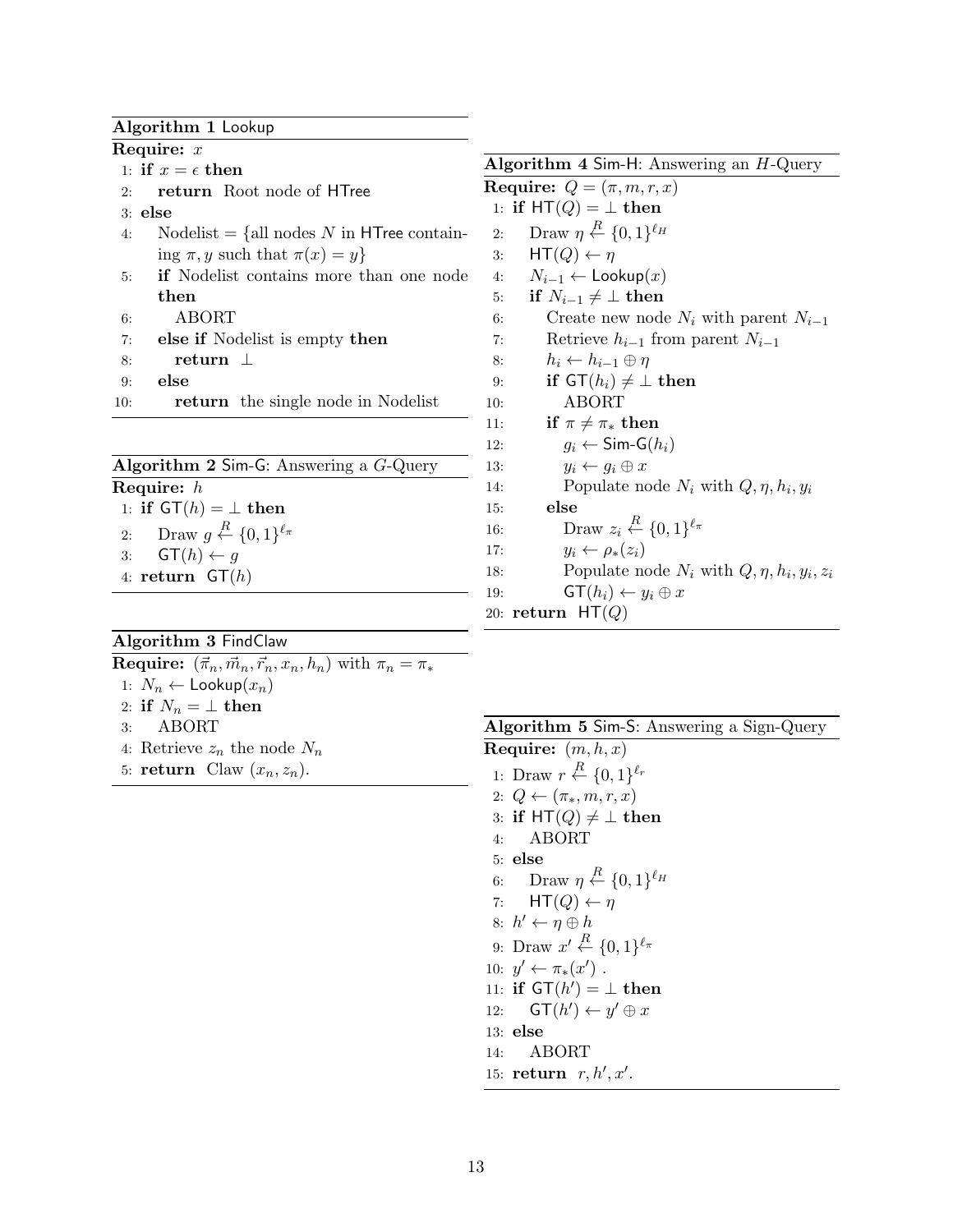#### <span id="page-14-0"></span>4.2 Analysis of the reduction

<span id="page-14-4"></span>**Theorem 4.2.** If a forger F succeeds with probability  $\varepsilon$ , then the reduction R takes time at most  $T(F) + q_{S}T(Sim-S) + q_{H}T(Sim-H) + q_{G}T(Sim-G) + T(FindClaw)$  and finds a claw for  $(\pi_{*}, \rho_{*})$  with probability at least

$$
\varepsilon - (q_S + q_H)(q_S + q_G + q_H)2^{-\ell_H} - q_S(q_S + q_H)2^{-\ell_r} - q_H^2 2^{-\ell_\pi},\tag{1}
$$

where  $T(\cdot)$  denotes the running time of an algorithm, and  $q_H$  is the number of H-hash queries,  $q_G$ is the number of G-hash queries, and  $q_S$  is the number of sign queries made by the forger  $F$ .

We prove this theorem in Appendix [B.](#page-23-0) The proof hinges on two key statements about the HTree. First (Claim [B.5\)](#page-24-2), the probability that  $\textsf{Lookup}(x)$  finds more than one HTree node is low (even though Lookup uses the functions  $\pi$  stored in the nodes of the HTree, which do not have to be permutations, because they are adversarially supplied and not certified like in [\[LMRS04\]](#page-20-0)). Second (Claim [B.9\)](#page-26-1), an H-query that was not added to HTree is unlikely to become tethered at some later time. Both statements rely on the fact (proven in Claim [B.4\)](#page-24-3) that each time a query is placed on the HTree, its  $y$  value is random and independent of every other  $y$  value.

### <span id="page-14-1"></span>5 Shorter signatures via input-dependent randomness

To shorten our signature, we now show how to reduce  $\ell_r$  (the length of the randomness appended by each signer). To do this, we replace the truly random  $r$  from our basic scheme with an  $r$  that is computed as a function of the inputs to the signer, and argue that it can be made shorter than the random  $r$ . Intuitively, we are able to maintain security with a shorter  $r$  because a given signer never produces two different signatures on the same input, thus limiting the information that an adversary can see and exploit. Of course, this input-dependent  $r$  need not be truly random; it suffices for a r to be a *pseudorandom* function of the input.

#### <span id="page-14-2"></span>5.1 Modifying the scheme

We now compute r as a pseudorandom function (PRF) over the input  $(m_i, h_{i-1}, x_{i-1})$  received by that signer *i*. Let  $PRF_{seed}$ :  $\{0,1\}^* \to \{0,1\}^{\ell_r}$  be a PRF with seed seed and insecurity  $\varepsilon_{PRF}(q,t)$ against adversaries asking  $q$  queries and running in time t. Add a uniformly chosen seed to the secret key of the signer and replace line [1](#page-10-1) of the signing algorithm with  $r \leftarrow \text{PRF}_{\text{seed}}(m, h, x)$ .

In the previous section, we found that  $\ell_r$  must be long enough to tolerate a security loss of  $q_S(q_H + q_S)2^{-\ell_r}$  (Theorem [4.2\)](#page-14-4). As we show below,  $\ell_r$  in the modified scheme can be shorter, since it needs only to allow for a security loss of approximately  $(q_G + q_H + q_S + \ell_H q_S^2) 2^{-\ell_r}$ . This is an improvement if we assume that  $q_H \approx q_G$  (since both H and G are hash functions) and  $q_S \ll q_H$ (since in practice hash queries can be made offline, while signing queries need access to an actual signer).

#### <span id="page-14-3"></span>5.2 Key insight for the security proof

Using the reduction of Section [4,](#page-10-0) we had to choose  $r$  long enough to make it unlikely that when a forger makes a sign query on  $(\pi_*, m_i, x_{i-1}, h_{i-1})$ , the algorithm Sim-S draws a random  $r_i$  that collides with a previously made H-query  $Q_i = (\pi_*, m_i, r_i, x_{i-1})$ . Indeed, if  $Q_i$  was answered by  $\eta_i$ and the forger chooses  $h_{i-1}$  so that  $h_i$  (which is computed as  $h_{i-1} \oplus \eta_i$ ) has already been queried to G, then when r collides, the reduction would be prevented from programming the random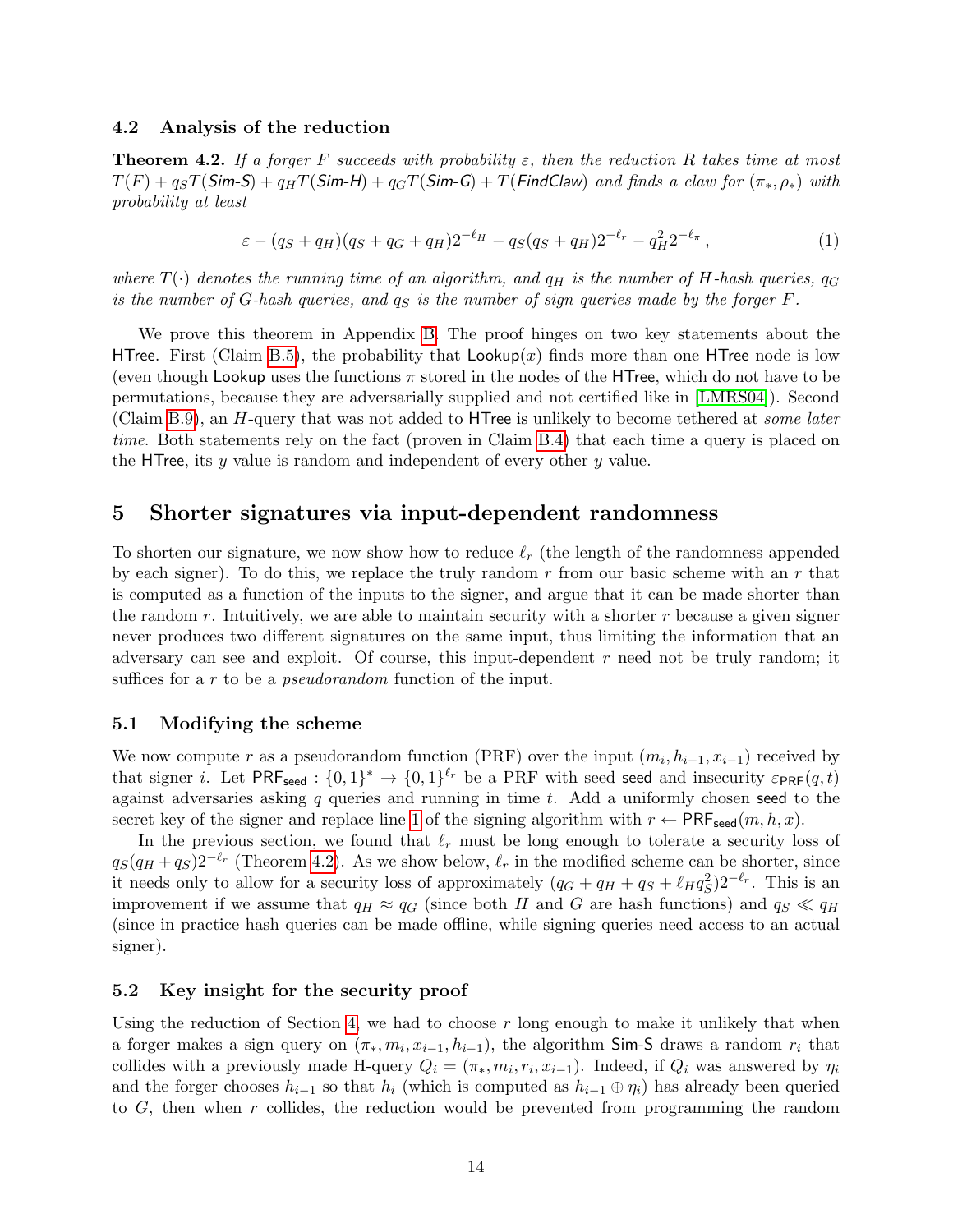oracle  $G(h_i)$ . Making r depend on the forger's input to the signer means that the forger gets only one chance (rather than  $q_S$  chances) to make this happen for a given  $Q_i, h_{i-1}$ , and  $h_i$ , because subsequent attempts by the forger will use the same r.

Proof Sketch. The full statement and proof of the security theorem for the modified scheme is in Appendix [C.](#page-26-0) We modify the reduction R to not abort if  $HT$  already contains the relevant H-query. Specifically, we replace the ABORT on line [4](#page-13-5) of Sim-S (Algorithm [5\)](#page-13-2) with

$$
\eta \leftarrow \text{HT}(Q) \, .
$$

(All the rest of R's algorithms are unchanged.) As such, we must now consider a new case where Sim-S aborts; namely, if Sim-S draws an r that defines a query  $Q = (\pi_*, m, r, x)$  that is already in HT and the value  $h' = \eta \oplus h$  is already stored in the GT (where recall that  $\eta = HT(Q)$  and h was given as part of the query to Sim-S). Call such r bad for  $m, h, x$ . How likely is it that Sim-S draws a bad r?

<span id="page-15-1"></span>**Claim 5.1.** Pr[Sim-S ever draws a bad  $r$ ]  $\leq (q_S + q_H)^2 2^{-\ell_H} + (q_G + q_H + q_S + (\ell_h + 2)q_S^2) 2^{-\ell_r}$ .

*Proof.* Consider a matrix  $\zeta$  whose rows are indexed by queries  $(i.e., h')$  in GT and whose columns are indexed by queries in HT that start with  $\pi_*$  (*i.e.*, , there is a column for each  $Q = (\pi_*, m, r, x) \in$  HT). The entry in row h' and column Q is  $h = h' \oplus \eta$ , where  $\eta = HT(Q)$ . Sim-S draws an r that is bad for m, h, x if and only if it (a) draws an r such that  $Q = (\pi_*, m, r, x) \in \mathsf{HT}$ , and (b) h exists in the  $Q^{\text{th}}$  column of  $\zeta$ .

Thus, we will say that a column  $Q = (\pi_*, m, r, x)$  of  $\zeta$  is bad for  $(m, h, x)$  if at least one of the entries in that column is h (denote the set of such columns  $BAD(m, h, x)$ ). The number of r values that are bad for a particular triple  $(m, h, x)$  is equal to the number of columns that are bad for that triple, and thus the probability that a bad r is chosen by  $\mathsf{Sim\text{-}S}$  when responding to  $(m, h, x)$ is equal to  $2^{-\ell_r} \cdot | BAD(m, h, x)|$ . Now consider all the queries that have a given h. Note that the bad columns do not overlap for such queries (because each column is labeled with m and x). By the union bound, the probability that  $Sim-S$  draws a bad r during any signature query with h is at most  $2^{-\ell_r} \cdot \sum_{m,x} |BAD(m,h,x)|$ . Since the bad columns do not overlap,  $\sum_{m,x} |BAD(m,h,x)|$ is bounded by the number of times h occurs in  $\zeta$ . Thus, we can bound the overall probability that Sim-S ever draws a bad  $r$  by at most:

$$
2^{-\ell_r} \sum_{i=1}^{q_S} \# \text{ of times the } i^{th} \text{ most frequent entry appears in } \zeta.
$$

The claim follows from the answer to the following combinatorial problem.

**Combinatorial problem.** Suppose  $\beta$  values  $\eta_1, \ldots, \eta_\beta$  are chosen uniformly at random as  $\ell_H$ -bit strings and given to an adversary, who then chooses  $\alpha$  distinct values  $h'_1, \ldots, h'_\alpha$ . The  $\alpha \times \beta$ -matrix  $\zeta$  is constructed by XORing the  $\eta$  and the h' values. A collision in  $\zeta$  is a set of entries that are all equal. What is the total number of entries in the  $\gamma$  biggest collisions?

<span id="page-15-0"></span>**Theorem 5.2.** With probability at least  $1 - \beta^2 2^{\ell_H}$ , the total size of the  $\gamma$  biggest collisions in  $\zeta$  is at most  $\alpha + (\ell_h + 2)\gamma^2$ .

We can use Theorem [5.2](#page-15-0) (proved in Appendix [D\)](#page-27-0) to bound the probability of choosing a bad r.  $\alpha$ is the size of GT, which is at most  $q_G + q_H + q_S$ .  $\beta$  is the number of HT entries, which is at most  $q_S + q_H$ .  $\gamma$  is at most  $q_S$ . Then, the claim follows by observing that the probability that Sim-S ever aborts is at most (a) the probability that the event of Theorem [5.2](#page-15-0) doesn't hold, which is at most

 $\Box$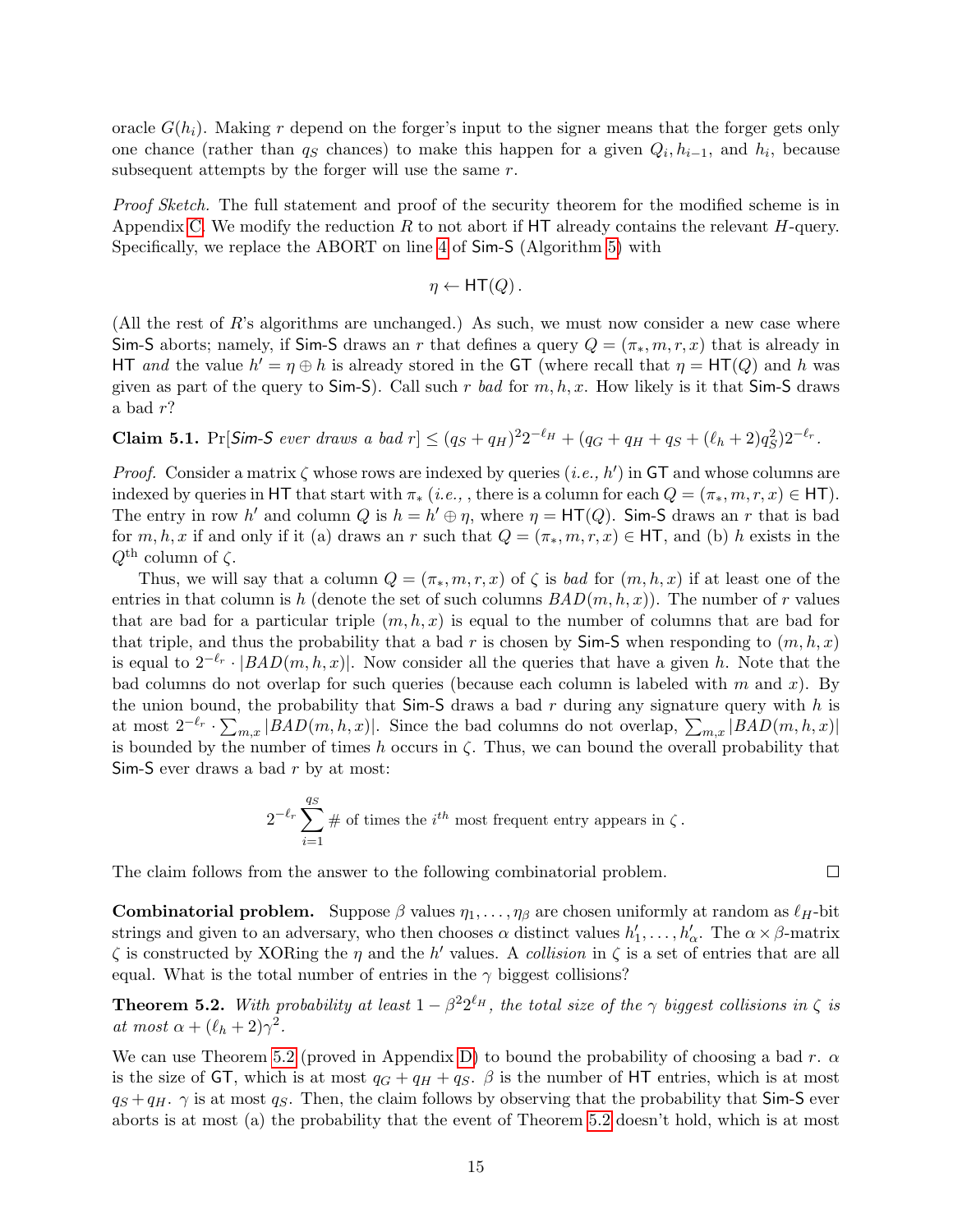<span id="page-16-1"></span>

|                                | 2048-bit RSA | Our scheme    | 256-bit ECDSA | 256-bit BGLS          |
|--------------------------------|--------------|---------------|---------------|-----------------------|
| Signature length (bits)        | 2048n        | $2304 + 129n$ | 512n          | 257                   |
| Length for $n = 4.5$ (bits)    | 9216         | 2885          | 2304          | 257                   |
| Length for $n = 7$ (bits)      | 14336        | 3207          | 3584          | 257                   |
| Sign time $(ms)$               | 11.8         | 11.9          | 2.3           | 1.9                   |
| Verify time (ms)               | 0.3n         | 0.3n          | 2.8n          | $\approx 18.9 + 6.6n$ |
| Verify time for $n = 4.5$ (ms) | 1.3          | 1.3           | 12.5          | 47.6                  |
| Verify time for $n = 7$ (ms)   | 2.1          | 2.1           | 19.4          | 64.8                  |

Table 1: Benchmark results for *n* signers. Computed on a laptop with a Core i3 processor at 2.4GHz and 2GB RAM, running Ubuntu. The first three schemes were implemented using OpenSSL [\[ope\]](#page-21-6) (with SHA-256 hashing and RSA public exponent of 65537); the BGLS scheme was implemented using MIRACL [\[Sco11\]](#page-21-7) (with the curve BN-128 [\[BN05\]](#page-18-9) and with precomputation on the curve generator but not on the public keys; further precomputation on the public keys seems to improve verification performance by up to 20% at the cost of additional storage). Results for specific values of n are not exactly in proportion due to rounding.

 $\beta^2 2^{-\ell_H} = (q_S + q_H)^2 2^{-\ell_H}$ , plus (b) the probability that, even though the event of Theorem [5.2](#page-15-0) holds, a bad r is chosen, which is at most  $(\alpha + (\ell_h + 2)\gamma^2)2^{-\ell_r} \leq (q_G + q_H + q_S + (\ell_h + 2)q_S^2)2^{-\ell_r}$ .

# <span id="page-16-0"></span>6 Implementation and Evaluation

In Section [F](#page-29-1) we present technical arguments for how our schemes can be instantiated with RSA. We implemented the input-dependent-r version as a module in OpenSSL [\[ope\]](#page-21-6). The full specification and the code are available from [\[BGR11\]](#page-18-7).

**Overview of our implementation.** We instantiate the permutation  $\pi$  with 2048-bit RSA with public exponent 65537, hash H with SHA-256, full-domain hash G with the industry-standard Mask Generating Function (MGF) using SHA-256 [\[RSA02\]](#page-21-8), and the pseudorandom function PRF with HMAC-SHA-256 [\[BCK96\]](#page-18-10). Instead of hashing the permutation  $\pi$  as-is inside the hash function H, we replace it with a short fingerprint of the RSA public key computed using SHA-256. Thus, we have parameters  $\ell_{\pi} = 2048, \ell_h = 256$ , and  $\ell_r = 128$ ; the  $\ell_r$  value is per signer, and each signer also adds one bit of information to deal with the problem that RSA gives each signer a slightly different domain (see Section [F\)](#page-29-1). Therefore, the length of the aggregate signature for  $n$  signers is  $2048 + 256 + 129n$  bits long (see Table [1\)](#page-16-1). We justify this choice of parameters as part of our specification, available from [\[BGR11\]](#page-18-7).

Evaluation. We compare the implementation described in the previous paragraph to other signature schemes that allow for lazy verification. Table [1](#page-16-1) contains data on our scheme as well as the "trivial" solution of using n RSA signatures, the solution of similarly using n ECDSA [\[Van92,](#page-21-9) [IEE02\]](#page-20-12) signatures (which are current contenders for adoption in BGPsec [\[Sri12,](#page-21-2) Section 4.1]), and the aggregate scheme of [\[BGLS03\]](#page-18-1) (we do not compare against [\[FLS11\]](#page-19-0), because it is a more complicated version of [\[BGLS03\]](#page-18-1), so [\[BGLS03\]](#page-18-1) performs better than [\[FLS11\]](#page-19-0), anyway). In addition to providing formulas in terms of the number  $n$  of signers, we show results for specific values of  $n = 4.5$  and  $n = 7$ . The value of 4.5 was chosen because it is roughly the average length of an AS path for a well-connected router on the Internet today (average length fluctuates with time and vantage point—see, e.g., here [\[Smi12\]](#page-21-10)). We should note, however, that performance for higher than average values of  $n$  is particularly important: transition to BGPsec is expected to be particularly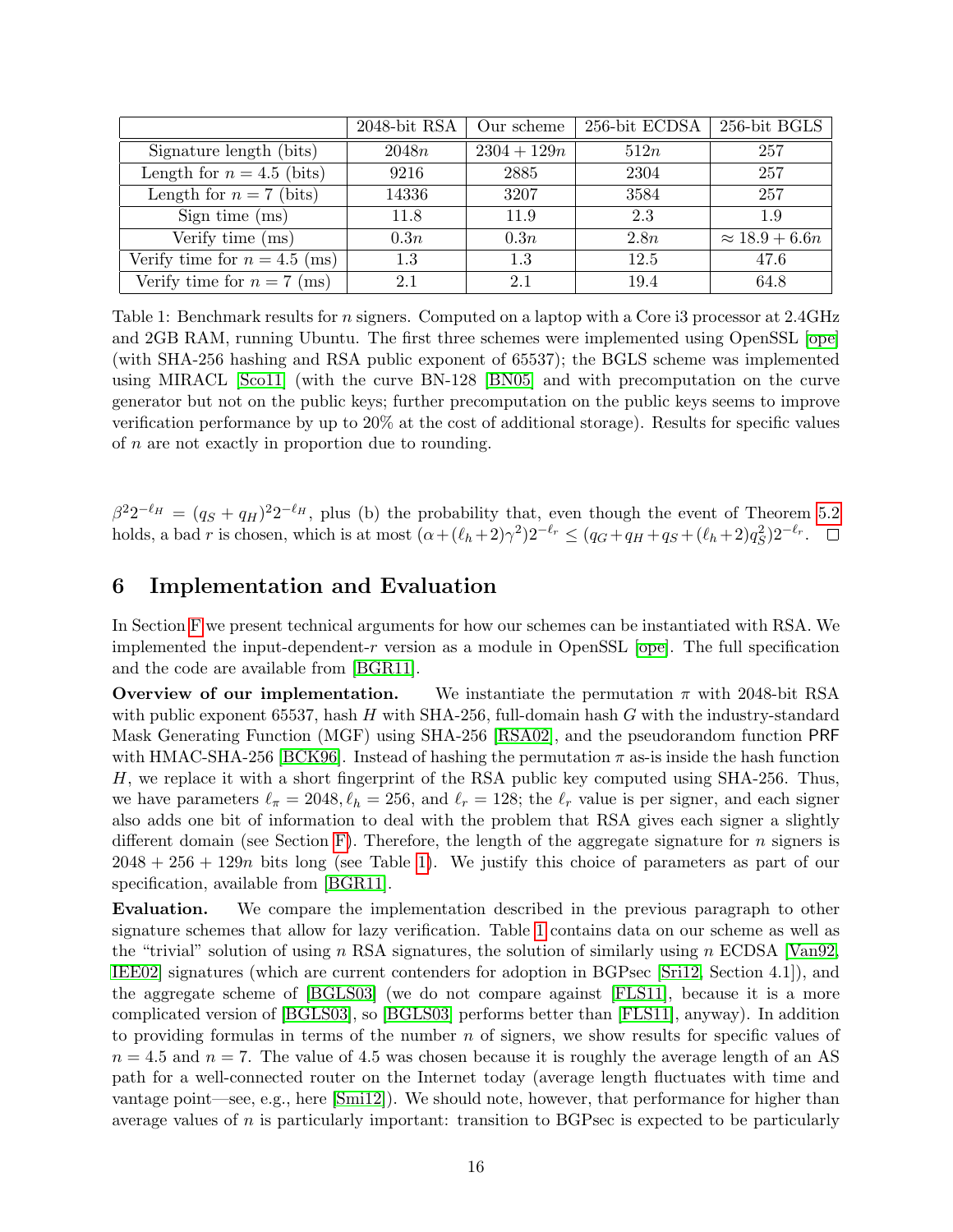problematic for weaker routers, which are more likely to be located in the less well-connected portions of the Internet, and that experience longer than average paths. We therefore also show results for  $n = 7$  (the smallest integer n for which our scheme beats ECDSA in signature length).

The table shows that the [\[BGLS03\]](#page-18-1) scheme is a clear winner in terms of signature length and signing time, but has considerably slower verification<sup>[4](#page-17-1)</sup>. It should be noted, however, that it is not being considered for the BGPsec standard at this stage [\[Sri12,](#page-21-2) Section 4.1]: schemes relying on bilinear Diffie-Hellman are not considered ready for worldwide deployment on the internet backbone by the BGPsec working group, because a consensus has not emerged on which curves provide the right tradeoff between security and efficiency (for example, there is not a NIST-approved set of curves such as the one contained in [\[NIS09,](#page-20-13) Appendix D] for non-pairing-based elliptic-curve cryptography). It is also important to note that the time required to compute group operations and bilinear pairings depends very heavily on the curve used; improvements for various curves are produced frequently, and there is no generally accepted set of curves or algorithms at this point. We believe that, assuming continued progress to speed-up pairings on specific curves and sufficient confidence in the security of bilinear Diffie-Hellman on these curves, the scheme of [\[BGLS03\]](#page-18-1) (as improved by [\[BNN07\]](#page-18-3)) should be considered for real applications.

As far as the remaining three schemes are concerned, we observe that ECDSA provides the shortest signatures when  $n < 6$ , while our scheme dominates the three for  $n > 6$  (as we already mentioned, performance for higher than average  $n$  is particularly important.) We also observe that our scheme has computation time almost identical to simple RSA while having much shorter signatures (RSA signature length is listed as a particular concern in [\[Sri12,](#page-21-2) Section 4.1.2]). While ECSDA has the fastest signing time, the verification times for RSA and our scheme are an order of magnitude faster than those of ECDSA. Note that, for a router, the time required to sign does not depend on  $n$ , but the time required to verify grows linearly with  $n$ , so verification times are also of particular importance to weaker routers at the edge of the network.

Thus, if one is interested in a scheme based on the standard assumption of trapdoor permutations (albeit in the random oracle model), then our proposal fits the bill. Moreover, even if one is willing to accept security of ECDSA (which is not known to follow from any standard assumptions), our scheme may be preferable based on fast verify times and comparable-length signatures. Our scheme also has much faster verifying that pairing-based BGLS.

# Acknowledgements

We thank Anna Lysyanskaya for help with the early stages of this work, Hovav Shacham and Craig Costello for helpful pointers and explanations, and the DHS S&T CSD Secure Routing project for many useful discussions that informed the design of our schemes. We thank anonymous referees for helping us improve our presentation and for pointing out related work. This work was supported by NSF Grants 1017907, 0546614, 0831281, 1012910, 1012798, and a gift from Cisco.

# References

<span id="page-17-0"></span>[AGH10] Jae Hyun Ahn, Matthew Green, and Susan Hohenberger. Synchronized aggregate signatures: new definitions, constructions and applications. In Ehab Al-Shaer, Angelos D. Keromytis, and Vitaly Shmatikov, editors, ACM Conference on Computer and Communications Security, pages 473–484. ACM, 2010.

<span id="page-17-1"></span><sup>4</sup>A more efficient pairing-based scheme of [\[WM08\]](#page-21-11) with a constant total number of pairings was shown insecure by  $[SVS^+09]$  $[SVS^+09]$ .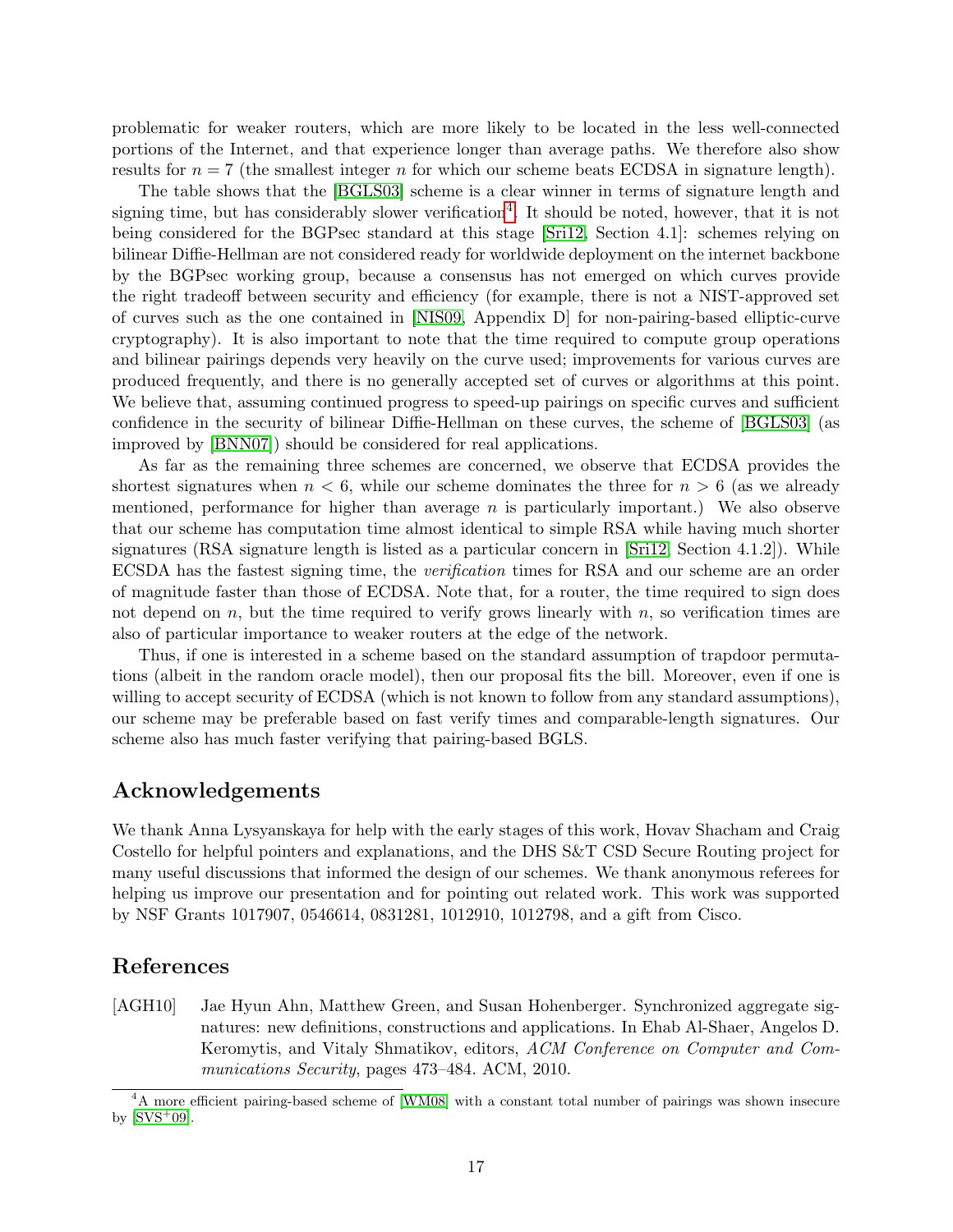- <span id="page-18-10"></span>[BCK96] Mihir Bellare, Ran Canetti, and Hugo Krawczyk. Keying hash functions for message authentication. In Neal Koblitz, editor, CRYPTO, volume 1109 of Lecture Notes in Computer Science, pages 1–15. Springer, 1996.
- <span id="page-18-1"></span>[BGLS03] Dan Boneh, Craig Gentry, Ben Lynn, and Hovav Shacham. Aggregate and verifiably encrypted signatures from bilinear maps. In Eli Biham, editor, Advances in Cryptology— EUROCRYPT 2003, volume 2656 of Lecture Notes in Computer Science, pages 416–32. Springer, 2003.
- <span id="page-18-5"></span>[BGOY07] Alexandra Boldyreva, Craig Gentry, Adam O'Neill, and Dae Hyun Yum. Ordered multisignatures and identity-based sequential aggregate signatures, with applications to secure routing. In Peng Ning, Sabrina De Capitani di Vimercati, and Paul F. Syverson, editors, ACM Conference on Computer and Communications Security, pages 276–285. ACM, 2007.
- <span id="page-18-7"></span>[BGR11] Kyle Brogle, Sharon Goldberg, and Leonid Reyzin. Implementation of sequential aggregate signatures with lazy verification, 2011. Available from [http://www.cs.bu.](http://www.cs.bu.edu/fac/goldbe/papers/bgpsec-sigs.html) [edu/fac/goldbe/papers/bgpsec-sigs.html](http://www.cs.bu.edu/fac/goldbe/papers/bgpsec-sigs.html).
- <span id="page-18-0"></span>[BGR12] Kyle Brogle, Sharon Goldberg, and Leonid Reyzin. Sequential aggregate signatures with lazy verification from trapdoor permutations - (extended abstract). In Xiaoyun Wang and Kazue Sako, editors, ASIACRYPT, volume 7658 of Lecture Notes in Computer Science, pages 644–662. Springer, 2012.
- <span id="page-18-4"></span>[BHMT09] Zied Ben Houidi, Mickael Meulle, and Renata Teixeira. Understanding slow bgp routing table transfers. In Proc. ACM SIGCOMM Internet measurement conference, pages 350–355, New York, NY, USA, 2009. ACM.
- <span id="page-18-6"></span>[BJ10] Ali Bagherzandi and Stanislaw Jarecki. Identity-based aggregate and multi-signature schemes based on rsa. In Phong Q. Nguyen and David Pointcheval, editors, Public Key Cryptography, volume 6056 of Lecture Notes in Computer Science, pages 480–498. Springer, 2010.
- <span id="page-18-9"></span>[BN05] Paulo S. L. M. Barreto and Michael Naehrig. Pairing-friendly elliptic curves of prime order. In Bart Preneel and Stafford E. Tavares, editors, Selected Areas in Cryptography, volume 3897 of Lecture Notes in Computer Science, pages 319–331. Springer, 2005.
- <span id="page-18-3"></span>[BNN07] Mihir Bellare, Chanathip Namprempre, and Gregory Neven. Unrestricted aggregate signatures. In Lars Arge, Christian Cachin, Tomasz Jurdzinski, and Andrzej Tarlecki, editors, *ICALP*, volume 4596 of *Lecture Notes in Computer Science*, pages 411–422. Springer, 2007.
- <span id="page-18-2"></span>[BR93] Mihir Bellare and Phillip Rogaway. Random oracles are practical: A paradigm for designing efficient protocols. In ACM Conference on Computer and Communications Security, pages 62–73, 1993.
- <span id="page-18-8"></span>[BR96] Mihir Bellare and Phillip Rogaway. The exact security of digital signatures: How to sign with RSA and Rabin. In Ueli Maurer, editor, Advances in Cryptology— EUROCRYPT 96, volume 1070 of Lecture Notes in Computer Science, pages 399–416. Springer, 12–16 May 1996. Revised version appears in [http://www-cse.ucsd.edu/](http://www-cse.ucsd.edu/users/mihir/papers/crypto-papers.html) [users/mihir/papers/crypto-papers.html](http://www-cse.ucsd.edu/users/mihir/papers/crypto-papers.html).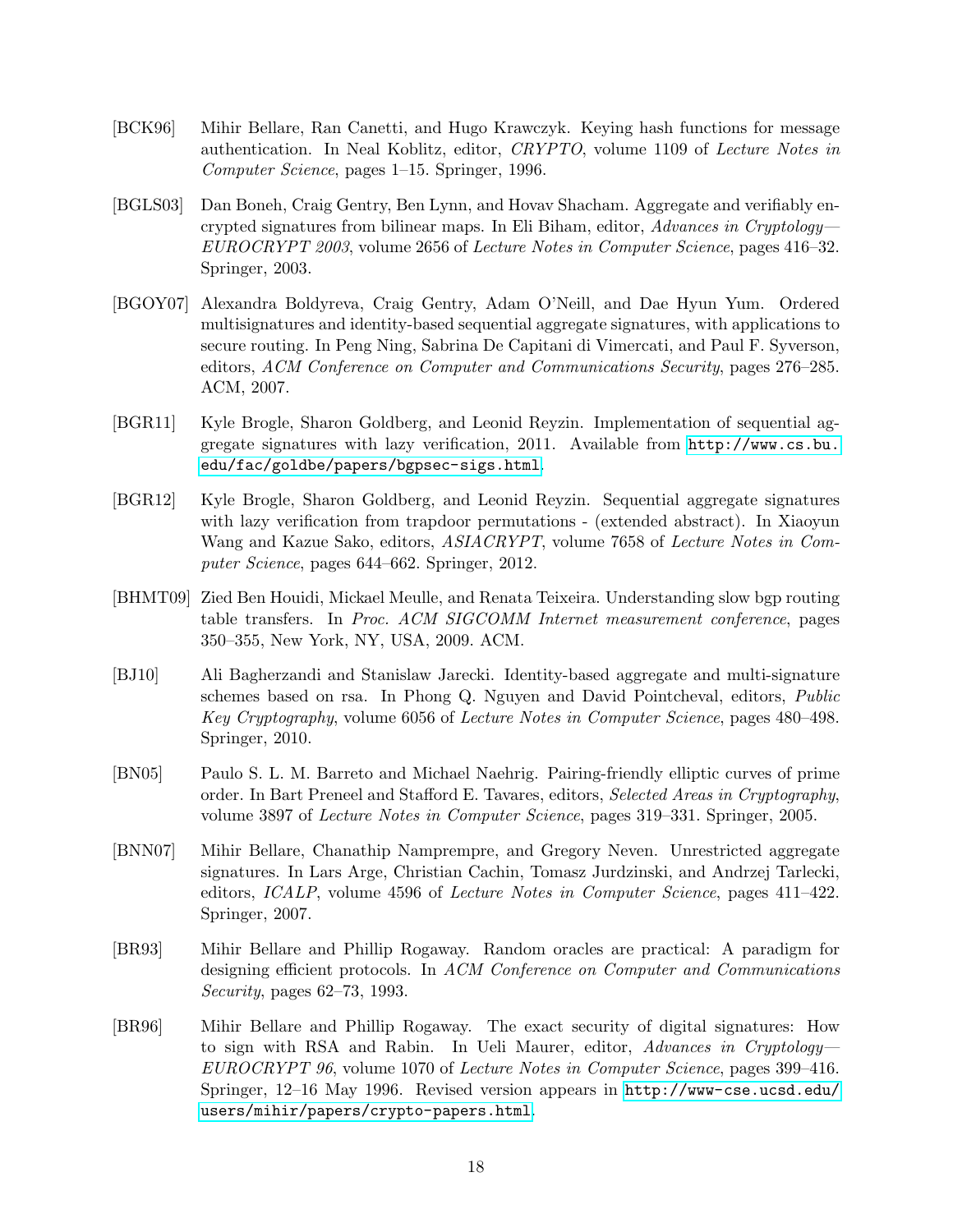- <span id="page-19-1"></span>[CHKM10] Sanjit Chatterjee, Darrel Hankerson, Edward Knapp, and Alfred Menezes. Comparing two pairing-based aggregate signature schemes. Des. Codes Cryptography, 55(2-3):141– 167, 2010.
- <span id="page-19-5"></span>[CID] The CIDR report. <http://www.cidr-report.org>.
- <span id="page-19-8"></span>[CLGW06] Xiangguo Cheng, Jingmei Liu, Lifeng Guo, and Xinmei Wang. Identity-based multisignature and aggregate signature schemes from m-torsion groups. Journal of Electronics  $(China), 23(4), July 2006.$
- <span id="page-19-7"></span>[CLW05] Xiangguo Cheng, Jingmei Liu, and Xinmei Wang. Identity-based aggregate and verifiably encrypted signatures from bilinear pairing. In Osvaldo Gervasi, Marina L. Gavrilova, Vipin Kumar, Antonio Lagan`a, Heow Pueh Lee, Youngsong Mun, David Taniar, and Chih Jeng Kenneth Tan, editors, ICCSA (4), volume 3483 of Lecture Notes in Computer Science, pages 1046–1054. Springer, 2005.
- <span id="page-19-9"></span>[Cor02] Jean-Sébastian Coron. Optimal security proofs for PSS and other signature schemes. In Lars Knudsen, editor, Advances in Cryptology—EUROCRYPT 2002, volume 2332 of Lecture Notes in Computer Science, pages 272–287. Springer, 28 April–2 May 2002.
- <span id="page-19-4"></span>[COZ08] Ying-Ju Chi, Ricardo Oliveira, and Lixia Zhang. Cyclops: The Internet AS-level observatory. ACM SIGCOMM CCR, 2008.
- <span id="page-19-2"></span>[CSC09] Saikat Chakrabarti 0002, Santosh Chandrasekhar, Mukesh Singhal, and Kenneth L. Calvert. An efficient and scalable quasi-aggregate signature scheme based on lfsr sequences. IEEE Trans. Parallel Distrib. Syst., 20(7):1059–1072, 2009.
- <span id="page-19-12"></span>[DH76] Whitfield Diffie and Martin E. Hellman. New directions in cryptography. IEEE Transactions on Information Theory, IT-22(6):644–654, 1976.
- <span id="page-19-6"></span>[DHS] Department of Homeland Security, Science and Technology Directorate, Cyber Security Division, Secure Protocols for Routing Infrastructure project. Personal Communication.
- <span id="page-19-13"></span>[DR02] Yevgeniy Dodis and Leonid Reyzin. On the power of claw-free permutations. In S. Cimato, C. Galdi, and G. Persiano, editors, Third Conference on Security in Communication Networks SCN '02, volume 2576 of Lecture Notes in Computer Science, pages 55–73. Springer, 2002.
- <span id="page-19-10"></span>[EFG<sup>+</sup>10] Oliver Eikemeier, Marc Fischlin, Jens-Fabian Götzmann, Anja Lehmann, Dominique Schröder, Peter Schröder, and Daniel Wagner. History-free aggregate message authentication codes. In Juan A. Garay and Roberto De Prisco, editors, SCN, volume 6280 of Lecture Notes in Computer Science, pages 309–328. Springer, 2010.
- <span id="page-19-0"></span>[FLS11] Marc Fischlin, Anja Lehmann, and Dominique Schröder. History-free sequential aggregate signatures. Technical Report 2011/231, Cryptology ePrint archive, [http:](http://eprint.iacr.org) [//eprint.iacr.org](http://eprint.iacr.org), 2011.
- <span id="page-19-11"></span>[GGM86] Oded Goldreich, Shafi Goldwasser, and Silvio Micali. How to construct random functions. J. ACM, 33(4):792–807, 1986.
- <span id="page-19-3"></span>[GH13] Yossi Gilad and Amir Herzberg. Fragmentation considered vulnerable. ACM Trans. Inf. Syst. Secur., 15(4):16, 2013.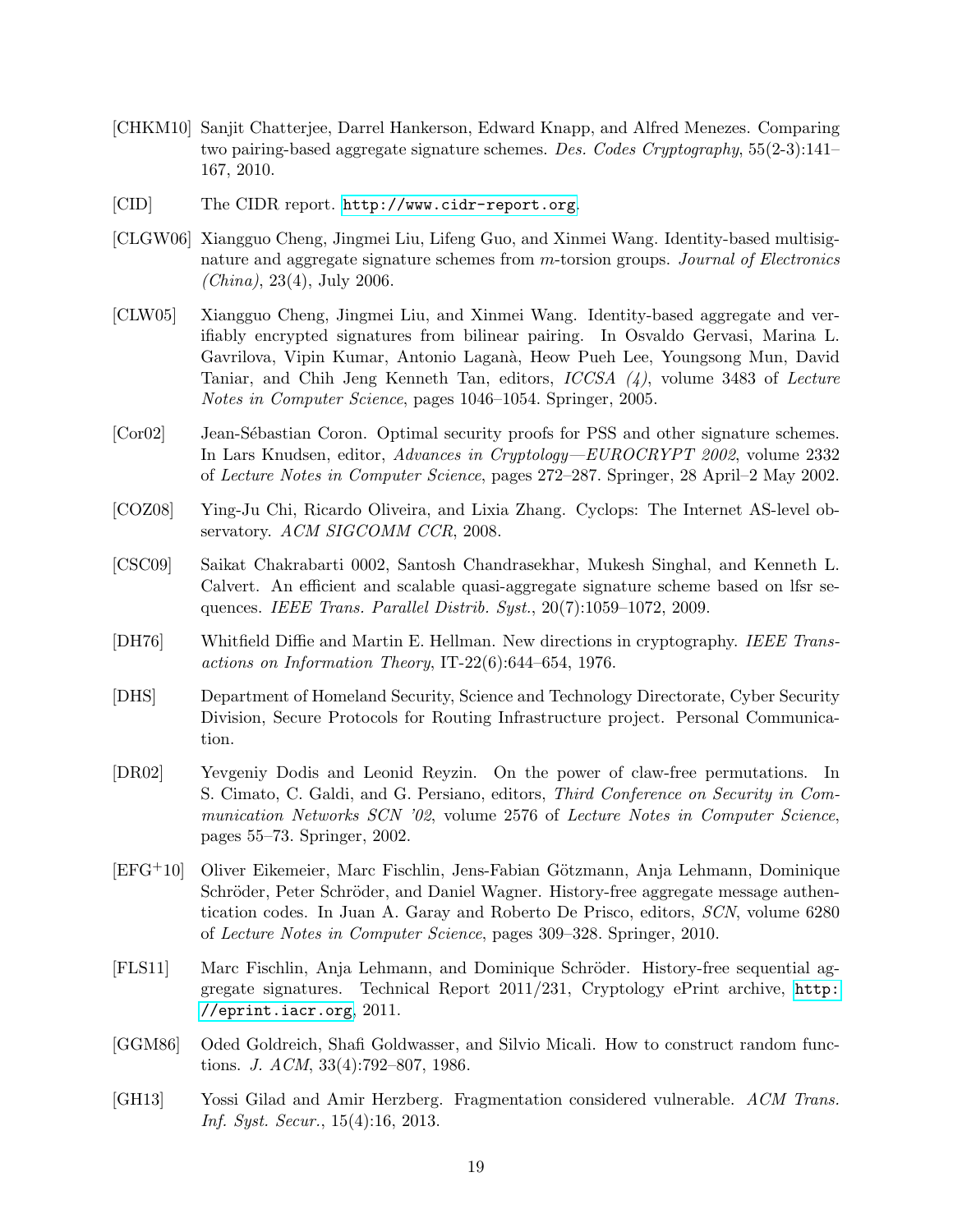- <span id="page-20-11"></span>[GMR88] Shafi Goldwasser, Silvio Micali, and Ronald L. Rivest. A digital signature scheme secure against adaptive chosen-message attacks. SIAM J. Comput., 17(2):281–308, 1988.
- <span id="page-20-8"></span>[GR06] Craig Gentry and Zulfikar Ramzan. Identity-based aggregate signatures. In Moti Yung, Yevgeniy Dodis, Aggelos Kiayias, and Tal Malkin, editors, Public Key Cryptography, volume 3958 of Lecture Notes in Computer Science, pages 257–273. Springer, 2006.
- <span id="page-20-7"></span>[Her06] Javier Herranz. Deterministic identity-based signatures for partial aggregation. Comput. J., 49(3):322–330, 2006.
- <span id="page-20-9"></span>[HLY09] Jung Yeon Hwang, Dong Hoon Lee, and Moti Yung. Universal forgery of the identitybased sequential aggregate signature scheme. In Wanqing Li, Willy Susilo, Udaya Kiran Tupakula, Reihaneh Safavi-Naini, and Vijay Varadharajan, editors, ASIACCS, pages 157–160. ACM, 2009.
- <span id="page-20-5"></span>[Hus12] G. Huston, editor. The Profile for Algorithms and Key Sizes for Use in the Resource Public Key Infrastructure (RPKI). IETF RFC 6485, February 2012. Available from <http://tools.ietf.org/html/rfc6485>.
- <span id="page-20-12"></span>[IEE02] IEEE Std 1363-2000. IEEE standard specifications for public-key cryptography, 2002.
- <span id="page-20-3"></span>[KLS00] S Kent, C Lynn, and K Seo. Secure border gateway protocol (S-BGP). J. Selected Areas in Communications, 18(4):582–592, April 2000.
- <span id="page-20-6"></span>[KR06] Elliott Karpilovsky and Jennifer Rexford. Using forgetful routing to control bgp table size. In Proceedings of the 2006 ACM CoNEXT conference, CoNEXT '06, pages 2:1– 2:12, New York, NY, USA, 2006. ACM.
- <span id="page-20-10"></span>[KW03] Jonathan Katz and Nan Wang. Efficiency improvements for signature schemes with tight security reductions. In Sushil Jajodia, Vijayalakshmi Atluri, and Trent Jaeger, editors, ACM Conference on Computer and Communications Security, pages 155–164. ACM, 2003.
- <span id="page-20-2"></span>[Lep12] M. Lepinski, editor. BGPSEC Protocol Specification. IETF Network Working Group, Internet-Draft, July 2012. Available from [http://tools.ietf.org/html/](http://tools.ietf.org/html/draft-ietf-sidr-bgpsec-protocol-04) [draft-ietf-sidr-bgpsec-protocol-04](http://tools.ietf.org/html/draft-ietf-sidr-bgpsec-protocol-04).
- <span id="page-20-0"></span>[LMRS04] Anna Lysyanskaya, Silvio Micali, Leonid Reyzin, and Hovav Shacham. Sequential aggregate signatures from trapdoor permutations. In Christian Cachin and Jan Camenisch, editors, EUROCRYPT, volume 3027 of Lecture Notes in Computer Science, pages 74–90. Springer, 2004.
- <span id="page-20-4"></span>[LOS+06] Steve Lu, Rafail Ostrovsky, Amit Sahai, Hovav Shacham, and Brent Waters. Sequential aggregate signatures and multisignatures without random oracles. In Serge Vaudenay, editor, EUROCRYPT, volume 4004 of Lecture Notes in Computer Science, pages 465– 485. Springer, 2006.
- <span id="page-20-1"></span>[Nev08] Gregory Neven. Efficient sequential aggregate signed data. In Nigel P. Smart, editor, EUROCRYPT, volume 4965 of Lecture Notes in Computer Science, pages 52–69. Springer, 2008.
- <span id="page-20-13"></span>[NIS09] FIPS publication 186-3: Digital signature standard (DSS), June 2009. Available from <http://csrc.nist.gov/publications/PubsFIPS.html>.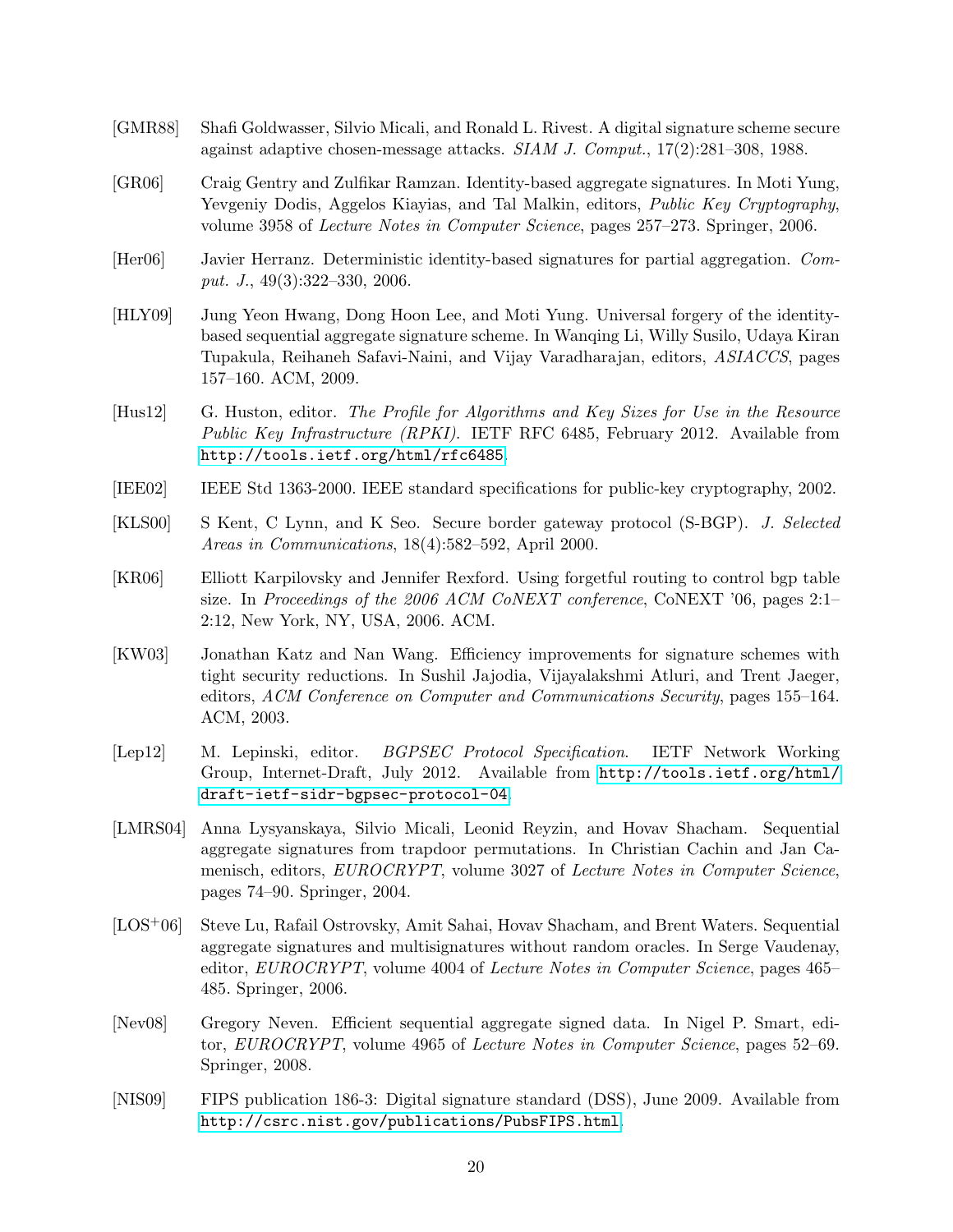- <span id="page-21-6"></span>[ope] OpenSSL toolkit. <http://openssl.org/>.
- <span id="page-21-1"></span>[RS09] Markus Rückert and Dominique Schröder. Aggregate and verifiably encrypted signatures from multilinear maps without random oracles. In Jong Hyuk Park, Hsiao-Hwa Chen, Mohammed Atiquzzaman, Changhoon Lee, Tai-Hoon Kim, and Sang-Soo Yeo, editors, ISA, volume 5576 of Lecture Notes in Computer Science, pages 750–759. Springer, 2009.
- <span id="page-21-0"></span>[RSA78] Ronald L. Rivest, Adi Shamir, and Leonard M. Adleman. A method for obtaining digital signatures and public-key cryptosystems. Commun. ACM, 21(2):120–126, 1978.
- <span id="page-21-8"></span>[RSA02] PKCS #1: RSA Encryption Standard. Version 2.1. RSA Laboratories, June 2002. Available from <ftp://ftp.rsasecurity.com/pub/pkcs/pkcs-1/pkcs-1v2-1.pdf>.
- <span id="page-21-7"></span>[Sco11] Michael Scott. MIRACL library, 2011. <http://www.shamus.ie/>.
- <span id="page-21-10"></span>[Smi12] Philip Smith. BGP routing table analysis, 2012. <http://thyme.rand.apnic.net/>. See historical data—e.g., APNIC analysis summary for Sep. 7, 2012 at [http://thyme.](http://thyme.apnic.net/ap-data/2012/09/07/0400/mail-global) [apnic.net/ap-data/2012/09/07/0400/mail-global](http://thyme.apnic.net/ap-data/2012/09/07/0400/mail-global).
- <span id="page-21-2"></span>[Sri12] K. Sriram, editor. BGPSEC Design Choices and Summary of Supporting Discussions. The Internet Engineering Task Force (IETF) Network Working Group, July 2012. <http://tools.ietf.org/html/draft-sriram-bgpsec-design-choices-02>.
- <span id="page-21-12"></span>[SVS+09] S. Sharmila Deva Selvi, S. Sree Vivek, J. Shriram, S. Kalaivani, and C. Pandu Rangan. Security analysis of aggregate signature and batch verification signature schemes. Technical Report 2009/290, Cryptology ePrint archive, <http://eprint.iacr.org>, 2009.
- <span id="page-21-5"></span>[SVSR10] S. Sharmila Deva Selvi, S. Sree Vivek, J. Shriram, and C. Pandu Rangan. Identity based partial aggregate signature scheme without pairing. Technical Report 2010/461, Cryptology ePrint archive, <http://eprint.iacr.org>, 2010.
- <span id="page-21-9"></span>[Van92] Scott Vanstone. Responses to NIST's proposal. Communications of the ACM, 35:50–52, July 1992.
- <span id="page-21-11"></span>[WM08] Yiling Wen and Jianfeng Ma. An aggregate signature scheme with constant pairing operations. In CSSE (3), pages 830–833. IEEE Computer Society, 2008.
- <span id="page-21-4"></span>[XZF05] Jing Xu, Zhenfeng Zhang, and Dengguo Feng. Id-based aggregate signatures from bilinear pairings. In Yvo Desmedt, Huaxiong Wang, Yi Mu, and Yongqing Li, editors, CANS, volume 3810 of Lecture Notes in Computer Science, pages 110–119. Springer, 2005.
- <span id="page-21-3"></span>[YCK04] HyoJin Yoon, Jung Hee Cheon, and Yongdae Kim. Batch verifications with id-based signatures. In Choonsik Park and Seongtaek Chee, editors, ICISC, volume 3506 of Lecture Notes in Computer Science, pages 233–248. Springer, 2004.
- <span id="page-21-13"></span>[ZBD05] Huafei Zhu, Feng Bao, and Robert H. Deng. Sequential aggregate signatures working over independent homomorphic trapdoor one-way permutation domains. In Sihan Qing, Wenbo Mao, Javier Lopez, and Guilin Wang, editors, ICICS, volume 3783 of Lecture Notes in Computer Science, pages 207–219. Springer, 2005.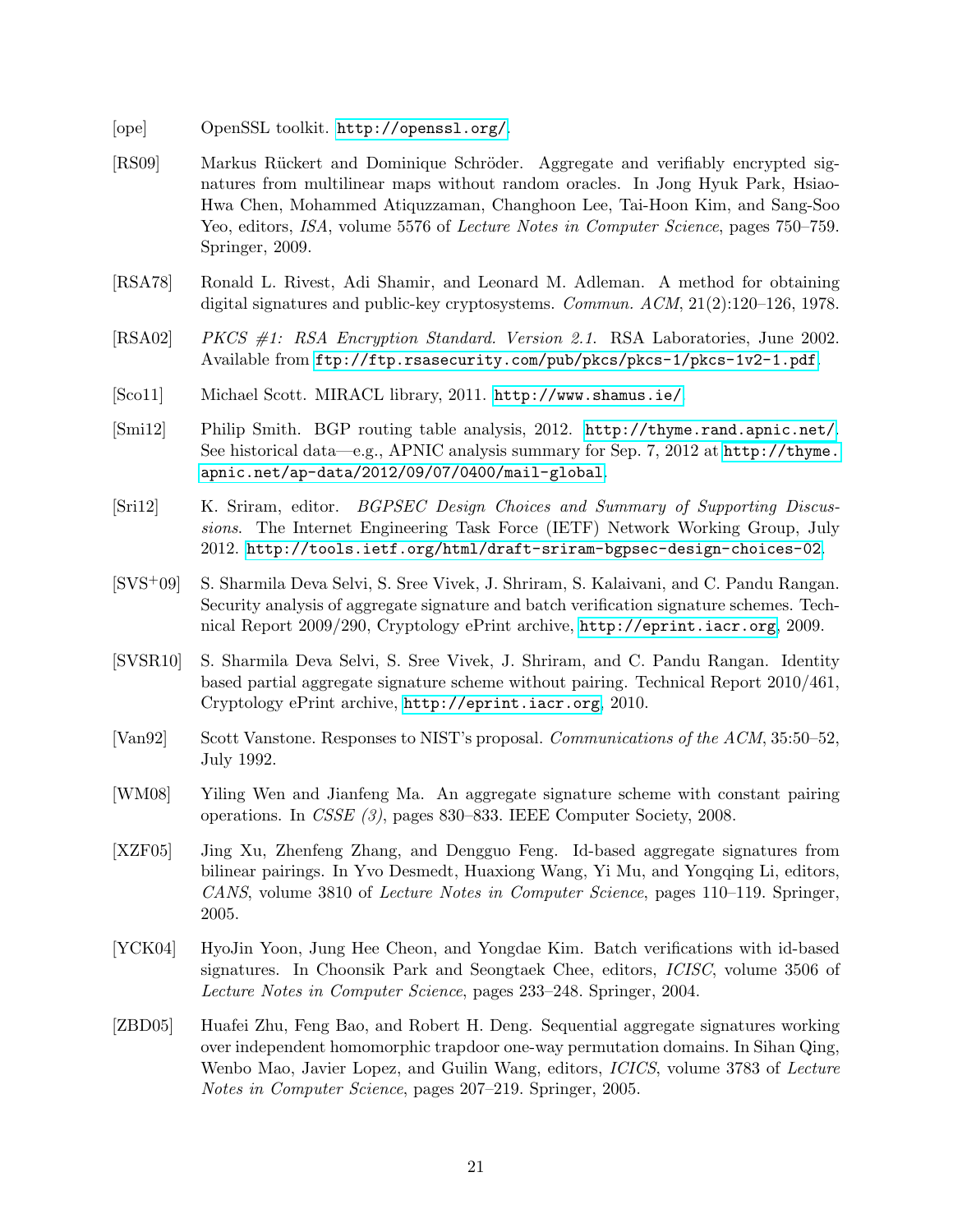<span id="page-22-1"></span>[ZSN05] Meiyuan Zhao, Sean W. Smith, and David M. Nicol. Aggregated path authentication for efficient BGP security. In Vijay Atluri, Catherine Meadows, and Ari Juels, editors, ACM Conference on Computer and Communications Security, pages 128–138. ACM, 2005.

# <span id="page-22-0"></span>A Lazy verification and prior TDP-based proposals

[\[LMRS04\]](#page-20-0) is a sequential aggregate signature that produces a constant length aggregate  $x_i$ . Using the notation of Section [3,](#page-8-0) the signature algorithm requires the  $i<sup>th</sup>$  signer to compute the aggregate  $x_i$  from the aggregate-so-far  $x_{i-1}$  as follows:

$$
x_i = \pi_i^{-1}(x_{i-1} \oplus H(\pi_1, ..., \pi_i, m_1, ..., m_i))
$$
\n(2)

The security of [\[LMRS04\]](#page-20-0) relies on the fact that the  $i^{th}$  signer verifies  $x_{i-1}$  before producing  $x_i$ as above. We now show how an adversary can forge a valid signature on a message  $\hat{m}_i \neq m_i$  by adversarially malforming the aggregate-so-far.

Suppose the adversary knows that the  $i^{th}$  signer is signing the message  $m_i$ . In that case, playing the role of the first  $i - 1$  signers, he sets

$$
\widehat{x}_{i-1} = x_{i-1} \oplus H(\pi_1, ..., \pi_i, m_1, ..., m_i) \oplus H(\pi_1, ..., \pi_i, m_1, ..., \widehat{m}_i)
$$

where  $x_{i-1}$  is a valid signature on messages  $m_1, \ldots, m_{i-1}$ . If the  $i^{th}$  signer now produces a signature using the invalid aggregate-so-far  $\hat{x}_{i-1}$ , then a little algebraic manipulation shows that the adversary now possesses a valid signature on messages  $m_1, \ldots, m_{i-1}, \hat{m}_i$ , and thus the security of [\[LMRS04\]](#page-20-0) does not hold under lazy verification. The analogue of this attack also works on [Nov08]. Here, the does not hold under lazy verification. The analogue of this attack also works on [\[Nev08\]](#page-20-1). Here, the adversary malforms only the hash value  $h_{i-1}$  as:

$$
h_{i-1} = h_{i-1} \oplus H(\pi_i, m_i, x_{i-1}) \oplus H(\pi_i, \hat{m}_i, x_{i-1})
$$

In fact, more generally, consider *any* scheme that, like [\[LMRS04\]](#page-20-0) and [\[Nev08\]](#page-20-1), operates as follows. The *i*th signer takes the aggregate-so-far (let's denote by it  $s_{i-1}$ ), applies some transformation T to it that depends on the message  $m_i$  (let's denote it by  $t_i = T_{m_i}(s_{i-1})$ ), and then applies  $\pi_i^{-1}$  to  $t_i$  (or a portion of it, as in [\[Nev08\]](#page-20-1)) to get  $s_i$ . The verifier, for each i, takes  $s_i$ , applies the trapdoor permutation  $\pi_i$  to get  $t_i = \pi_i(s_i)$ , and inverts  $T_{m_i}$  to get  $s_{i-1} = T_{m_i}^{-1}(t_i)$ . Invertability of T, which is required for verification, is exactly the reason that such a scheme is insecure if  $s_{i-1}$  is not verified by signer i. The attack is the same as before: the adversary, playing the role of the first  $i - 1$ signers, computes a valid signature  $s_{i-1}$  on messages  $m_1, \ldots, m_{i-1}$  and sets  $\widehat{s}_{i-1} = T_{m}^{-1}(T_{\widehat{m}_i}(s_{i-1})),$ <br>thus guarantesing that  $T_{m_i}(\widehat{s}_{i-1}) = T_{m_i}(s_{i-1})$ . Now if given a produce a given two supports thus guaranteeing that  $T_{m_i}(\hat{s}_{i-1}) = T_{\hat{m}_i}(s_{i-1})$ . Now if signer *i* produces a signature  $s_i$  on message<br>music advance signature signature signature signature signature signature on  $m_i$  using adversarially supplied  $\hat{s}_{i-1}$  as "signature" of signer  $i-1$ . then  $s_i$  is a valid signature on  $\hat{m}$  $m_1, \ldots, m_{i-1}, \hat{m}_i$ , while signer i never intended to sign  $\hat{m}_i$ .<br>This problem sooms fundamental with the design paradic-

This problem seems fundamental with the design paradigm: verification recovers every intermediate aggregate signature, so the function  $T_{m_i}$  needs to be invertible, but its invertability is what allows the attack. Any approach that tinkers with  $T_{m_i}$  will not result in a scheme that permits lazy verification. We thus need a different design paradigm—changing  $T_{m_i}$  to a randomized function is essentially what our scheme proposes.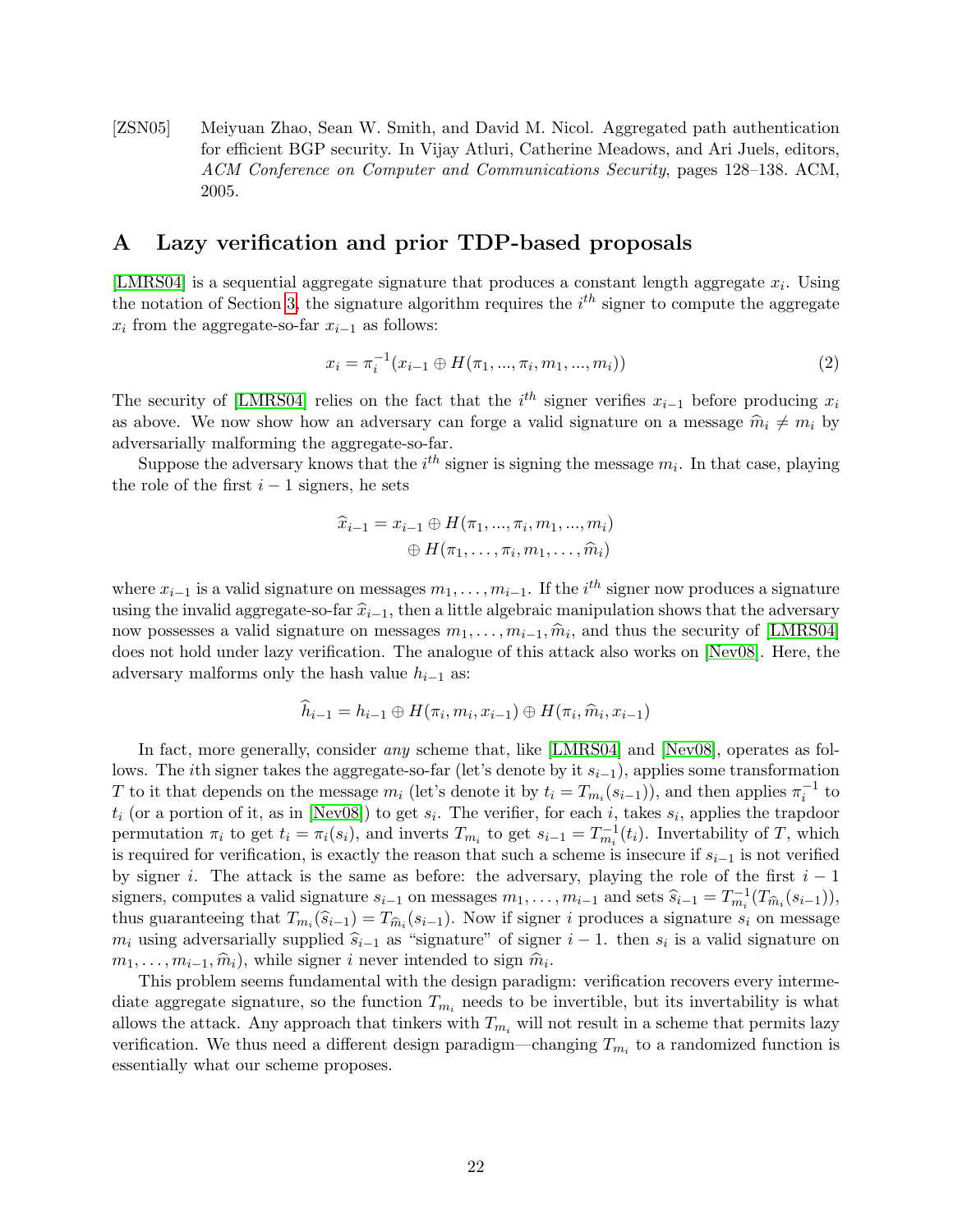### <span id="page-23-0"></span>B Proof of Theorem [4.2](#page-14-4)

Our proof proceeds in two steps. First, we argue that with high probability forger  $F$  will not detect that it is interacting with the reduction  $R$  rather than the real oracles. To do so, we define the *view* of forger F to be everything F sees during a run, including F's input (the public key), F's private coin flips, and the answers  $F$  receives to its  $H, G$ , and signature queries. The reduction, unlike the real execution, may abort before  $F$  outputs its forgery, in which cases we call the view of F "aborted."  $F$ 's inability to detect that it is interacting with the reduction R follows from the following two lemmas.

<span id="page-23-2"></span>**Lemma B.1** (Correct Simulation). For every view that is not aborted, the probability that  $F$  sees that view when interacting with the reduction is the same as the probability  $F$  sees that view in the real execution.

<span id="page-23-3"></span>**Lemma B.2** (Abort Probability). The reduction R aborts (either before or after the forger  $F$ outputs the forgery) with probability at most

$$
\Pr[ABORT] \le (q_S + q_H)(q_S + q_G + q_H)2^{-\ell_H} + q_S(q_S + q_H)2^{-\ell_r} + q_H^2 2^{-\ell_\pi} \tag{3}
$$

Thus, if forger F outputs a forgery with probability  $\varepsilon$  when interacting with the real signer, then, by the union bound, the probability that it outputs a forgery and the reduction does not abort is at least  $\varepsilon$  − Pr[*ABORT*] (indeed, consider the union of two bad events: F doesn't output a forgery or the reduction aborts). But if the reduction does not abort, then it outputs a claw  $(x_n, z_n)$ . By Lemma [B.8,](#page-25-2)  $\pi_*(x_n) = y_n$ , where  $y_n$  is the value stored with the node  $N_n$ . And by construction of  $y_n$  on line [17](#page-13-6) of Sim-H (Algorithm [4\)](#page-13-1),  $\rho_*(z_n) = y_n$ . Hence, the reduction succeeds in finding a claw. It suffices to prove the two lemmas, which we do below.

#### <span id="page-23-1"></span>B.1 Proof of Correct Simulation Lemma [B.1](#page-23-2)

The public key given to forger  $F$  and  $F$ 's private coin flips are the same in the simulation and in the real execution. Thus, it remains to show that the reduction  $R$  correctly simulates  $H$ -queries, G-queries, and Sign-queries. Indeed, consider a not aborted view of F obtained during interaction with reduction R.

- H-queries. For every  $H$ -query in the view, the answer was placed into HT by Sim-H (Algorithm [4\)](#page-13-1) or Sim-S (Algorithm [5\)](#page-13-2). Each produced the HT entry by drawing an independent uniformly random  $\eta$ , just like the real execution random oracle. The probability of that particular answer is  $2^{-\ell_H}$  in both cases.
- G-queries. Consider a G-query in the view. Sim-G responded to that  $G$  query by returning a value from the GT. Values are assigned to the GT by Sim-G,Sim-H, and Sim-S, so it suffices to show that each of these algorithms assigns a fresh uniformly random value to the GT, which would guarantee that the particular value seen in the view was assigned with probability  $2^{-\ell_{\pi}}$ , just like the real execution random oracle. First,  $Sim-G$  assigns values g to  $GT$  by choosing them uniformly at random (Algorithm [2\)](#page-13-3). Next, Sim-H assigns the value  $g(h_i) = \rho_*(z_i) \oplus x$ to the GT, where  $z_i$  is a fresh random value, and  $\rho_*$  is a permutation (Algorithm [4\)](#page-13-1). Since the domain of  $\rho_*$  is equal to the range of G, and  $\rho_*$  is a permutation, it follows that  $\rho_*(z_i)$  is uniformly random in the range of  $G$ . It therefore follows that  $g$  is a uniform random value. Similarly, Sim-S assigns the value  $g(h') = \pi_*(x') \oplus x$ , for a fresh random value x' and a permutation  $\pi_*$ , so  $g(h')$  is also a uniform random value.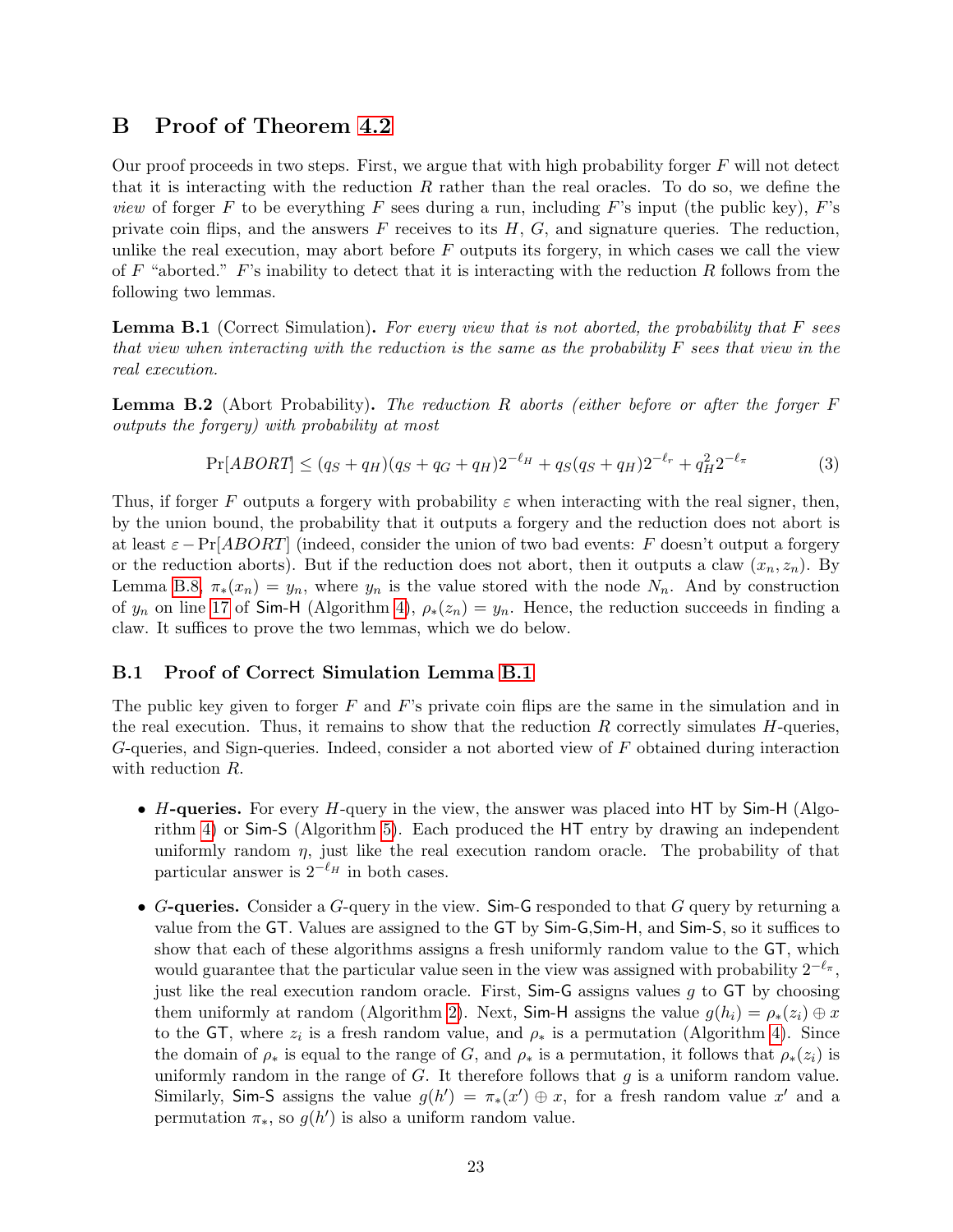• Sign-queries. Observe that, given the answers to the relevant  $H$  and  $G$  queries and the input  $(m, h, x)$ , there is a unique correct pair  $h', x'$  for every r. The value r appears in the view as the result of a uniformly random choice in both the simulated execution and the real one. The answers to the relevant  $H$  and  $G$  queries are also results of uniformly random choices in both cases, by the arguments made for  $H$ - and  $G$ -queries. And  $h', x'$  are the unique correct values in both cases.

#### <span id="page-24-0"></span>B.2 Proof of Abort Probability Lemma [B.2](#page-23-3)

It suffices to compute the probability that Lookup, Sim-H, Sim-G, Sim-S, and FindClaw abort and to add them up by union bound. Sim-G never aborts. The following four lemmas address the remaining four algorithms, in order.

<span id="page-24-1"></span>**Lemma B.3.** The probability that Lookup ever aborts during the whole execution is at most

$$
\frac{q_H^2}{2} 2^{-\ell_\pi} \,. \tag{4}
$$

*Proof.* Lookup(x) aborts when the HTree contains two nodes,  $N_1$  and  $N_2$ , such that a Lookup collision occurs, i.e.,

<span id="page-24-4"></span>
$$
\pi_1(x) = y_1 \text{ and } \pi_2(x) = y_2. \tag{5}
$$

Because the size of the HTree is bounded by  $q_H$ , it suffices to show that, for every pair of nodes  $N_1, N_2$ , the probability that there exists x such that Equation [5](#page-24-4) holds is at most  $2^{-\ell_{\pi}}$ . We will do so by proving two claims.

<span id="page-24-3"></span>**Claim B.4.** When a node  $N_i$  storing  $\pi_i, y_i$  is added to the HTree, then  $y_i$  is chosen uniformly at random and independent of all prior choices made in the interaction between the forger F and the reduction R.

*Proof.* Recall that nodes are added to the HTree by Sim-H. From Sim-H, if  $\pi_i = \pi_*$ , then we can think of  $y_i$  as fresh random value, since  $y_i \leftarrow \rho_*(z_i)$ , where  $z_i$  is a fresh random value and  $\rho_*$  is a permutation. If  $\pi_i \neq \pi_*$ , then  $y_i$  is chosen in a slightly more complex manner. Note from Sim-H that  $y_i \leftarrow \mathsf{Sim-G}(h_i) \oplus x$ . Sim-G returns a uniform random value for each new input, and so it follows that  $y_i$  will be a fresh random value as long as  $GT$  is not defined on  $h_i$ . But if  $GT$  is defined on  $h_i$ , then Sim-H will abort, so  $N_i$  will not be added to the tree, anyway.  $\Box$ 

**Lookup** $(x)$  is unlikely to find more than one node. Next, we need to show that the probability that there exists an  $x$  such that Equation [5](#page-24-4) holds is small. To do this, we need to bound the probability that there are nodes  $N_1$  and  $N_2$  in HTree storing  $\pi_1, y_1$  and  $\pi_2, y_2$  such that there exists x with  $\pi_1(x) = y_1$  and  $\pi_2(x) = y_2$ . Note that forger F can adversarially-choose  $\pi_1, \pi_2$  stored in nodes  $N_1$  and  $N_2$  (since F issues a H-query that sets the  $\pi_i$  stored at each HTree node). Indeed, we have the following process: F chooses  $\pi_1$  first, and then is given a independent random  $y_1$ , then chooses  $\pi_2$  with knowledge of  $\pi_1, y_1$ , and finally is given independent random  $y_2$ (Claim [B.4\)](#page-24-3). Thus, we cannot assume that  $\pi_1, \pi_2$  are permutations; however, we may assume that they are functions:

<span id="page-24-2"></span>**Claim B.5.** For any two functions  $\pi_1$ ,  $\pi_2$  with domain  $\{0,1\}^{\ell_{\pi}}$ , and two uniformly random values  $y_1, y_2$  in  $\{0,1\}^{\ell_\pi}$ , there exists x such  $\pi_1(x) = y_1$  and  $\pi_2(x) = y_2$  with probability at most  $2^{-\ell_\pi}$ .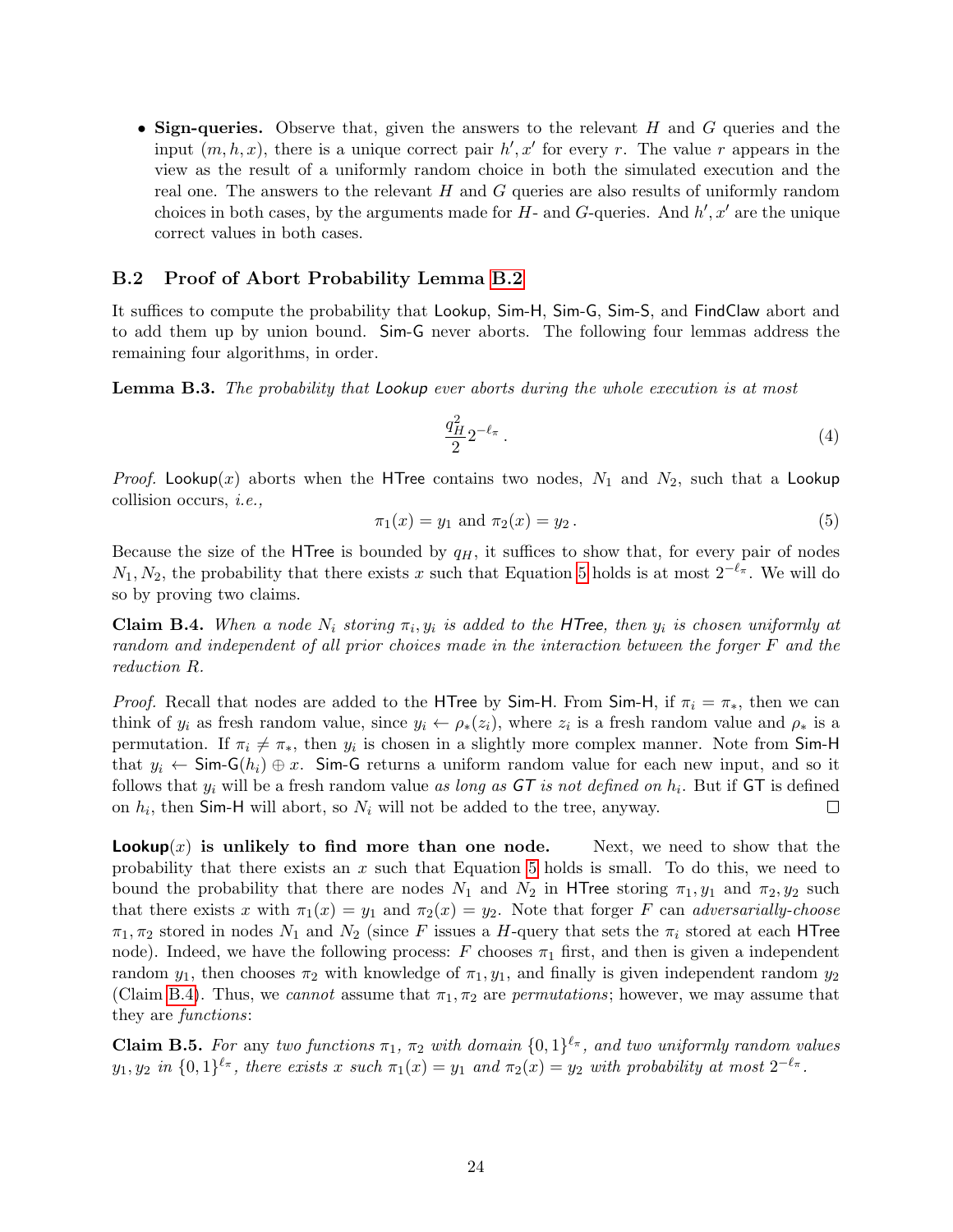*Proof.* Define the set of preimages of  $y_1$  under  $\pi_1$  as  $S_{y_1} = \{x \mid \pi_1(x) = (y_1)\}\.$  Suppose  $|S_{y_1}| = \alpha$ . Then there are at most  $\alpha$  choices of  $y_2$  that will result in the event that there exists x such  $\pi_1(x) = y_1$ and  $\pi_2(x) = y_2$ , because each element  $x \in S_{y_1}$  gives rise to at most one  $y_2 = \pi_2(x)$ . Because  $y_2$  is chosen uniformly from a set of size  $2^{\ell_{\pi}}$ , the probability that x satisfying  $\pi_1(x) = y_1$  and  $\pi_2(x) = y_2$ exists is at most  $\alpha 2^{-\ell_{\pi}}$ . Thus, the desired probability is at most

$$
\sum_{\alpha} \alpha 2^{-\ell_{\pi}} \Pr_{y_1} [|S_{y_1}| = \alpha] = 2^{-\ell_{\pi}} \sum_{\alpha} \alpha \cdot \frac{|\{y_1 \text{ s.t. } |S_{y_1}| = \alpha\}|}{2^{\ell_{\pi}}}.
$$

Observing that  $\sum_{\alpha} \alpha \cdot |\{y_1 \text{ s.t. } |S_{y_1}| = \alpha\}| = |\text{Domain}(\pi_1)| = 2^{\ell_{\pi}},$  we get the desired bound.  $\Box$ 

Lemma [B.3](#page-24-1) follows by combining Claims [B.4](#page-24-3) and [B.5.](#page-24-2)

<span id="page-25-1"></span>**Lemma B.6.** A single invocation of Sim-H aborts on line [10](#page-13-7) with probability at most  $(q_S + q_G + q_H)$  $(q_H)2^{-\ell_H}$ .

*Proof.* From Algorithm [4,](#page-13-1) we see that  $Sim-H$  aborts only if  $GT$  already stores some value for  $h_i$ . First observe that there are at most  $q_G+q_S+q_H$  queries stored in the GT. (There are  $q_G$  G-queries, and every signing and H-query query adds at most one additional entry to GT.) Next, observe that  $h_i = h_{i-1} \oplus \eta$  where  $\eta$  is a fresh random value. Thus, the probability that  $h_i$  collides with a value already in GT is bounded by  $(q_G + q_S + q_H)2^{-\ell_H}$ .  $\Box$ 

<span id="page-25-0"></span>**Lemma B.7.** A single invocation of Sim-S aborts with probability at most  $(q_H + q_S)2^{-\ell_r} + (q_S +$  $q_G + q_H) 2^{-\ell_H}$ .

Proof. There are two cases in which Sim-S aborts.

Abort due to H-collision. Sim-S on input  $(m, h, x)$  will abort on line [4](#page-13-5) if it draws a random value r such that  $Q = (\pi_*, m, r, x)$  exists in the HT. The number of entries in HT cannot exceed  $q_H + q_S$ , because those are the only queries that add entries (at most one each) to  $HT$ . Because  $r_i$  is a fresh random value, the probability it collides with one of these entries is bounded by  $(q_H + q_S)2^{-\ell_r}$ .

Abort due to G-collision. Sim-S will abort on line [14](#page-13-8) if  $GT$  already stores some value for  $h'$ . The same argument as in Lemma [B.6](#page-25-1) shows that this happens with probability at most  $(q_S + q_G + q_S)$  $q_H$ ) $2^{-\ell_H}$ .  $\Box$ 

<span id="page-25-2"></span>**Lemma B.8.** The probability of abort on line [3](#page-13-9) of FindClaw is at most  $\frac{q_H^2}{2} 2^{-\ell_{\pi}}$ . And if the abort does not happen, then  $\pi_*(x_n) = y_n$ , where  $y_n$  is stored with  $N_n$ .

*Proof.* Suppose the forger F outputs a forgery  $(\vec{\pi}_n, \vec{m}_n, \vec{r}_n, h_n, x_n)$  with  $\pi_n = \pi_*$  that is valid relative to HT, GT, which means that FindClaw is invoked.

Consider running the verification algorithm $Ver^{\text{HT},\text{GT}}$  with the forgery as input. The verification algorithm asks a sequence of H-queries  $Q_n, ..., Q_1$ , where  $Q_1 = (\pi_1, r_1, m_1, \epsilon)$  and  $Q_i =$  $(\pi_i, m_i, r_i, x_{i-1})$  for every  $i = 2...n$ . We know that all these queries have been asked by forger F and are therefore in HT. Let  $\eta_n, \ldots, \eta_1$  be the answers to these queries. Note that these queries could not have been placed into HT by  $Sim-S$ , because  $m_n$  is different from every message queried to Sim-S with  $\pi_*$ . Thus, they were asked by the forger to Sim-H.

The verification algorithm also asks a sequence of G-queries  $h_n, \ldots, h_1$ , where  $h_{n-1} = h_n \oplus \eta_{n-1}$ ,  $h_{n-2} = h_{n-1} \oplus \eta_{n-1}, \ldots, h_1 = h_2 \oplus \eta_2$ . Because the forgery is valid,  $h_1 = \eta_1$ , and therefore  $h_i = \bigoplus_{j=1}^i \eta_j$ . Note that all these G queries are in GT.

Note that  $Q_1$  is tethered to the root of the HTree by Definition [4.1,](#page-11-2) and will therefore be placed in the HTree by Sim-H with the value  $h_1 = \eta_1$ . Because the forgery is valid, the  $x_1$  value in  $Q_2$ 

 $\Box$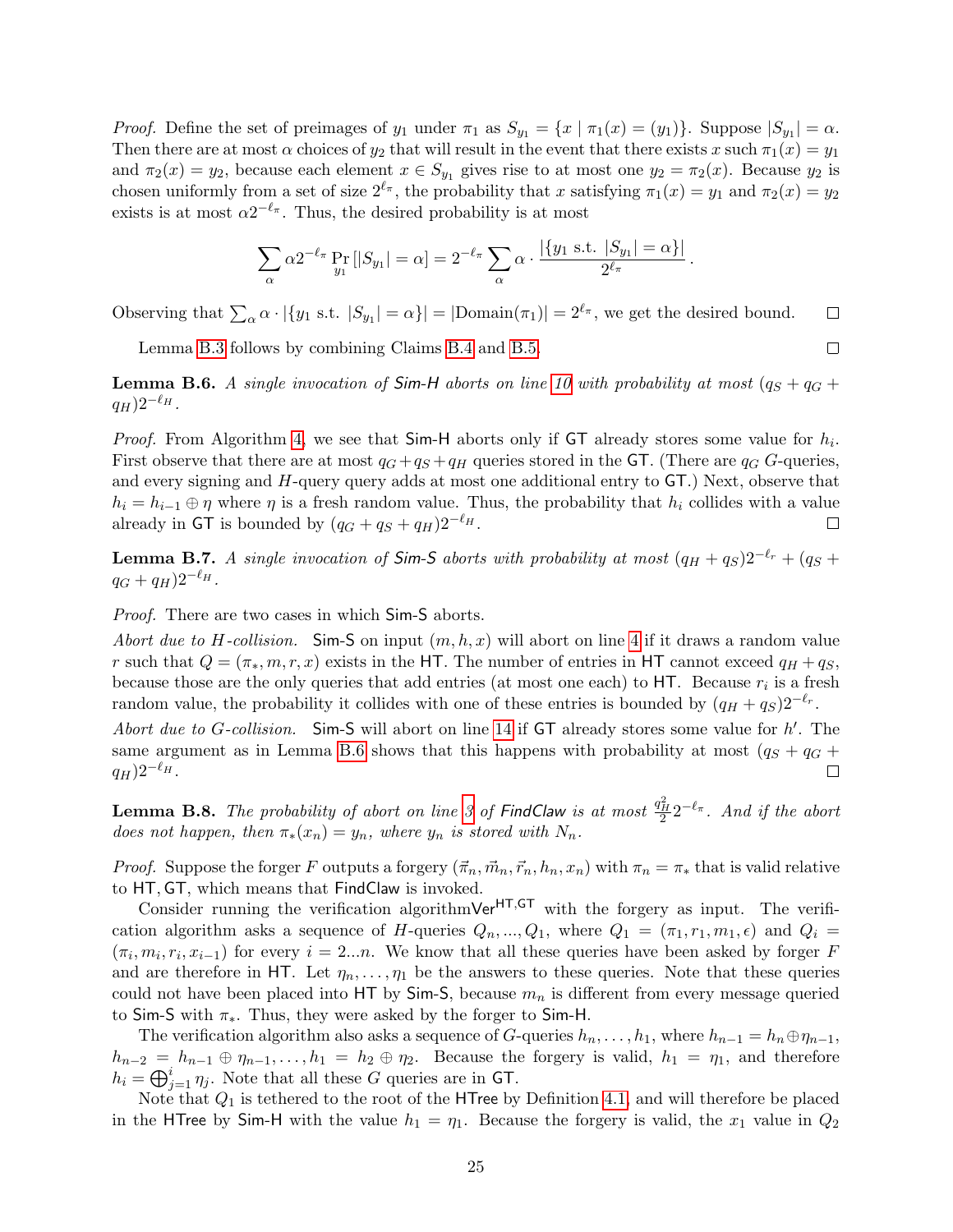must satisfy  $\pi_1(x_1) = y_1$ , where  $y_1 = G(h_1)$ . Thus,  $Q_2$  is tethered to  $Q_1$ . That does not necessarily mean that  $Q_2$  itself is in the HTree. However, if it is, then it has the values  $h_2 = h_1 \oplus \eta_2$  and  $y_2 = G(h_2 \oplus x_1)$  stored in it. Thus, if  $Q_2$  is in the HTree, then  $Q_3$  is tethered to  $Q_2$ , because  $x_2$  in  $Q_3$  must satisfy  $\pi_2(x_2) = y_2$ , because that condition on  $Q_3$  is necessary in order for the verification algorithm to query  $Q_2$ . Similarly, if  $Q_3$  is in the HTree, then  $Q_4$  must be tethered to it. By induction, either there exists  $i > 1$  such that  $Q_i$  is tethered to  $Q_{i-1}$  but is not in the HTree, or all  $Q_1, \ldots, Q_n$  are in the HTree. In the latter case, Lookup $(x_n)$ , if it does not abort, will return the node for the query  $Q_n$  (because  $Q_n$  was asked during verification, which happens only if  $\pi_n(x_n) = y_n$ , and thus FindClaw will not abort.

H-queries are unlikely to get tethered after they are asked. Thus, we have shown that, if FindClaw doesn't abort, then  $\pi_n(x_n) = y_n$  (note that  $\pi_n = \pi_*$ ), and that FindClaw will never abort unless there exists a query Q that was asked to Sim-H, is tethered to another query in HTree, but is not in the HTree. The following claim bounds the probability that this happens to a single  $H$ -query. To bound the probability that a tethered  $H$ -query exists outside the HTree, we add up over all  $q_H$  queries, to obtain  $\frac{q_H^2}{2} 2^{-\ell_{\pi}}$  by the union bound.

<span id="page-26-1"></span>Claim B.9. If an H-query did not get added to HTree (equivalently, if it was untethered at the time it was asked to Sim-H), then the probability it will ever become tethered is at most  $q_H' 2^{-\ell_{\pi}},$ where  $q_H'$  is the number of H queries made after it.

*Proof.* Consider queries as they are added to HT in order. Suppose  $j_0$ -th query  $Q = (\pi, m, r, x)$ was added as the result of a query to  $Sim-H$  and was untethered at the time it was asked, *i.e.*, the HTree was such that  $\textsf{Lookup}(x) = \perp$ . Now suppose that Q first becomes tethered after some  $j_1$ -th query,  $Q' = (\pi', m', r', x')$ , is placed in HT. From the definition of a tethered query,  $Q'$  must have been added to the HTree. Thus, we must have  $j_1 > j_0$ , because we never remove nodes from HTree (*i.e.*, we cannot have  $j_1 < j_0$ ) and Q itself is not added to the HTree (thus,  $j_1 \neq j_0$ ). Since nodes are added to the HTree only when  $Sim-H$  is called on a new query, it follows that  $Q'$  was added to HTree after forger  $F$  asked a new  $H$ -query, so that the following collision occurs:

<span id="page-26-2"></span>
$$
\pi'(x) = y'.
$$
\n<sup>(6)</sup>

But, y' is a uniform random value that is independent of  $\pi'$  and x (Claim [B.4\)](#page-24-3), so the collision in equation [\(6\)](#page-26-2) occurs with probability  $2^{-|y|} = 2^{-\ell_{\pi}}$ . This holds for each of the  $q'_{H}$  queries that could have been asked after  $j_0$ , and the claim follows by the union bound.  $\Box$ 

This concludes the proof of Lemma [B.8](#page-25-2)

 $\Box$ 

Finally, Sim-H is called at most  $q_H$  times, Sim-S is called at most  $q_S$  times, FindClaw is called once and thus Lemma [B.2](#page-23-3) holds by a union bound.

### <span id="page-26-0"></span>C Analysis of the Scheme with Input-Dependent Randomness

We present only the parts of the proof that are different from Theorem [4.2.](#page-14-4)

**Changes to the reduction R.** We will assume that forger F never makes the same signature query twice, because it would get the same result, anyway (formally, we can always modify  $F$  not to ask the same signature query twice by keeping a table of previously requested signature queries). Reduction R uses the same algorithms as before, except that we replace the ABORT on line [4](#page-13-5) of Sim-S (Algorithm [5\)](#page-13-2) with  $\eta \leftarrow HT(Q)$ .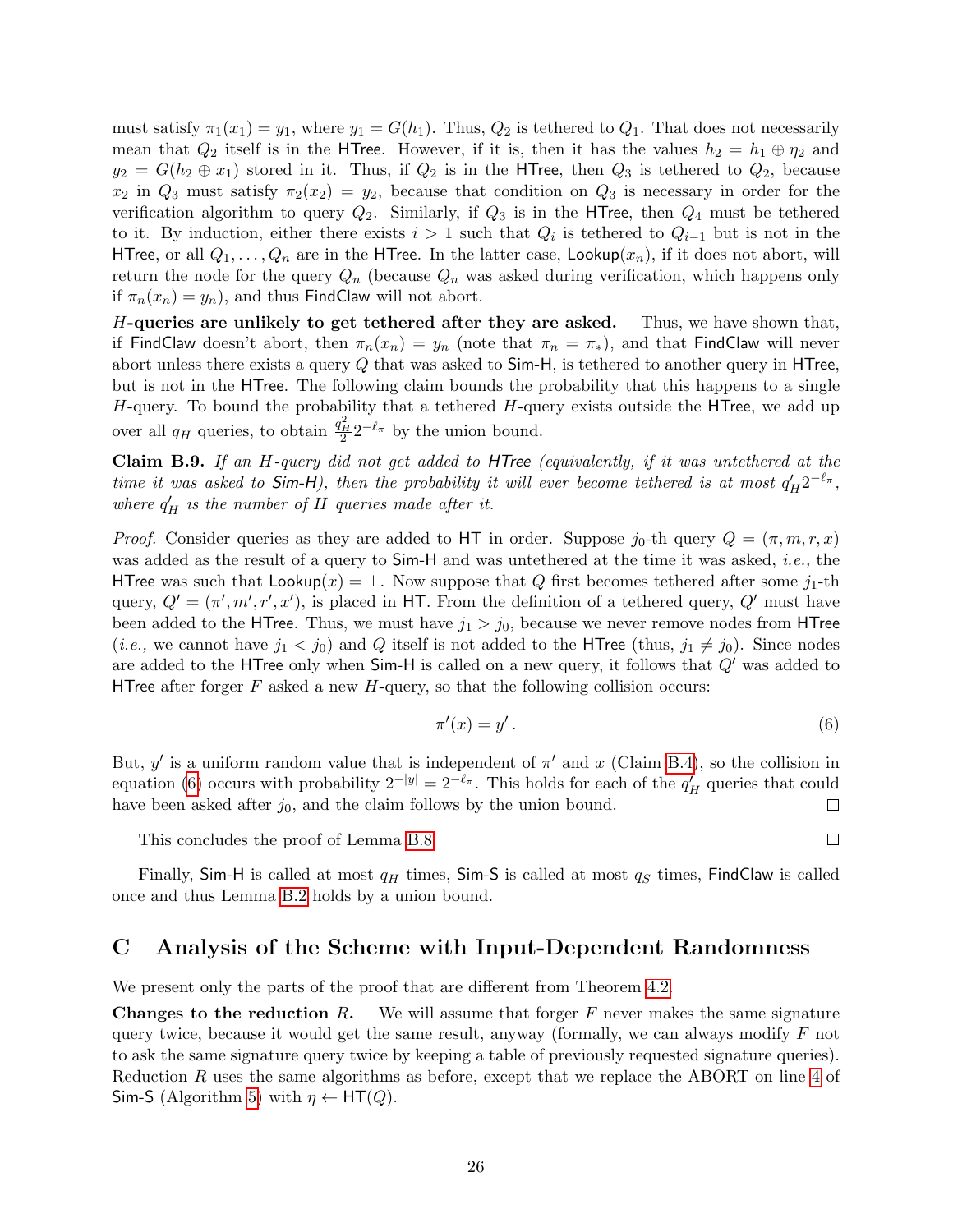<span id="page-27-2"></span>**Theorem C.1.** If a forger  $F$  succeeds in forging a signature for the modified scheme with probability ε, then the modified reduction R finds a claw for  $(\pi_*, \rho_*)$  in about the same running time as F with probability

$$
\varepsilon - 2(q_S + q_H)(q_S + q_G + q_H)2^{-\ell_H} - q_H^2 2^{-\ell_{\pi}} - (q_G + q_H + q_S + (\ell_h + 2)q_S^2)2^{-\ell_r} - \varepsilon_{\text{PRF}}(q_S, t) ,
$$

where  $q_H$  is the number of H-hash queries,  $q_G$  is the number of G-hash queries,  $q_S$  is the number of sign queries made by the forger  $F$ , and  $t$  is the running time of the forger and the reduction combined.

Changes to Lemma [B.1.](#page-23-2) Because Line [1](#page-13-10) of Sim-S uses a truly random rather than a pseudorandom r, the probabilities of non-aborting views are no longer the same. However, by a standard reduction to the security of the PRF, the probability that forger  $F$  produces a forgery from a nonaborting view in the simulation must be at least  $\varepsilon - \varepsilon_{\text{PRF}}$ .

Changes to Lemma [B.2.](#page-23-3) This lemma changes only in Lemma [B.7.](#page-25-0) The new version is:

**Lemma C.2.** The probability that, during any of the  $q_S$  queries,  $Sim-S$  aborts is at most

$$
q_S(q_S+q_G+q_H)2^{-\ell_H}+(q_S+q_H)^22^{-\ell_H}+(q_G+q_H+q_S+(\ell_h+2)q_S^2)2^{-\ell_r}.
$$

*Proof.* When does the modified Sim-S abort? When  $h' = \eta \oplus h$  is in GT. There are two cases. First, if  $\eta$  (and thus h') is a fresh random value, then the same argument used in Lemma [B.7](#page-25-0) holds, so abort probability is at most  $(q_S + q_G + q_H)2^{-\ell_H}$ .

However, we must now consider a new case where  $Sim-S$  aborts; namely, if  $\eta$  is not a fresh random value.  $\eta$  will not be a fresh random value if Sim-S is given a sign query  $(\pi_*, m, x, h)$  and draws an r that defines a query  $Q = (\pi_*, m, r, x)$  that is (a) already in HT and (b) the value  $h' = \eta \oplus h$  is already stored in the GT (where recall that  $\eta = HT(Q)$  and h was given as part of the query to Sim-S). Call such r bad for the sign-query's  $m, h, x$ . In Claim [5.1](#page-15-1) we argued that Sim-S draws a bad r with probability at most  $(q_G + q_H + q_S + (\ell_h + 2)q_S^2)2^{-\ell_r}$  $\Box$ 

# <span id="page-27-0"></span>D Combinatorial interlude: A proof of Theorem [5.2](#page-15-0)

Here we solve the combinatorial problem of Section [5.](#page-14-1) We start with a prelude problem:

A PRELUDE PROBLEM. Suppose  $\beta$  values  $\eta_1, \ldots, \eta_\beta$  are chosen uniformly at random as  $\ell_H$ -bit strings and the  $\beta \times \beta$  matrix  $\theta$  is computed as  $\theta_{ij} = \eta_i \oplus \eta_j$ . The diagonal of  $\theta$  has all zero entries. Can we bound the size  $C_{\theta}$  of the biggest nonzero collision within  $\theta$ ?

<span id="page-27-1"></span>**Lemma D.1.** With probability at least  $1 - \beta^2 2^{-\ell_H}$ , all the  $\eta_j$  values are distinct and  $C_\theta \leq 2\ell_h + 4$ .

Proof. Since we are not considering the 0 collision, we can remove the diagonal from our consideration and, in fact, focus only on the upper triangle of elements above the diagonal (the elements below the diagonal are equal to them, so we will get a nonzero collision of size  $2k$  in  $\theta$  if and only if we have  $k$  elements colliding in the upper triangle). Note that entries in a given row or given column are always distinct, unless  $\eta_i = \eta_j$  for some  $i \neq j$ , which happens with probability no more than  $\frac{\beta^2}{2}$  $\frac{3^2}{2}2^{-\ell_H}$ . Consider the event that there is a collision of size k in the upper triangle or the  $\eta_j$ values are not distinct; let  $p_k$  be its probability. We can consider all subsets of k entries of the upper triangle in two parts: those subsets in which at least two elements share a row or a column (which, taken altogether, are covered by the case of nondistinct  $\eta_i$  values), and those in which all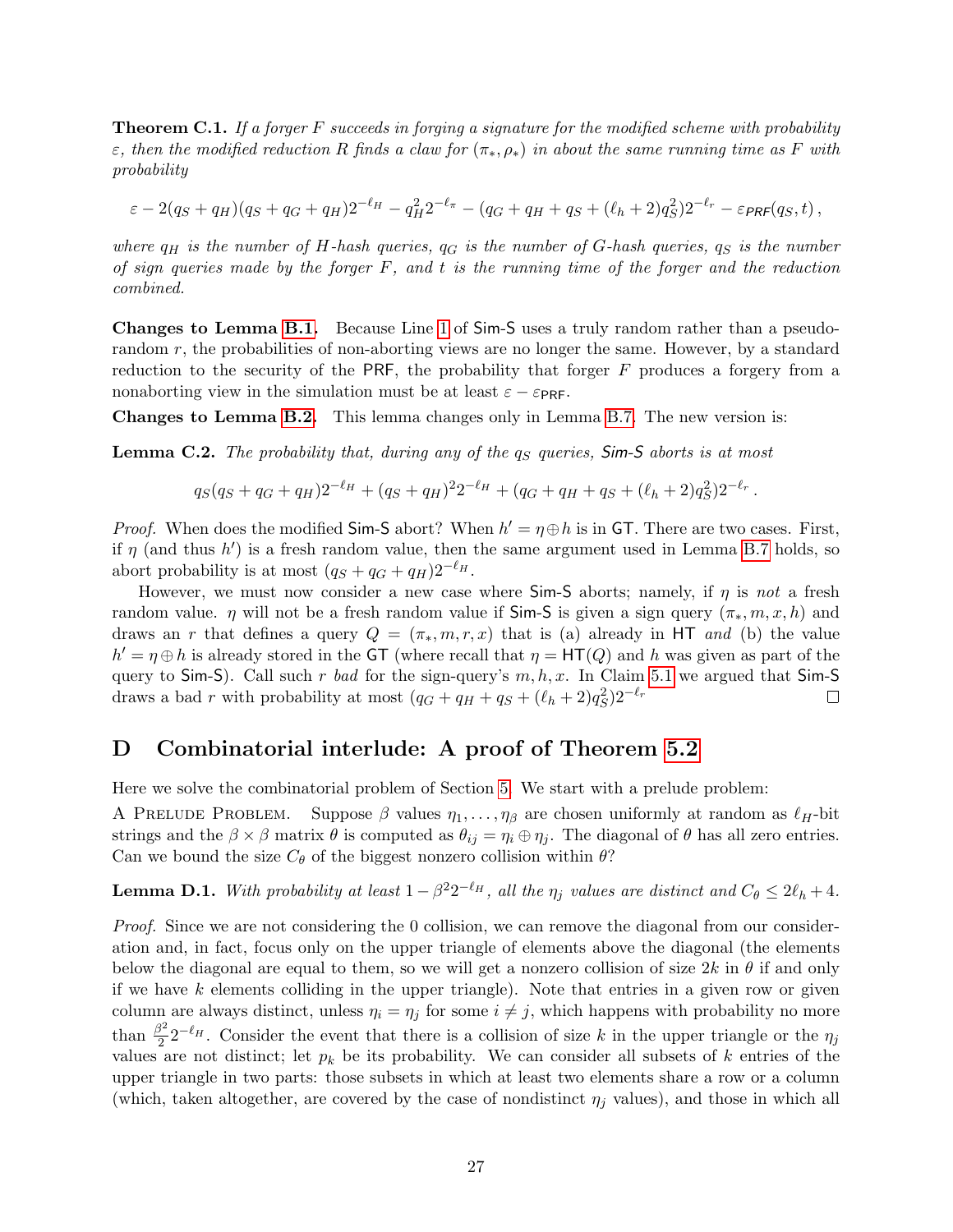columns are distinct and all rows are distinct. Taking a union bound over all k-element subsets then gives us

<span id="page-28-0"></span>
$$
p_k \le \frac{\beta^2}{2} 2^{-\ell_H} + \sum_{\substack{0 \le j_1 < \dots < j_k \le \beta; \\ \text{distinct } i_1 < j_1, \dots, i_k < j_k}} \Pr[\eta_{i_1} \oplus \eta_{j_1} = \dots = \eta_{i_k} \oplus \eta_{j_k}]. \tag{7}
$$

The constraint  $i_1 < j_1, \ldots, i_k < j_k$  comes from the fact that we are only considering the upper triangle. Because, for every a, the index  $j_a$  is greater than  $j_1, \ldots, j_{a-1}$  and therefore also greater than  $i_1, \ldots, i_a$ , and the value  $\eta_{j_a}$  was chosen uniformly at random, we get that the value  $\eta_{j_a}$  is independent of  $\eta_{i_1} \oplus \eta_{j_1} = \cdots = \eta_{i_{a-1}} \oplus \eta_{j_{a-1}}$ , and of  $\eta_{i_a}$ , and therefore the  $a^{\text{th}}$  element  $\eta_{i_a} \oplus \eta_{j_a}$  of the subset is independent of all the previous elements of the subset. This implies that (subject to the distinctness requirement on the  $i_a$ s and  $j_a$ s), Pr $[\eta_{i_1} \oplus \eta_{j_1} = \cdots = \eta_{i_k} \oplus \eta_{j_k}] = 2^{-\ell_H(k-1)}$ .

We have thus bounded the probability that a given k-element subset with distinct rows and distinct columns is a collision. That is, we bounded each addend of the sum in Equation [7.](#page-28-0) How many such subsets are there? There are  $\beta$  rows,  $\beta$  columns, and we are choosing k distinct rows and k distinct columns, so there are at most  $\binom{2\beta}{2k}$  $\binom{2\beta}{2k}$  of them. Thus, the sum has at most  $\binom{2\beta}{2k}$  $\binom{2\beta}{2k}$  addends. Substituting into the above formula, we get

$$
p_k \leq \frac{\beta^2}{2} 2^{-\ell_H} + {2\beta \choose 2k} 2^{-\ell_H(k-1)}
$$
  
\n
$$
\leq \frac{\beta^2}{2^{\ell_H+1}} + {(\frac{\beta e}{k})}^{2k} 2^{-\ell_H(k-1)}
$$
  
\n
$$
= \frac{\beta^2}{2^{\ell_H+1}} + {(\frac{\beta^2 e^2}{k^2 2^{\ell_H}})}^{k-1} \frac{\beta^2 e^2}{k^2}
$$
  
\n
$$
= \frac{\beta^2}{2^{\ell_H+1}} \left( 1 + {(\frac{\beta^2 e^2}{k^2 2^{\ell_H}})}^{k-1} \frac{e^2 2^{\ell_H+1}}{k^2} \right)
$$

Observe that we can assume  $\beta^2/2^{\ell_H} < 1$  (otherwise, the statement of the lemma is vacuous). So if  $k \geq 4$ , then  $k^2 > 2e^2$  and thus  $\frac{\beta^2 e^2}{k^2}$  $\frac{\beta^2 e^2}{k^2 2^{\ell} H} < \frac{1}{2}$  $\frac{1}{2}$ . So set  $k = \ell_H + 2 \geq 4$ . We get

$$
p_k < \frac{\beta^2}{2^{\ell_H+1}} \left( 1 + \left(\frac{1}{2}\right)^{\ell_H+1} \frac{e^2 2^{\ell_H+1}}{k^2} \right) < \frac{\beta^2}{2^{\ell_H+1}} \cdot 2 = \frac{\beta^2}{2^{\ell_H}} \, .
$$

Thus we have that with probability  $\langle \frac{\beta^2}{\gamma kI} \rangle$  $\frac{\beta^2}{2^{\ell}H}$ , we have a collision in the upper triangle of size  $\ell_H + 2$ . The lemma follows because of the symmetry of the matrix.  $\Box$ 

We are now ready to solve the combinatorial problem of Section [5:](#page-14-1)

*Proof of Theorem [5.2.](#page-15-0)* Assume the event of Lemma [D.1](#page-27-1) happens (it happens with probability 1 −  $\beta^2 2^{-\ell_H}$ ). Consider the largest collision in  $\zeta$ ; suppose its size is  $c_1$  and its value is  $v_1$ . It has all distinct rows (because  $\eta_j$  values are distinct by the assumption that Lemma [D.1](#page-27-1) holds). Therefore, without loss of generality, we can assume that the collision occurs in rows  $1, \ldots, c_1$  of  $\zeta$  (this is just for convenience of notation). Call rows  $1, \ldots, c_1$  the first *layer* of  $\zeta$ . Consider the *i*th row of the first layer and the entry in that row that participates in the collision. That entry has value  $v_1$ , and therefore  $h'_i = \eta_j \oplus v_1$  for some  $\eta_j$ . Thus, each of the values  $h'_1, \ldots, h'_{c_1}$  is simply some  $\eta$ value shifted by  $v_1$ , and therefore the first layer of  $\zeta$  corresponds to some  $c_1$  distinct rows of the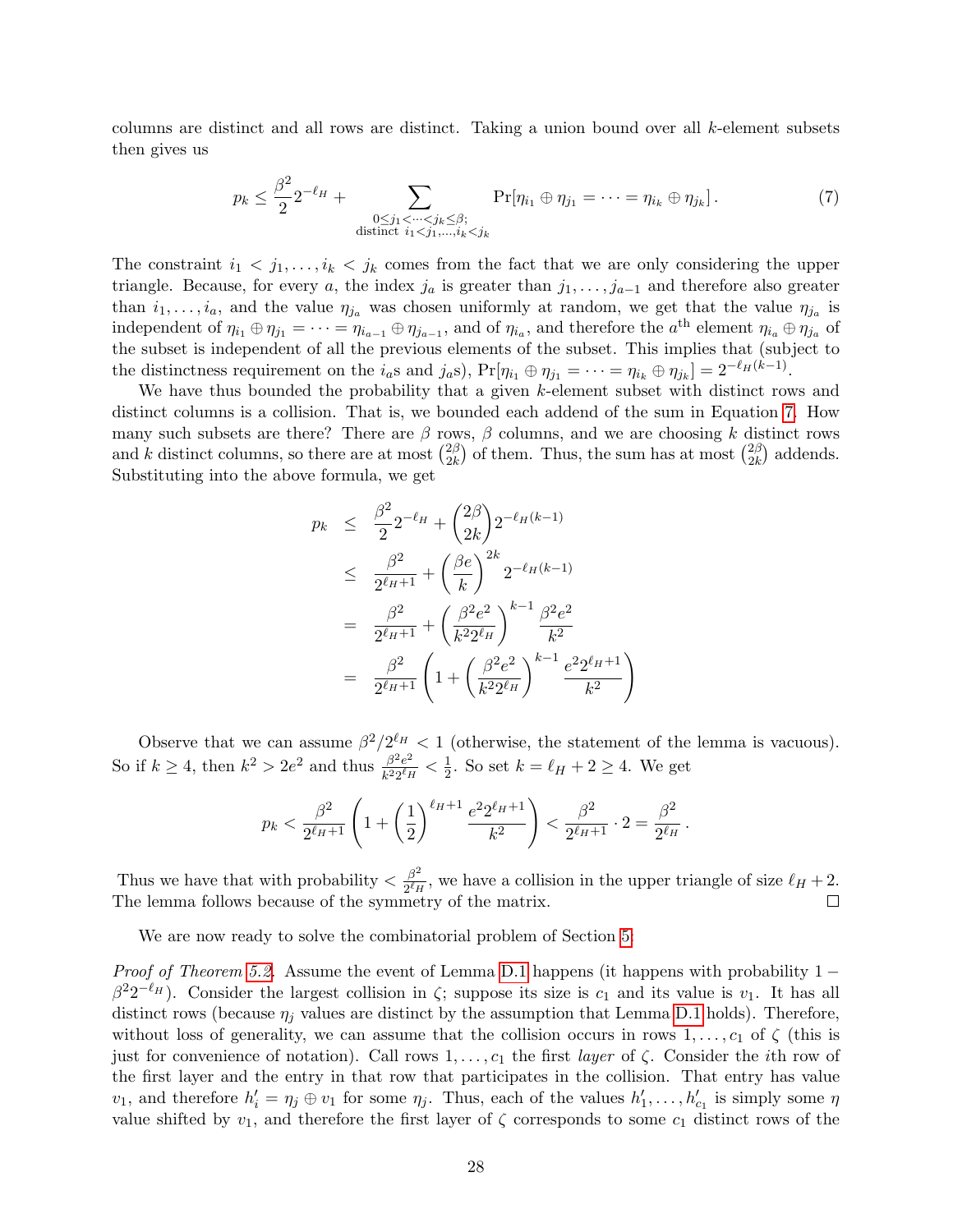matrix  $\theta$  from the prelude problem (distinct because the problem statement requires the h' values to be distinct), except with  $v_1$  added to all values. Therefore, every collision that does not have value  $v_1$  in the first layer of  $\zeta$  is also a nonzero collision in  $\theta$ ; by the assumption that the event of Lemma [D.1](#page-27-1) holds, it has size at most  $C_{\theta}$ .

Consider now the second largest collision in  $\zeta$ , of size  $c_2$  and value  $v_2$ . By the same argument as before, it has  $c_2$  distinct rows. This time, some of these rows may be in the *first* layer of  $\zeta$ ; however, there are no than  $C_{\theta}$  such rows, because the first layer of  $\zeta$  has no collisions with value not equal to  $v_1$  of size greater than  $C_{\theta}$ . Let  $c'_2$  be the remaining rows; we know  $c_2 \leq c'_2 + C_{\theta}$  and can assume without loss of generality that these rows are  $c_1 + 1, \ldots, c_1 + c'_2$  (again, this is just for convenience of notation). Call these rows the second layer of  $\zeta$ . Suppose some other collisions occur in the second layer of  $\zeta$ . Using the same argument we made for the first layer, it follows that these collisions correspond to nonzero collisions in  $\theta$  (obtained by adding  $v_2$  to all the values) and thus have size at most  $C_{\theta}$ .

In general, if we consider the *i*th largest collision in  $\zeta$  of size  $c_i$ , up to  $C_{\theta}(i-1)$  of its rows can be from previous layers (*i.e.*, up to  $C_{\theta}$  from each of the previous layers). Let  $c_i'$  be the remaining rows (call them the *i*<sup>th</sup> layer); we have  $c_i \leq c'_i + C_{\theta}(i-1)$ . No other collision in the *i*<sup>th</sup> layer is of size more than  $C_{\theta}$ .

Thus, the total size of  $\gamma$  collisions is at most  $c_1 + \cdots + c_{\gamma} \leq c_1 + c'_2 + \cdots + c'_{\gamma} + C_{\theta}(1 + 2 + \cdots + \gamma - 1)$ . Because  $c_1, c'_2, \ldots, c'_\gamma$  refer to sizes of nonoverlapping layers, their sum is at most  $\alpha$ . The theorem follows by observing that  $1 + 2 + \cdots + \gamma - 1 < \gamma^2/2$  and by substituting  $C_\theta \leq \ell_h + 2$  from Lemma [D.1.](#page-27-1)  $\Box$ 

# <span id="page-29-0"></span>E Proving Security without the Claw-Free Assumption

Our security proofs so far assumed that  $(\pi, \rho)$  is a claw-free pair. They need a slight adjustment if  $\pi$  is only a trapdoor permutation and  $\rho$  does not exist (see [\[DR02\]](#page-19-13) for a discussion of the differences between claw-free and trapdoor permutations when used with random-oracle-based signature schemes).

In such a case, the goal of the reduction is to invert  $\pi_*$  on a given input y. The reduction changes as follows: Line [17](#page-13-6) of Sim-H, instead of picking  $y_i$  using  $\rho_*$ , picks  $y_i$  at random, except for one randomly chosen  $H$ -query, when  $y_i$  is set to equal y. When the forger produces a forgery, the value  $x_n$  in the forgery will satisfy  $\pi(x_n) = y_i$  for some  $y_i$  chosen on Line [17](#page-13-6) of Sim-H. This holds for the same reasons as in the claw-free case. With probability  $1/q_H$ , this  $y_i$  is equal to y, and so  $\pi_*(x_n) = y$ , and the reduction can output  $x_n$  as a successful inversion of  $\pi_*$  on y.

Thus, the reduction and its analysis remain essentially the same, except that the security is no longer tight: the probability of success of the reduction is reduced by a factor of  $1/q<sub>H</sub>$ . Therefore, the statements of Theorems [4.2](#page-14-4) and [C.1](#page-27-2) can be easily modified if the assumption changes from claw-free to trapdoor permutations: the probability formula simply needs to be reduced by a factor of  $q_H$ .

# <span id="page-29-1"></span>F Handling Permutations with Different Domains, such as RSA

Similarly to the schemes of [\[LMRS04\]](#page-20-0) and [\[Nev08\]](#page-20-1), our scheme extends to the case when each signer's permutation has its own domain, as long as no domain is much larger than the intersection of all the domains. For instance, if we instantiate our scheme with RSA using 2048-bit moduli, then each signer's permutation domain will be a subset of  $\{0,1\}^{2048}$ . The intersection of all the domains, however, will be at least the set of all 2048-bit strings that begin with 0, and thus no domain is more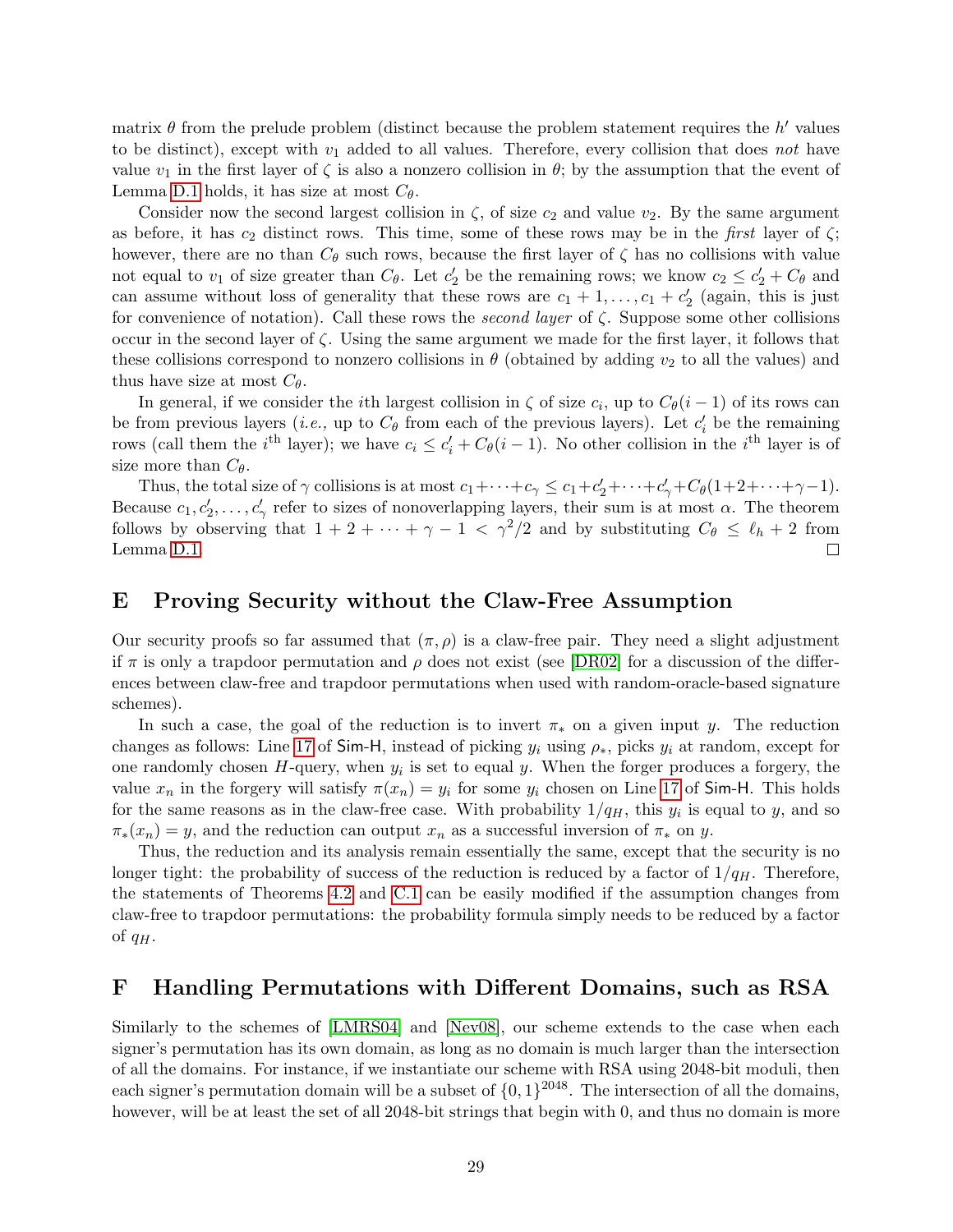than twice the intersection of all the domains. (Following ideas of Zhu, Bao and Deng [\[ZBD05\]](#page-21-13), the scheme can also be generalized to the case of domains of very different sizes, such as when different signers use RSA moduli of different lengths; we do not present this generalization here, because we expect all the moduli to be of the same standardized length in a typical deployment.)

Changes to the Scheme To explain how we modify the scheme, we need to fix some notation. We will assume that the domains of all permutations are subsets of  $\{0,1\}^{\ell_{\pi}}$ , and that the intersection of all the domains contains some set D closed under  $\oplus$  (recall that the operation does not have to be exclusive-or—any group operation over  $D$  will do). Furthermore, we will assume that there is an efficient and efficiently invertible bijection SPLIT that takes an element X of  $\{0,1\}^{\ell_{\pi}}$  and produces two values  $b, x$ , with  $x \in D$  and  $b \in \{0,1\}^{\ell_b}$  with  $\ell_b$  close to  $\ell_{\pi} - \log_2|D|$ . (For the case of RSA described above,  $\ell_b = 1$ . The function SPLIT sets  $b = 1, x = X - 2^{2047}$  if  $X \ge 2^{2047}$ , and  $b = 0, x = X$  otherwise.)

We will change G to output elements of D instead of  $\{0,1\}^{\ell_{\pi}}$ . We will change Step [6](#page-10-2) of the signing algorithm as follows:

$$
X_i \leftarrow \pi_i^{-1}(y_i); (b_i, x_i) \leftarrow \text{SPLIT}(X_i)
$$

The signing algorithm will output  $b_i$  in addition to  $x_i$ . The entire vector  $\vec{b}_n$  will be input to the verifying algorithm, which will be modified as follows: Step [2](#page-10-3) will be replaced with

$$
X_i \leftarrow \text{SPLIT}^{-1}(b_i, x_i); y_i \leftarrow \pi_i(X_i).
$$

Changes to the Reduction The security reduction needs to modified as follows. Recall that the reduction relies on the HTree, which is built up so that a child node is always tethered to a parent node. We will change the definition of "tethered" (Definition [4.1\)](#page-11-2): an H-query Q containing  $x \neq \epsilon$ will be *tethered* to some node  $N_i$  in the HTree if that node contains  $\pi_i, y_i$  such that there exists  $b \in \{0,1\}^{\ell_b}$  for which  $\pi_i(\text{SPLIT}^{-1}(b,x)) = y_i$ .

Lookup (Algorithm [1\)](#page-13-0) and FindClaw (Algorithm [3\)](#page-13-4) will need to try all possible values of  $b$  to combine with the given x in order to find X to which  $\pi$  can be applied. Thus Step [4](#page-13-11) of Lookup becomes

Nodelist = {all nodes N in HTree containing  $\pi, y$ such that  $\exists b \in \{0,1\}^{\ell_b}$  such that  $\pi(\text{SPLIT}^{-1}(b, x)) = y\}$ .

Step [5](#page-13-12) of FindClaw becomes

Find 
$$
b \in \{0,1\}^{\ell_b}
$$
 such that  $\pi_*(\text{SPLIT}^{-1}(b, x_n)) = \rho_*(z_n)\};$   
return claw (SPLIT<sup>-1</sup>(b, x\_n), z\_n).

Sim-H and Sim-S (Algorithms [4](#page-13-1) and [5\)](#page-13-2) need to search for  $y_i$  and  $y'$ , respectively, that are in D. Thus, Steps [16](#page-13-13) and [17](#page-13-6) in Sim-H need to be repeated until  $y_i \in D$  (also,  $z_i$  should be drawn from Domain( $\pi_*$ ) rather than  $\{0,1\}^{\ell_\pi}$ ). Similarly, Steps [9](#page-13-14) and [10](#page-13-15) need to repeatedly draw  $X' \stackrel{R}{\leftarrow}$ Domain( $\pi_*$ ) until  $y' = \pi_*(X')$  is in D; the output of Sim-S should include  $(b', x') = \text{SPLIT}(X')$ .

Finally, Step [2](#page-13-16) of Sim-G (Algorithm [2\)](#page-13-3) should draw g from D rather than  $\{0,1\}^{\ell_{\pi}}$ .

**Changes to the Analysis** The above changes to the reduction will cause it to run  $2^{l_b}$  times slower (thus, twice as slow for the RSA example).

The analysis undergoes the following changes. Lemma [B.1](#page-23-2) remains true, but the proof is a bit more delicate: when arguing about the correct simulation of G queries, we need to rely on the fact that the new procedures in  $Sim-H$  and  $Sim-S$  still produce an output for G that is uniform in D,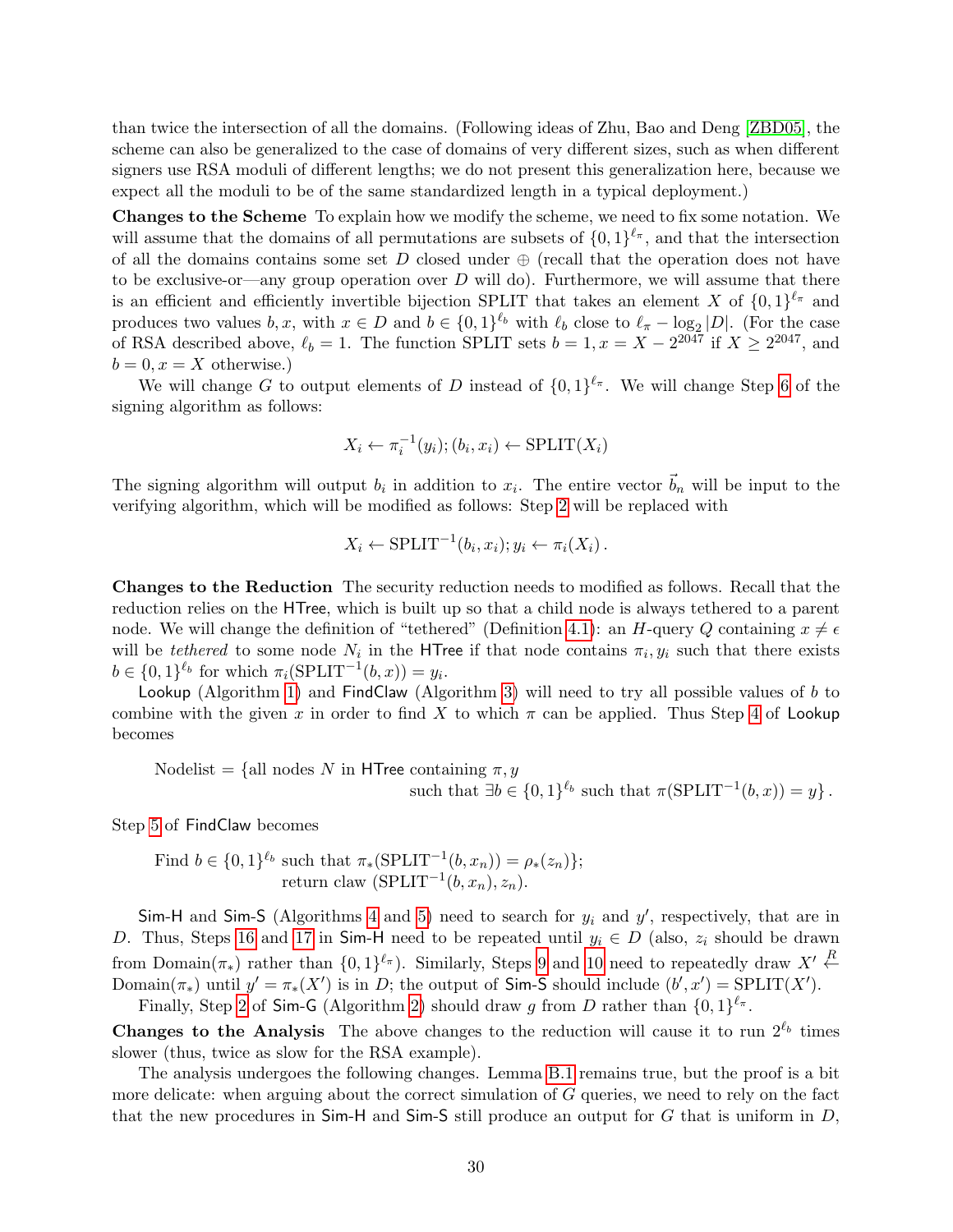because  $y_i$  in Sim-H and  $y'$  in Sim-S are uniform in D, because they are produced by sampling a uniform distribution until an element of  $D$  is found. Claim [B.4](#page-24-3) also remains true, using the same argument.

Equation [5](#page-24-4) and Claim [B.5](#page-24-2) change as follows.

**Claim F.1.** Given two functions  $\pi_1$ ,  $\pi_2$  whose domains are subsets of  $\{0,1\}^{\ell_{\pi}} = \text{SPLIT}^{-1}(\{0,1\}^{\ell_b} \times$ D) and two uniformly chosen random values  $y_1, y_2$  in D, the probability that there exists  $x, b_1, b_2$ such that

<span id="page-31-1"></span>
$$
\pi_1(\text{SPLIT}^{-1}(b_1, x)) = y_1 \text{ and } \pi_2(\text{SPLIT}^{-1}(b_2, x)) = y_2 \tag{8}
$$

holds is at most  $2^{3\ell_b-\ell_{\pi}}$ .

*Proof.* Define the set of preimages of  $y_1$  as  $S_{y_1} = \{(b_1, x) \text{ such that } \pi_1(\text{SPLIT}^{-1}(b_1, x)) = y_1\}.$ Suppose  $|S_{y_1}| = \alpha$ . Then there are at most  $2^{\ell_b} \cdot \alpha$  choices of  $y_2$  for which there exist  $x, b_1, b_2$ satisfying Equation [8,](#page-31-1) because each triple in  $(x, b_1, b_2)$  with  $b_2 \in \{0, 1\}^{\ell}b$  and  $(b_1, x) \in S_{y_1}$  gives rise to at most one  $y_2 = \pi_2(SPLIT^{-1}(b_2, x))$ . Because  $y_2$  is chosen uniformly from a set of size  $|D|$ , the probability that  $x, b_1, b_2$  satisfying Equation [8](#page-31-1) exist is at most  $\frac{2^{\ell_b} \cdot \alpha}{|D|}$  $\frac{\partial \mathcal{L}_{b}}{|D|}$ . Thus, the desired probability is at most

$$
\sum_{\alpha} \frac{2^{\ell_b} \cdot \alpha}{|D|} \Pr_{y_1} [|S_{y_1}| = \alpha] = \frac{2^{\ell_b}}{|D|} \sum_{\alpha} \alpha \cdot \frac{|\{y_1 \text{ s.t. } |S_{y_1}| = \alpha\}|}{|D|}.
$$

Observing that  $\sum_{\alpha} \alpha \cdot |\{y_1 \text{ s.t. } |S_{y_1}| = \alpha\}| = \sum_{y_1} |S_{y_1}| = |\text{Domain}(\pi_1)|$ , and that  $|\text{Domain}(\pi_1)|/|D|$  $\leq 2^{\ell_b}$ , we get that the probability is at most  $2^{2\ell_b}/|D|$ . Further observing that  $|D| \geq 2^{\ell_{\pi}-\ell_b}$ , we get the desired bound.  $\Box$ 

This change results in the corresponding change in Lemma [B.3:](#page-24-1) the  $\frac{q_H^2}{2} 2^{-\ell_{\pi}}$  probability gets replaced by  $\frac{q_H^2}{2} 2^{3\ell_b - \ell_{\pi}}$ .

Finally, Claim [B.9](#page-26-1) needs modification. Equation [6](#page-26-2) gets replaced with

$$
\exists b \in \{0,1\}^{\ell_b} \text{ such that } \pi'(\text{SPLIT}^{-1}(b,x)) = y',
$$

which is satisfied with probability  $2^{\ell_b-\ell_{\pi}}$ . Thus, the probability in the statement of Claim [B.9](#page-26-1) changes to  $q_H' 2^{\ell_b-\ell_{\pi}}$  and the probability that FindClaw aborts (bounded in Lemma [B.8\)](#page-25-2) changes to  $\frac{q_H^2}{2} 2^{\ell_b - \ell_{\pi}}$ 

The above changes result in the the  $q_H 2^{-\ell_\pi}$  term in the formulas of Lemma [B.2](#page-23-3) and Theorems [4.2](#page-14-4) and [C.1](#page-27-2) being replaced with  $q_H 2^{3\ell_b-\ell_\pi}$ . Because  $\ell_b$  is much smaller than  $\ell_\pi$ , this change has no material impact on the security of the scheme.

# <span id="page-31-0"></span>G Our Scheme and History-Free Signatures

The definition of mezzo aggregation unforgeability satisfied by history-free signatures [\[FLS11\]](#page-19-0) requires that the signature scheme, in addition to preventing forgery on new messages, should also prevent certain "reordering and recombining." To be precise, it means that the scheme should prevent the adversary from outputting an aggregate signature on messages  $(m_1, \ldots, m_n)$  such that

- there are two consecutive uncorrupted signers  $i, i + 1$ , and
- signer i was asked by the adversary to produce a signature on  $m_i$  and output  $\sigma_i$  in response, and